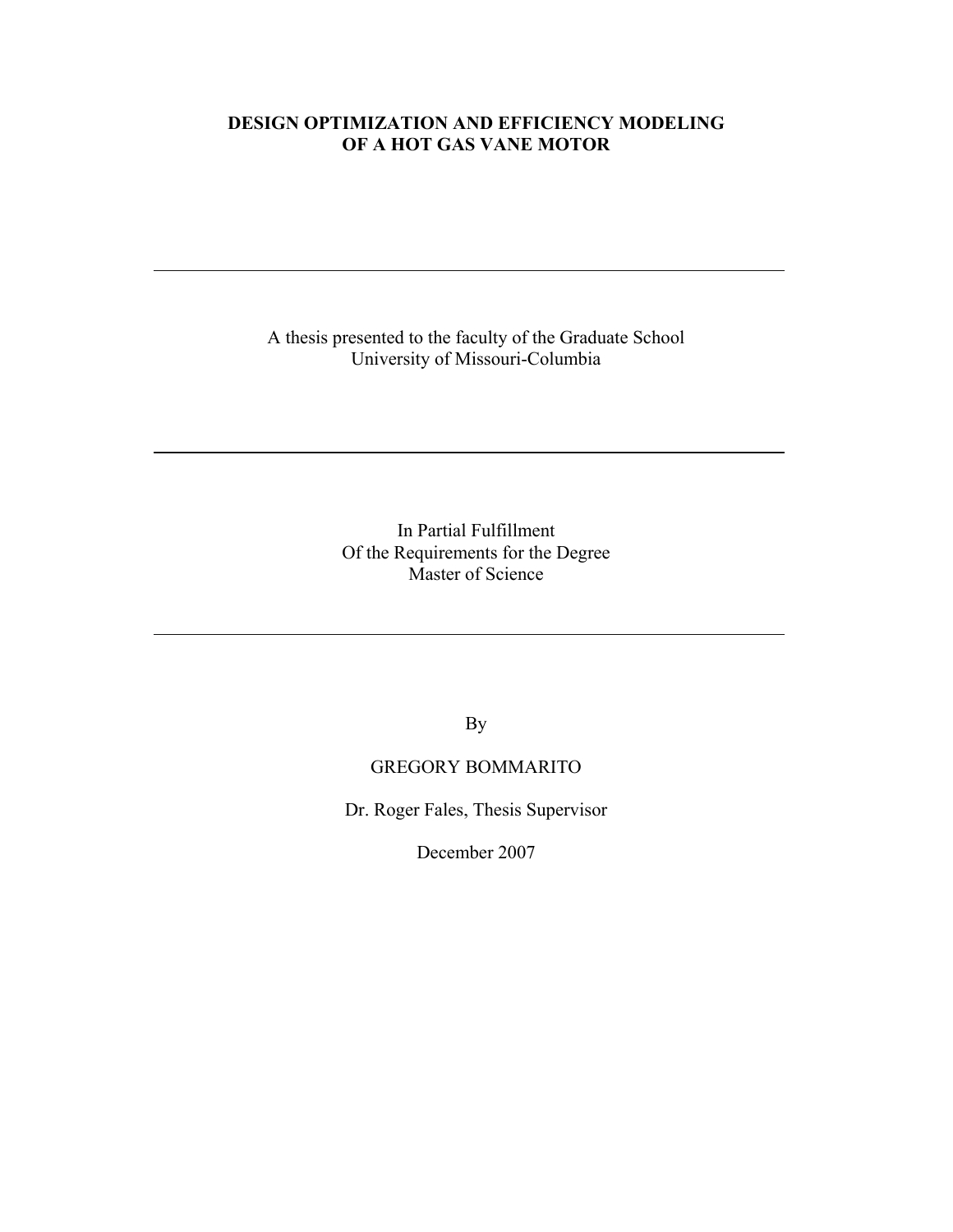The undersigned, appointed by the dean of the Graduate School, have examined the project entitled

## **DESIGN OPTIMIZATION AND EFFICIENCY MODELING OF A HOT GAS VANE MOTOR**

Presented by Gregory Bommarito

a candidate for the degree of Masters of Science

and hereby certify that in their opinion it is worthy of acceptance.

Dr. Roger Fales, Assistant Professor, Mechanical and Aerospace Engineering

Dr. Craig Kluever, Professor, Mechanical and Aerospace Engineering

Dr. Steven Borgelt, Associate Professor, Agricultural Systems Management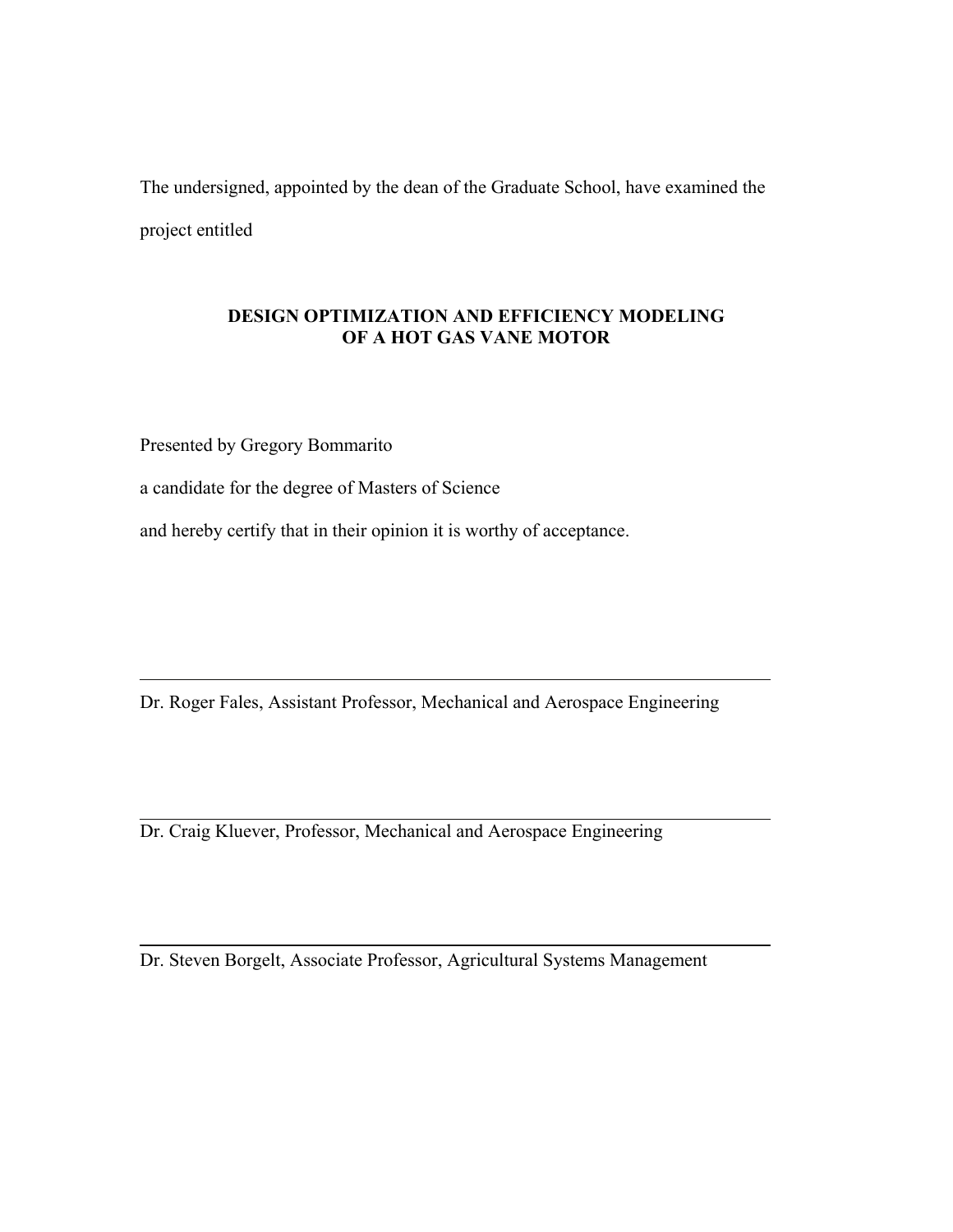#### **ACKNOWLEDGEMENTS**

Most of all I would like to thank my mentor Dr. Roger Fales for all the support he provided me throughout this project. His motivation and passion for engineering were a constant source of inspiration both on this project and in the classroom. I am very grateful for the many hours of instruction that I have received from Dr. Fales. I only hope that some day I may achieve as complete of an understanding of engineering systems as he has.

I would like to thank the members of Vanderbilt University who collaborated on this work with me, especially Dr. Eric Barth, Dr. Michael Goldfarb, Bo Li, and Jason Mitchell whose support was indispensable. Their ideas helped guide me throughout this project.

I would like to thank Dr. Craig Kluever for improving my education in both my undergraduate and graduate courses. I admire the passion he has for his work in education and am honored that I had the privilege of being his student.

I would like to thank Dr. Steven Borgelt for assisting in the improvement of this work and for participating in my thesis committee.

I would like to thank my friend and colleague Adam Molitor, who was always willing to lend a helping hand or a sympathetic ear.

Finally, I would like to thank my parents, Sam and Bonnie Bommarito, for their support throughout my college career. They have allowed me to achieve my dreams, and I only hope that I can some day repay them for all that they have done for me.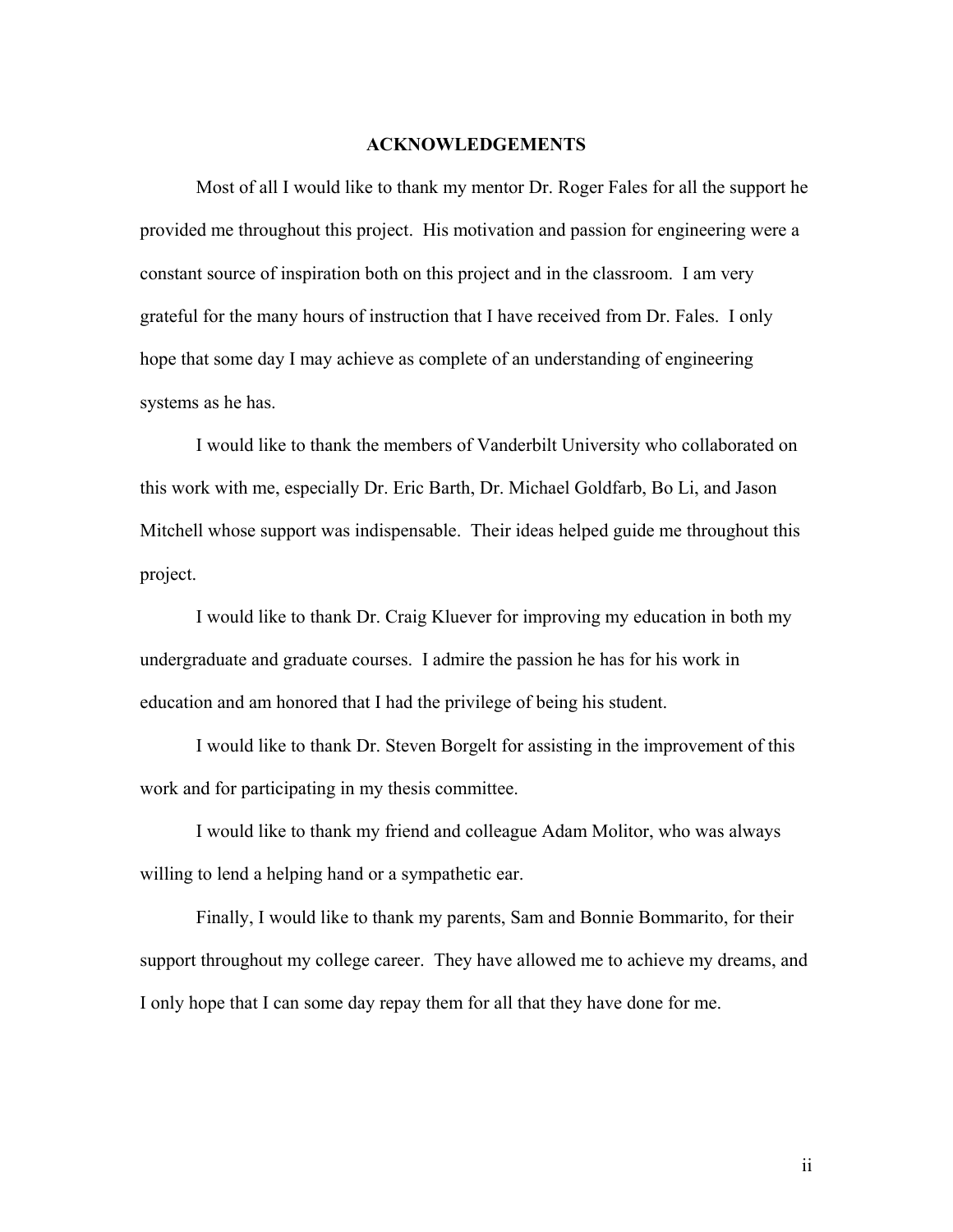# **TABLE OF CONTENTS**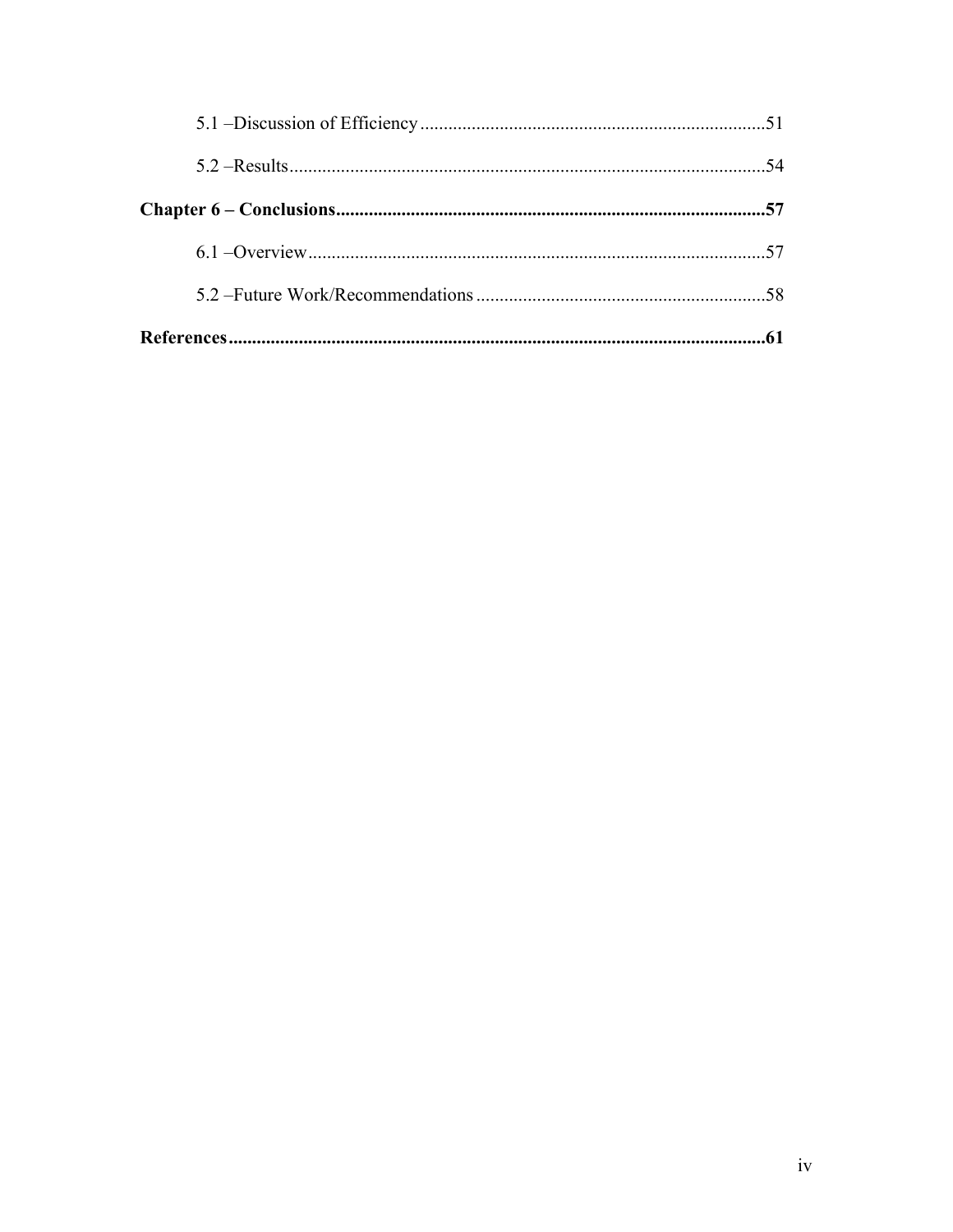# **LIST OF FIGURES**

| Figure 12. Orientation of the normal force and the friction force on the vane motor.27 |  |
|----------------------------------------------------------------------------------------|--|
|                                                                                        |  |
|                                                                                        |  |
|                                                                                        |  |
| Figure 16. Normal force between a singular vane tip and the stator 33                  |  |
| Figure 17. Average and actual friction torque of the hot gas vane motor 34             |  |
|                                                                                        |  |
|                                                                                        |  |
|                                                                                        |  |
|                                                                                        |  |
|                                                                                        |  |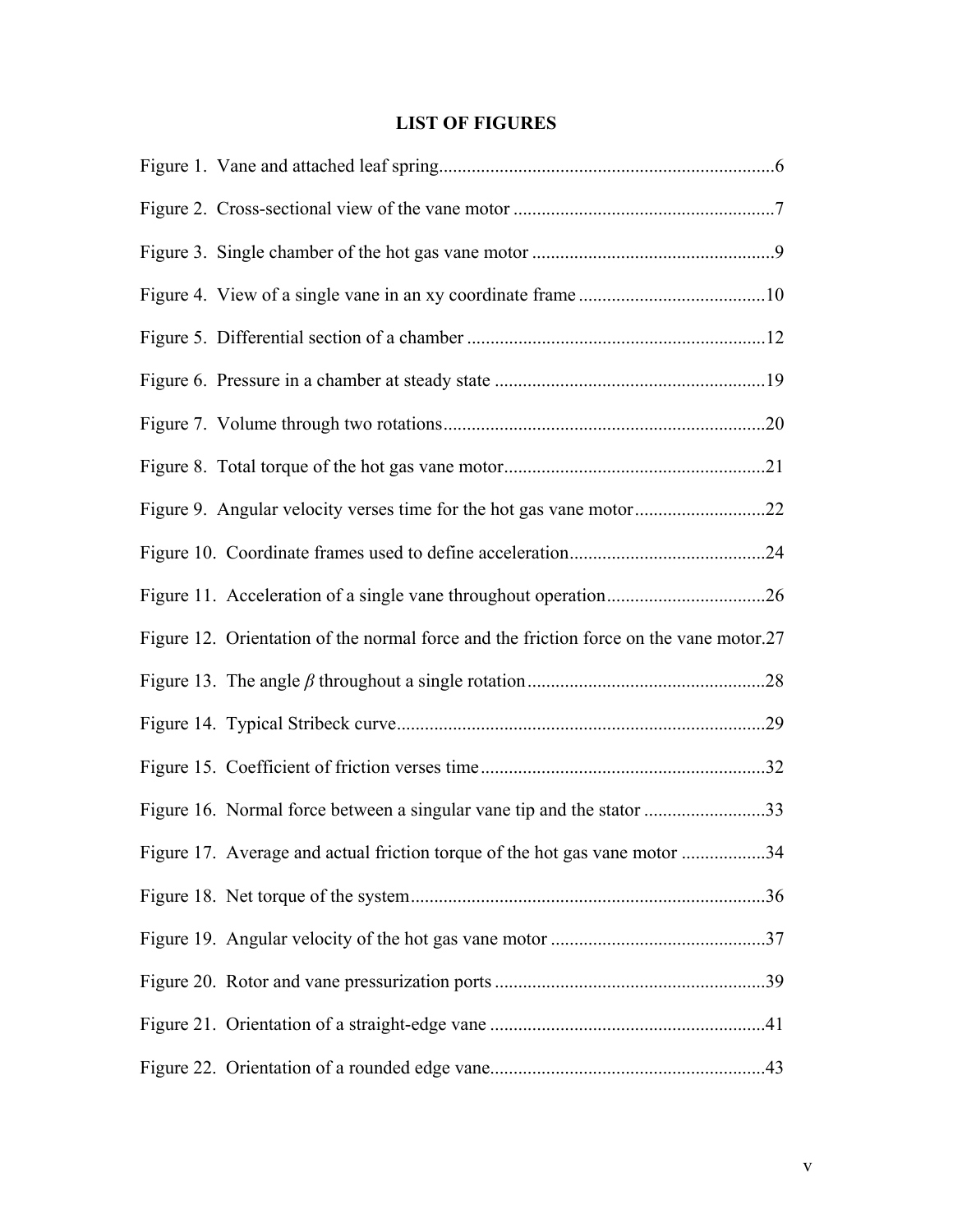| Figure 29. Actual and maximum efficiencies of vane motors with various stator |    |
|-------------------------------------------------------------------------------|----|
|                                                                               | 55 |

# **LIST OF TABLES**

|--|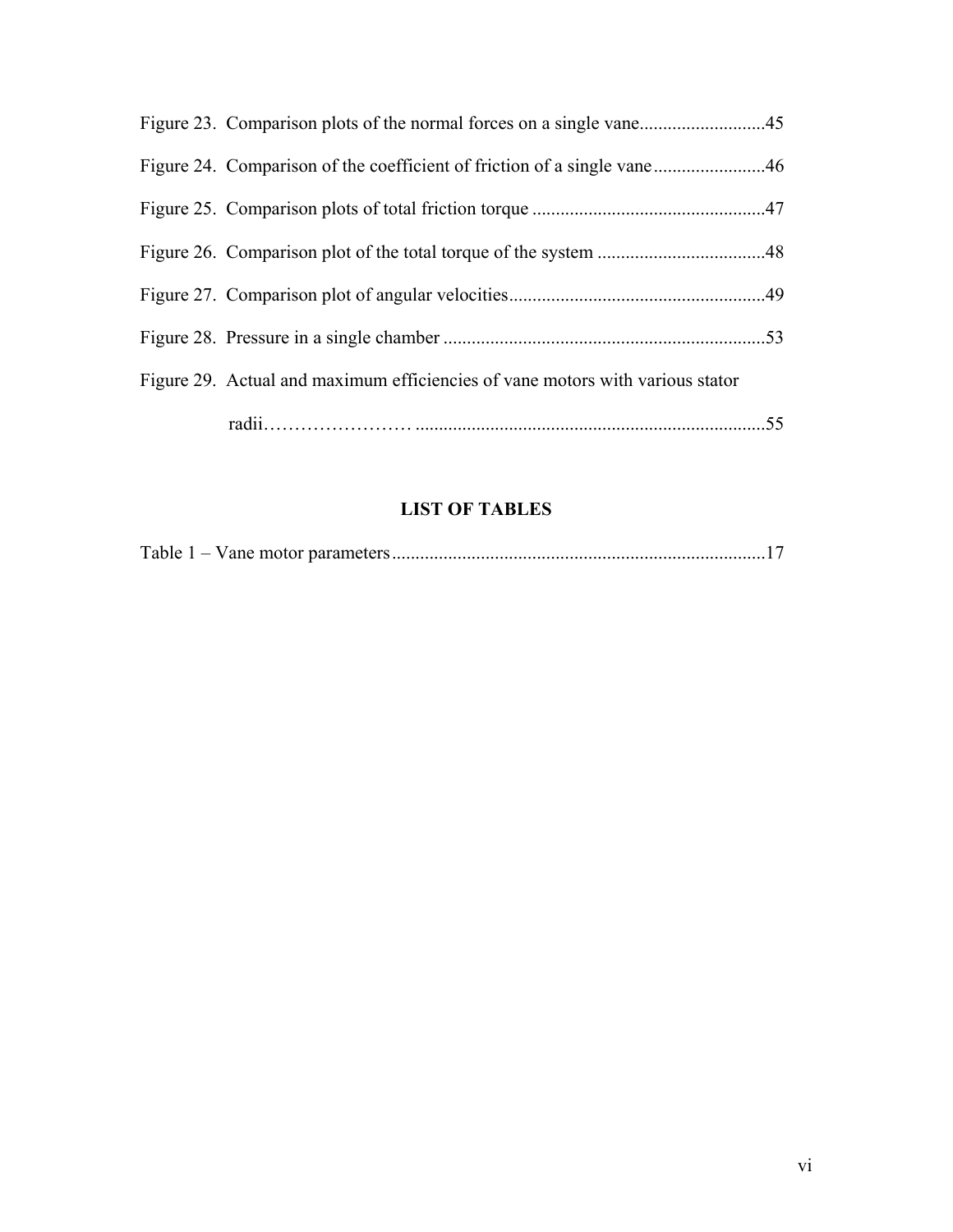# **NOMENCLATURE**

| <b>Symbol</b>            | <b>Description</b>                               | <b>Units</b>     |
|--------------------------|--------------------------------------------------|------------------|
| a                        | Acceleration                                     | m/s <sup>2</sup> |
| $A_{a}$                  | Exposed area of the aft vane                     | m <sup>2</sup>   |
| $A_{ex,i}$               | Exhaust area                                     | m <sup>2</sup>   |
| $A_f$                    | Exposed area of the fore vane                    | m <sup>2</sup>   |
| $A_{\rm v}$              | Area of vane tip                                 | m <sup>2</sup>   |
| $A_{v,in}$               | Area of the injection valve                      | m <sup>2</sup>   |
| $b_{\textit{load}}$      | Viscous rotational damping                       | $kgm^2/s$        |
| $C_f$                    | Valve discharge coefficient                      |                  |
| $c_p$                    | Specific heat at constant pressure               | J/kg/K           |
| $C_r$                    | Pressure ratio at which flow becomes choked      |                  |
| $\epsilon$               | Offset distance between rotor and stator centers | m                |
| $\overline{\mathcal{E}}$ | Energy                                           | J                |
| $\overline{F_f}$         | <b>Friction force</b>                            | N                |
| $F_{na}$                 | Normal force due to acceleration of vane         | N                |
| $F_{np}$                 | Normal force including pressure forces           | N                |
| $J_{load}$               | Rotational inertia                               | kgm <sup>2</sup> |
| k                        | Lower heating value of the hot gas               | J/kg             |
|                          | Vane length                                      | m                |
| $\overline{I}$           | Distance from rotor center to edge of stator     | m                |
| $\frac{1}{l_{r}}$        | Relative velocity of a vane                      | m/s              |
| $\frac{1}{l_r}$          | Relative acceleration of a vane                  | m/s <sup>2</sup> |
| $\mathsf{m}$             | Mass of rotor                                    | kg               |
| $\dot{m}_{_{in,i}}$      | Mass flowrate into the ith chamber               | kg/s             |
| $m_{_{out,i}}$           | Mass flowrate out of the ith chamber             | kg/s             |
| Ma                       | Mach number                                      |                  |
| $m_{v}$                  | Mass of a vane                                   | kg               |
| n                        | Number of vanes                                  |                  |
| N'                       | Load per unit width                              | N/m              |
| $\overline{P_{atm}}$     | Atmospheric pressure                             | Pa               |
| $P_i$                    | Pressure in the ith chamber                      | Pa               |
| $P_{s}$                  | <b>Supply Pressure</b>                           | Pa               |
| R                        | Gas constant                                     | J/kg/K           |
| $\frac{1}{R}$            | Absolute acceleration of the coordinate frame    | m/s <sup>2</sup> |
| $r_a$                    | Moment arm of the aft vane                       | m                |
| $r_f$                    | Moment arm of the fore vane                      | m                |
| $R_R$                    | Radius of the rotor                              | m                |
| $R_{\rm S}$              | Radius of the stator                             | m                |
| $\boldsymbol{t}$         | Vane thickness                                   | m                |
| $\overline{T_1}$         | Temperature at the inlet                         | K                |
| $T_f$                    | Friction torque                                  | <b>Nm</b>        |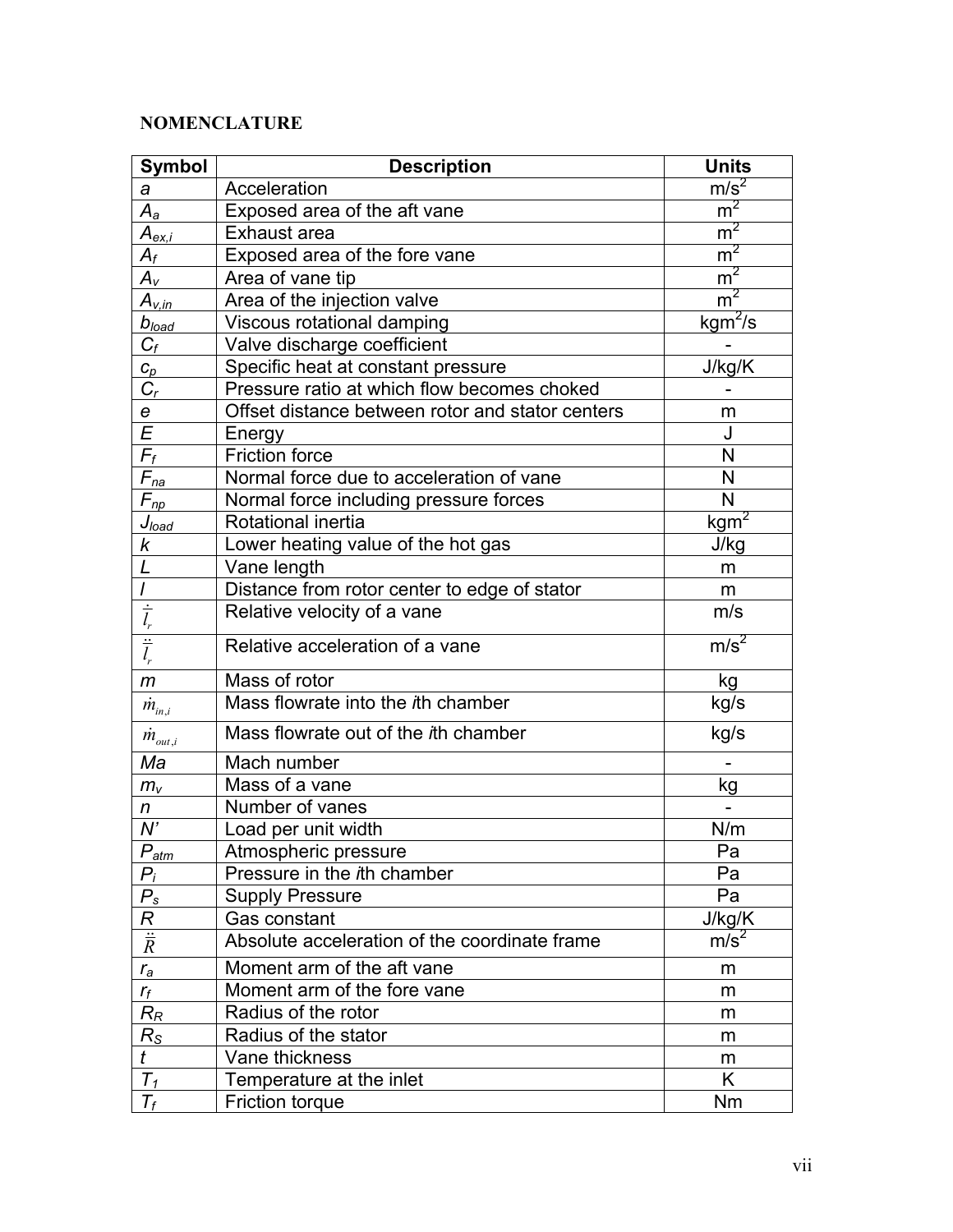| $T_i$                | Temperature in the ith chamber                    | K                 |
|----------------------|---------------------------------------------------|-------------------|
| $T_{\tt s}$          | Total shaft torque                                | Nm                |
| V                    | Velocity of the fluid                             | m/s               |
| $V_i$                | Volume in the ith chamber                         | m <sup>3</sup>    |
| W                    | Vane width                                        | m                 |
| $W_f$                | Energy dissipated due to friction                 | J                 |
| α                    | Stribeck curve coefficient                        |                   |
| β                    | Angle between normal direction and vane direction | rad.              |
| $\gamma$             | Ratio of specific heats                           |                   |
| ε                    | Stribeck curve coefficient                        |                   |
| n                    | Efficiency                                        |                   |
| $\eta_f$             | Absolute fluid viscosity                          | Pa <sub>s</sub>   |
| $\theta$             | Vane position                                     | rad.              |
| μ                    | Coefficient of friction                           |                   |
| $\mu'$               | Boundary lubrication coefficient                  |                   |
| $\rho_I$             | Density of liquid propellant                      | kg/m <sup>3</sup> |
| $\tau_{_{c}}$        | <b>Time Constant</b>                              | S                 |
| $\bar{\omega}$       | <b>Angular Velocity</b>                           | rad $\sqrt{s}$    |
| $\dot{\bar{\omega}}$ | Angular acceleration of the rotor                 | rad./ $s^2$       |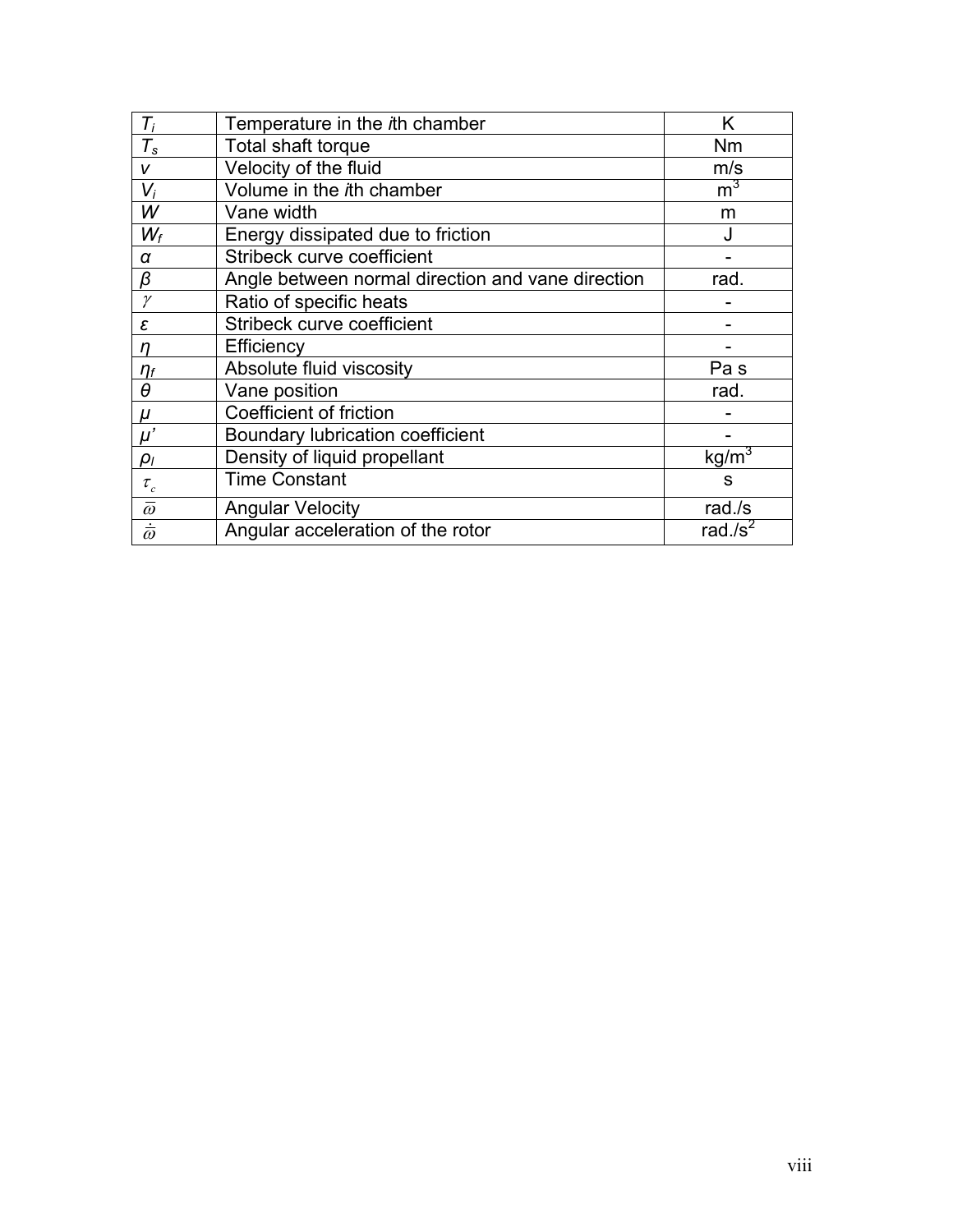#### **Abstract**

The purpose of this research is to model and analyze the dynamics of a hot gas vane motor for design optimization work. The pneumatic motor is a portable direct drive actuator that is intended as an alternative to battery-powered electromagnetic motors. It is believed that the vane motor could replace other solutions for portable power generation. An optimal design of the motor is desirable to maximize portability and efficiency. Modeling the device will make it possible to optimize the mechanical efficiency by altering the geometry of the motor's vanes and respective chambers. The modeling of the device focuses on determining the net amount of torque that is produced by the high pressures that drive the device. While the efficiency of the motor is affected to a great extent by its geometry, losses from friction will also be considered. A model of Stribeck friction was developed to account for losses from friction. For the device to remain portable, there are limitations on the size of the final design which will restrict the optimal efficiency of the vane motor.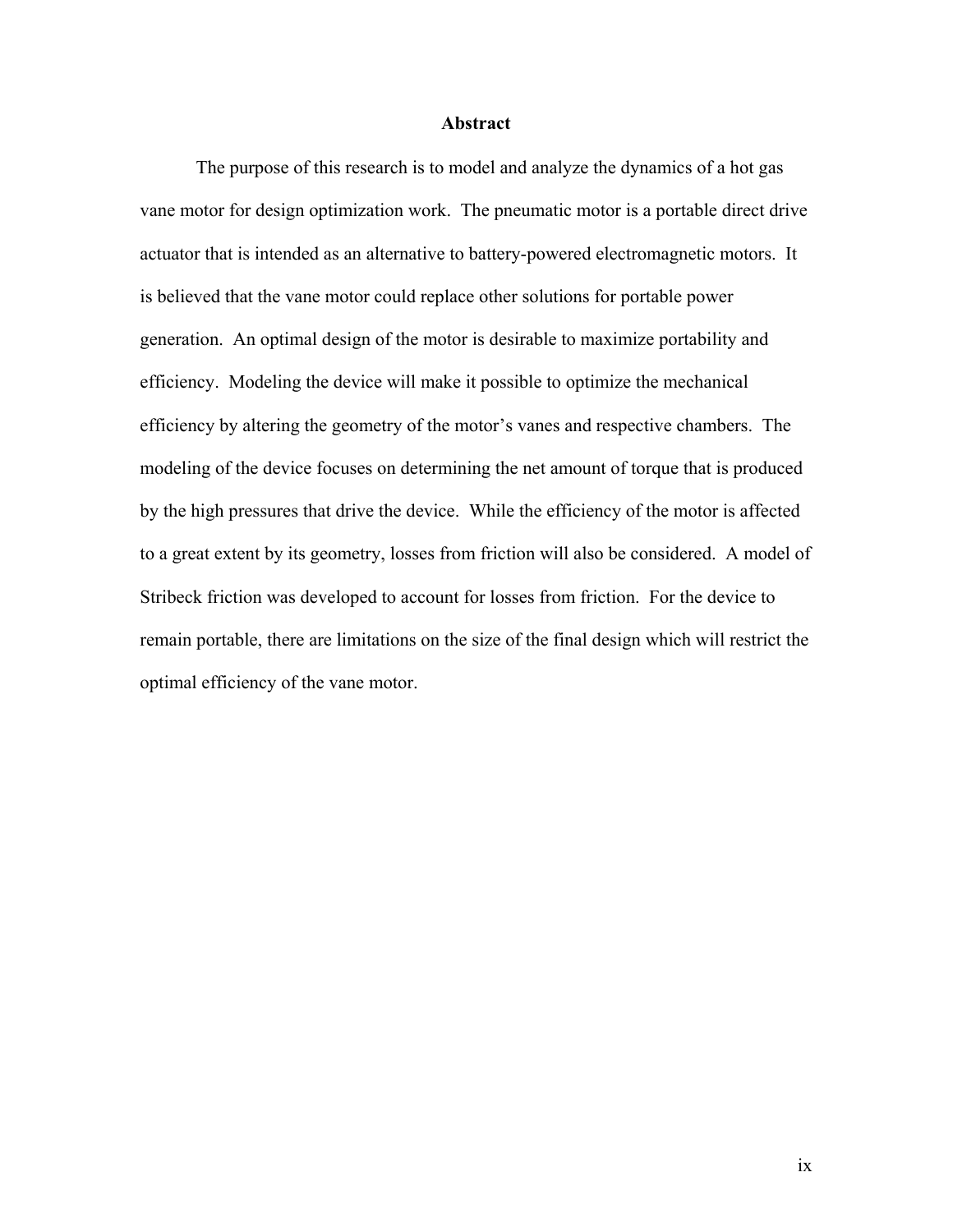#### **Chapter 1**

## **INTRODUCTION**

The purpose of this research is to analyze a unique application of a hot gas vane motor to determine if it is a viable candidate to replace currently used technology. The two most commonly used portable drive devices are batterypowered electric motors and hydrocarbon-fueled internal-combustion-engines. Battery-powered motors offer the advantage of start/stop, quiet operation, but have the disadvantage of low mass-specific power and energy densities. Hydocarbonfueled combustion engines have superior mass-specific power and energy densities, but do not allow start/stop or bidirectional operation. It is believed that a hot gas vane motor should produce high mass-specific power and energy densities and also should provide quiet, start/stop, bidirectional operation.

The vane motor is not a recent discovery. There is evidence of vane motors from as early as 1868 and there are U.S. patents from 1924 [\[1\]](#page-70-0). Early vane motors were typically hydraulic devices, whereas the vane motor under discussion is a pneumatic device. Vane motors for pneumatic systems operate at free speeds up to 13,000 rpm, with rated speed approximately 50% of that level [\[2](#page-70-1)]. Vane motors can come in a variety of sizes and styles. The vane motor being discussed in this research is relatively small  $(< 1 \text{ kg}$  in weight), but there are much larger versions of vane motors. For example, the Wankel engine works in a similar fashion to a vane motor and is used in the Mazda RX-8.

The vane motor in this work uses a monopropellant, hydrogen peroxide, as a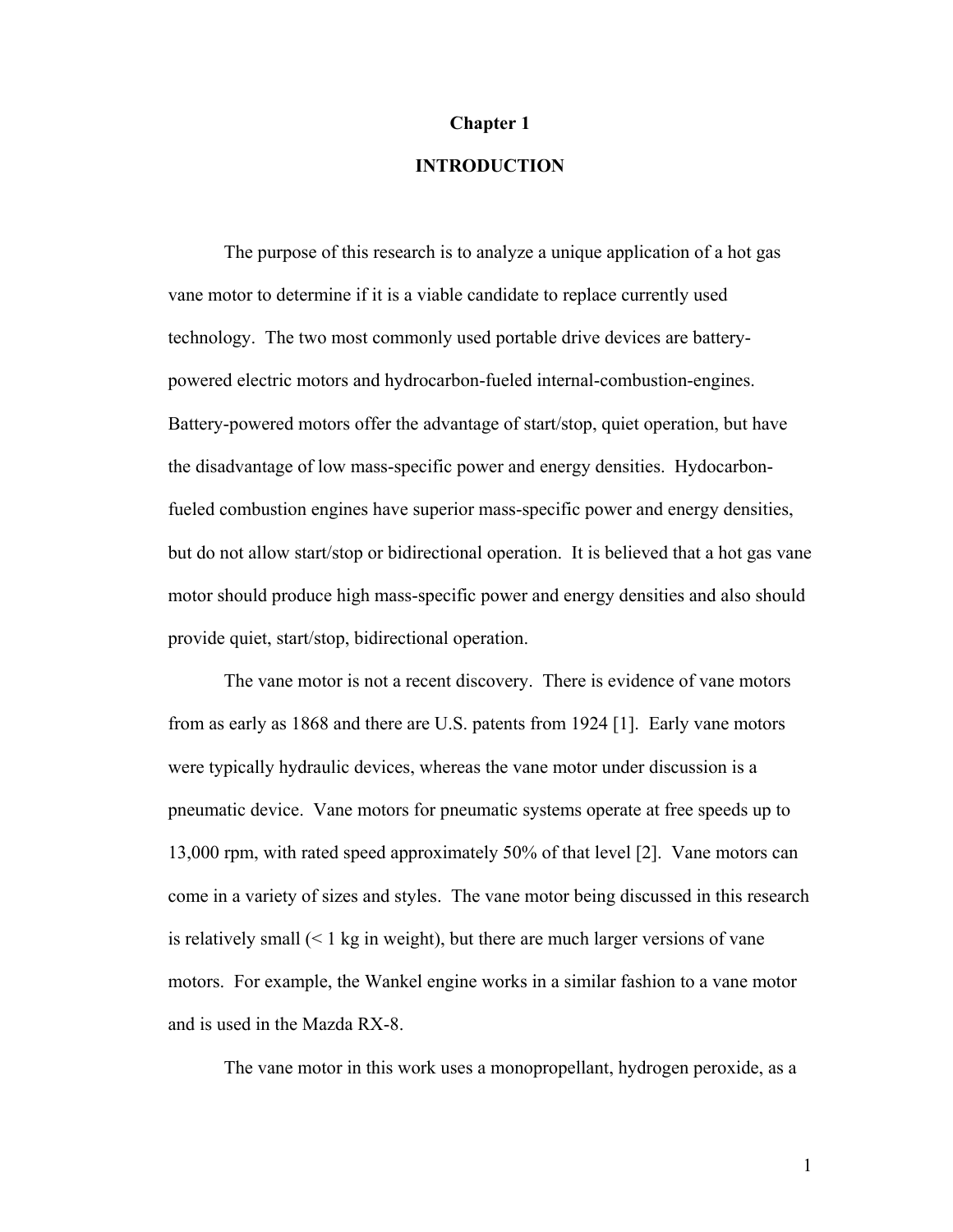power source. Hydrogen peroxide has been used as a monopropellant for many other applications. The Royal Aircraft Establishment of Great Britain used hydrogen peroxide to successfully launch low cost rockets into space, including the Black Knight and Black Arrow rockets. The German military used hydrogen peroxide as a monopropellant in WWII to drive a turbine that powered submarines. Also hydrogen peroxide was used to propel torpedoes from those submarines [\[3\]](#page-70-2).

## **1.1 Established Research**

Vane motors have been in operation in the United States for nearly a century, and not surprisingly, much research has already been developed. However, as of yet, there has been a limited amount of research aimed at optimizing the efficiency of the device based on geometry. The ultimate goal of this research is to improve the efficiency of a hot gas vane motor through variations in the geometry of the motor. In order to accomplish this task, a viable model of the device needs to be developed. The model constructed for this work is based primarily on the work of Barth, Fite, Goldfarb and Li [\[1](#page-70-0)]. Their model of the hot gas vane motor is based on a basic torque equation, which is derived from the relationship between the pressure in each chamber of the device and the geometry of the device at any instant. Pressures are solved for using the first law of thermodynamics and assuming that the ideal gas entering the system undergoes an adiabatic process. The model for this work uses the same assumptions from [\[1](#page-70-0)], however, several important features have been added to the model in order to increase the accuracy.

The most important feature added to the system is a model for the frictional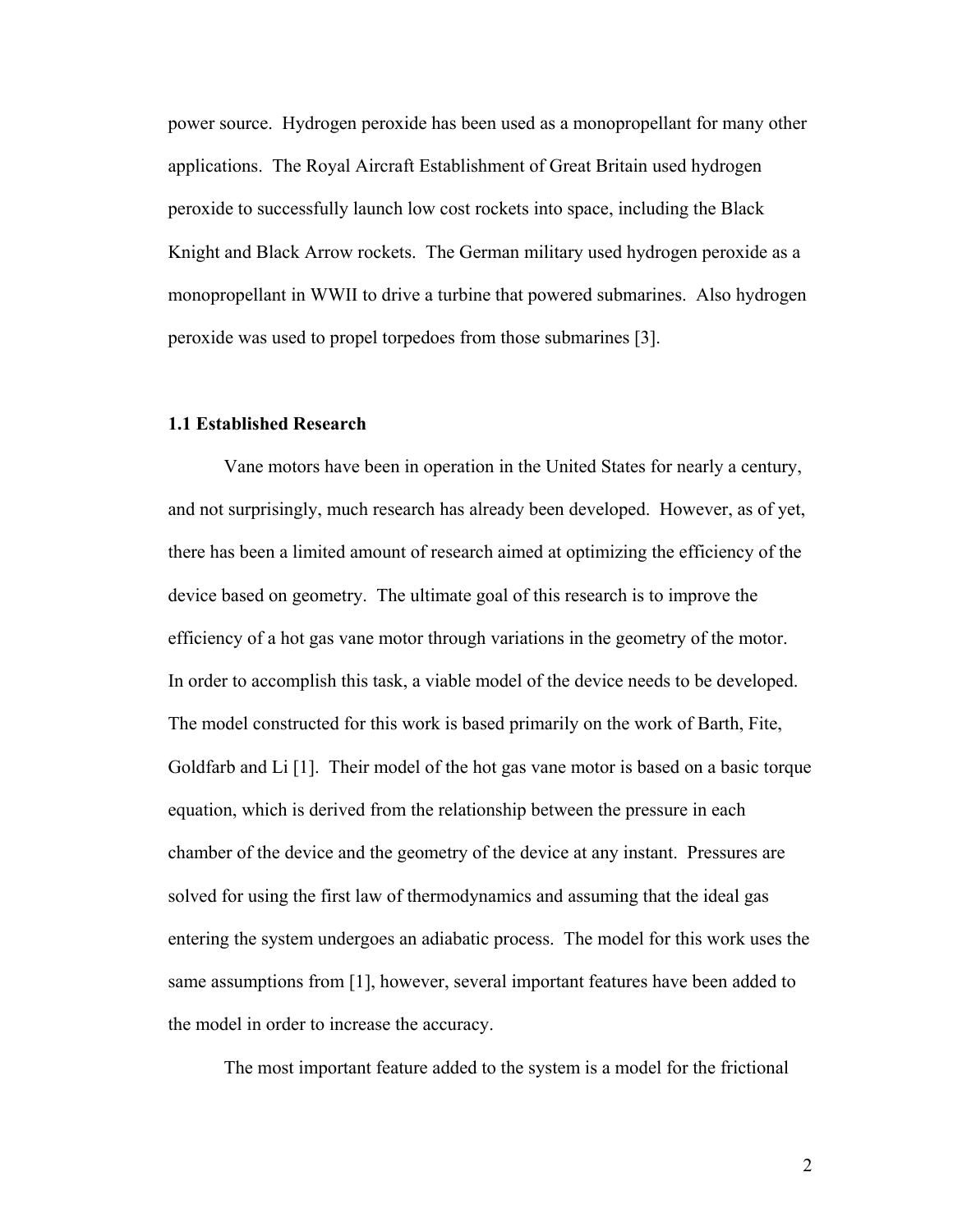torques that develop during operation. Equating the friction within any system is typically a difficult process, due to the fact that the friction coefficient,  $\mu$ , is generally unknown and also changes throughout operation. The friction coefficient may be solved for using experimental methods, but analytical methods for solving the friction coefficient have also been developed. One method for approximating the friction coefficient is to use a Stribeck Curve. The dynamic behavior of the coefficient of friction for sliding surfaces has historically been considered using the Stribeck Curve. Research from Manring [\[4\]](#page-70-3), has shown that a Stribeck friction curve is a good approximation for friction in devices similar to that of a hot gas vane motor.

 The friction coefficient is not the only quantity needed to determine the friction torques within the system. The normal forces between the moving surfaces of the hot gas vane motor also need to be known. Research has been done to develop an appropriate free body diagram of the forces within the motor. A detailed diagram of the forces within the system was produced by Bertetto, Mazza, Pastorelli, and Raparelli [\[5\]](#page-70-4). Their research showed that the forces on pneumatic motor vanes vary according to the orientation of the vanes relative to the stator or housing of the device. Vanes within the motor have a certain amount of flexibility within the motor, which has an affect on the forces present on those vanes. Their model, however, did not give an in depth description of how to solve for the pressures on the back and tip of the vane.

 Research from Inaguma and Hibi [\[6\]](#page-70-5) shows an appropriate method for solving for pressure forces on the vanes that are present throughout the operation. While their work was for a hydraulic pump, the methodology used is completely relevant for a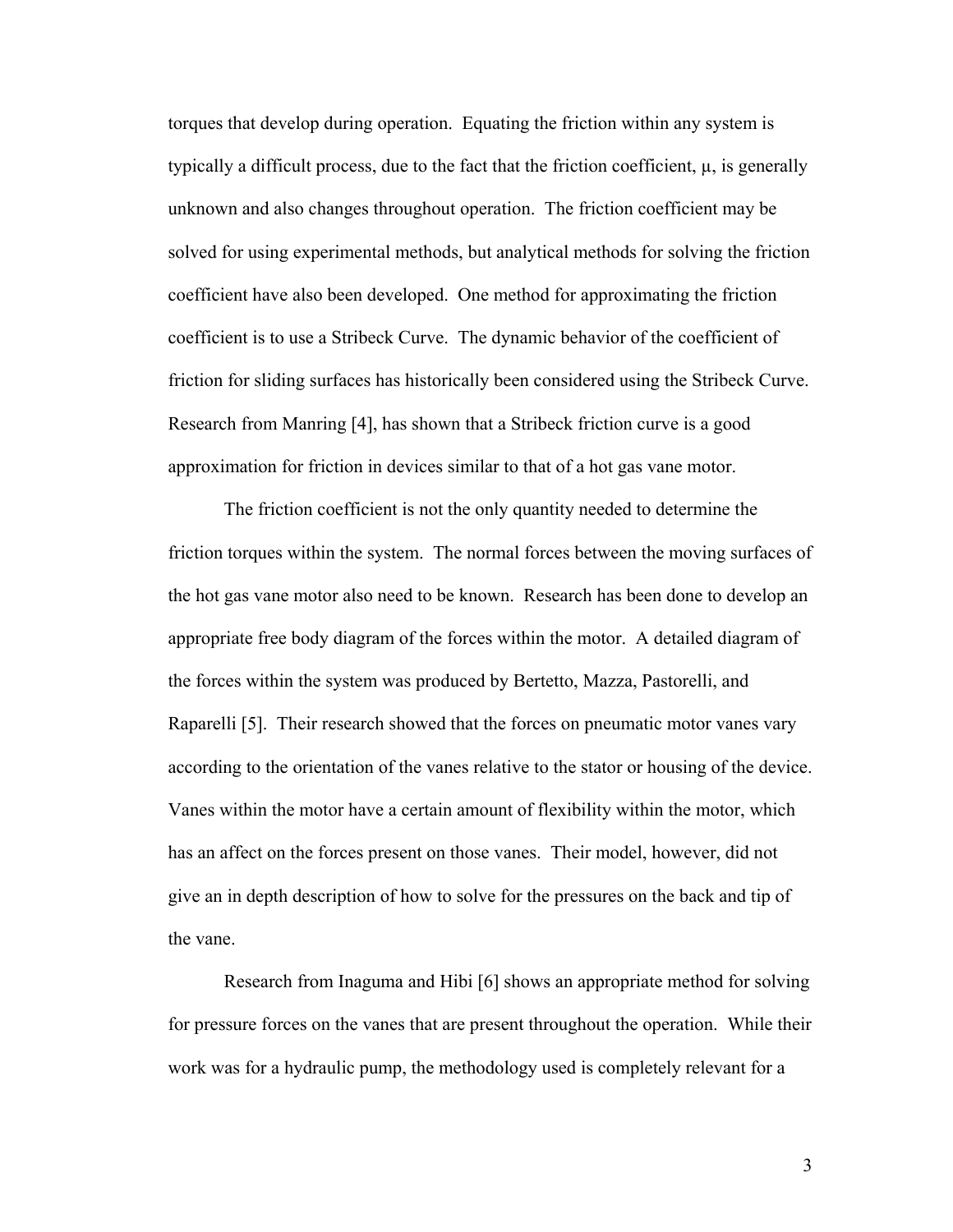hot gas vane motor. Much like the work from Bertetto [\[5\]](#page-70-4), their work showed that the orientation of the vane and the tip geometry play an important role in defining the forces present on the vanes.

#### **1.2 Research Objectives**

The objectives of this research are to develop a detailed model of the hot gas vane motor, and then use that model to optimize the design of the device. Models for hot gas vane motors have been developed, but each model is partially incomplete. In this research, a more complete model of the hot gas vane motor was developed, by expanding on the ideas presented in existing research. Specifically, a more detailed model of friction was developed in order to create a more viable model. The completed model was used to optimize the design and performance of the hot gas vane motor.

### **1.3 Thesis Outline**

Chapter 2 focuses on establishing a basic model for the hot gas vane motor. The research of Michael Goldfarb and Eric Barth, that is being developed at Vanderbilt University serves as the starting point for the model development. Their research is the fundamental basis for the model and this research. Chapter 3 works to expand the model and increase its precision. This is accomplished by developing a more accurate friction model, using more detailed dynamics. In addition, it is shown that integrating the Stribeck Curve into the model gives a more accurate approximation of friction within the system. Chapter 4 expands on Chapters 2 and 3,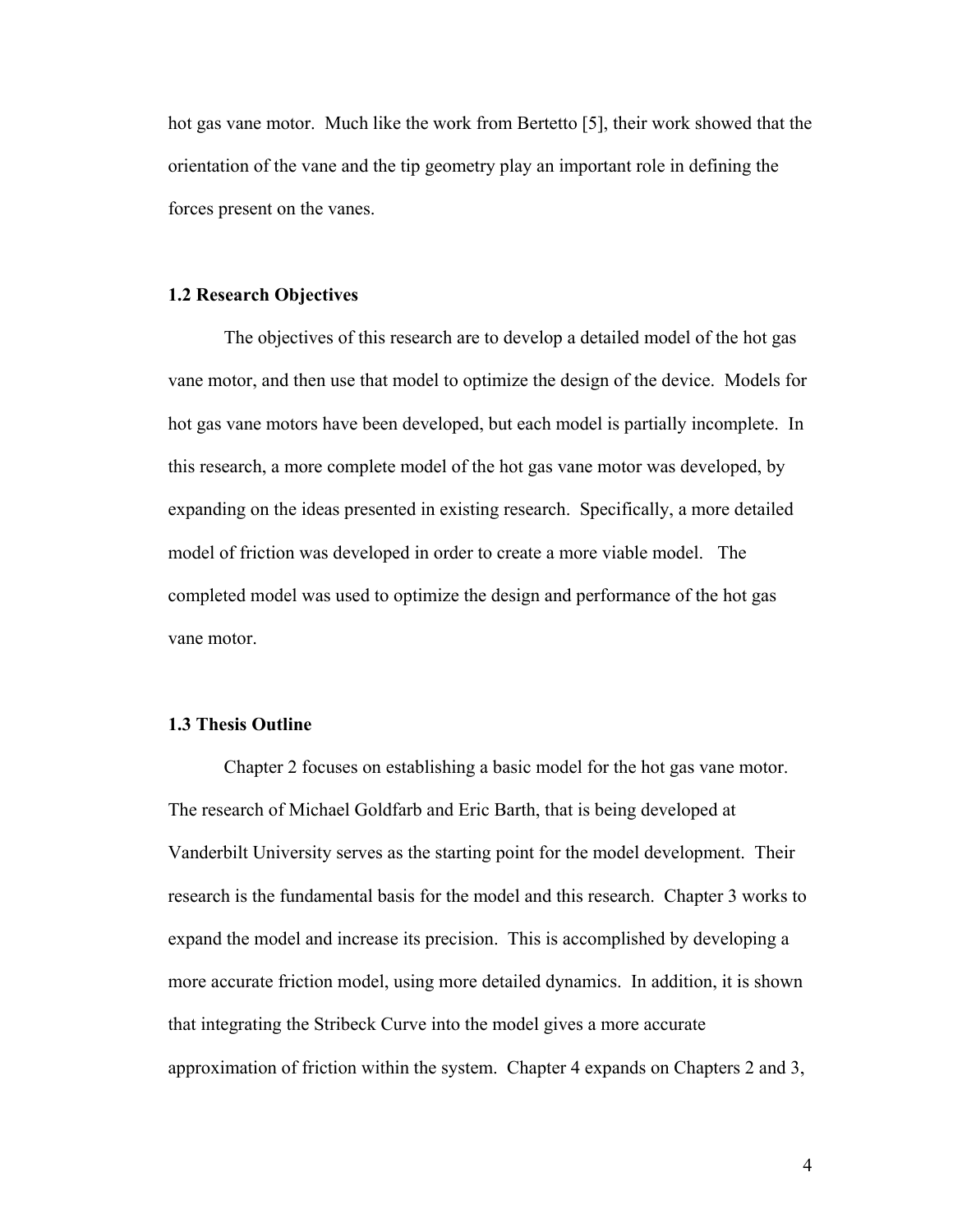and shows that a more detailed description of the pressure forces on the vanes is needed in order to give an appropriate description of the friction torque. Chapter 5 shows how the fully developed model may now be used to design a more efficient hot gas vane motor. Finally, overall conclusions and recommendations about future work are presented in Chapter 6.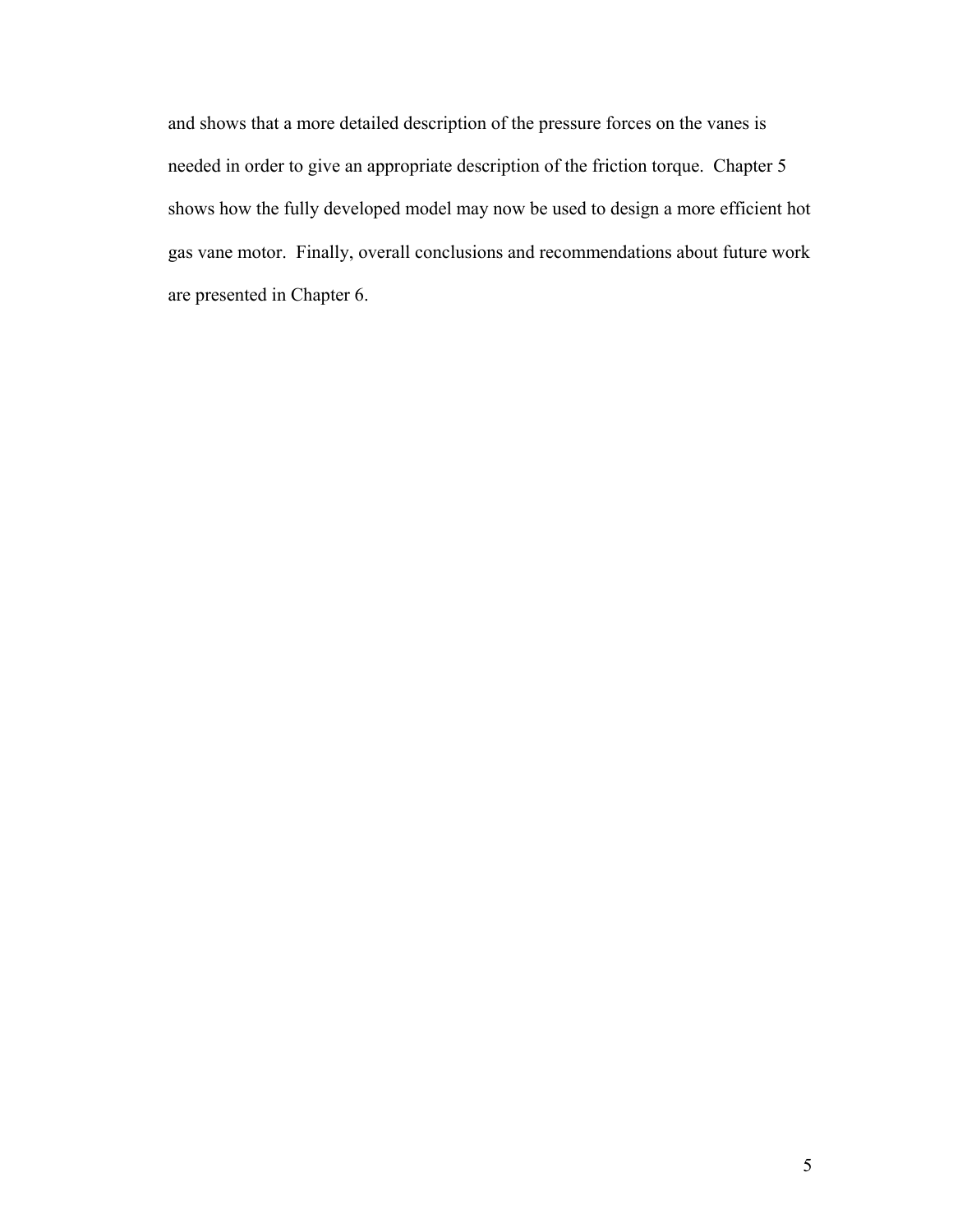## **Chapter 2**

## **Modeling of the Hot Gas Vane Motor**

### **2.1 Basic Operation**

 A hot gas vane motor is a device that uses hot gas as a power source to drive a shaft and produce power. The motor consists of a circular rotor that is offset in an elliptical stator. Extendable vanes are attached to the rotor and are extended to the inner edge of the stator. During startup, the vanes are held against the stator by a leaf spring. [Figure 1](#page-15-0) displays a single vane with thickness, *t*, width, *W*, and length, *L*, and the attached leaf spring.



<span id="page-15-0"></span>

 The leaf spring only provides enough force to keep the vane in contact with the stator at start up. During operation, the vanes are kept in contact with the edge of the stator by the centrifugal force created by the rotor's rotation. There are six vanes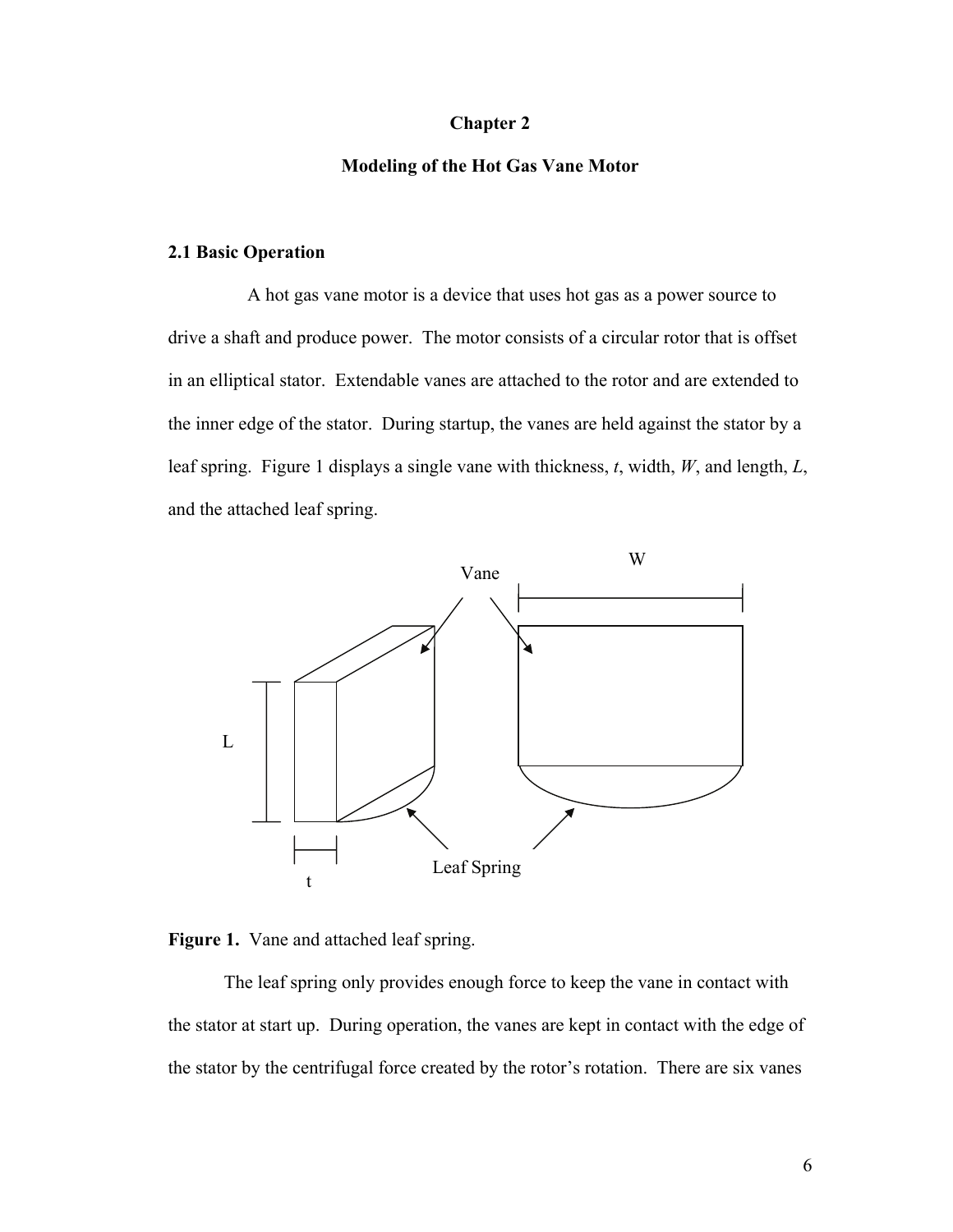total which create six separate chambers. It is assumed that the thickness of the vanes is negligible so each chamber occupies 1/6th of the total volume of the device. The device is driven by a hot gas that flows into these chambers to create a torque on the shaft attached to the rotor. The vanes are arranged in such a way that the leading vane is always extended further than the trailing vane. Therefore, the pressure from the hot gas causes an increased moment arm on the leading vane, thus creating a net torque. A cross section of the motor is displayed in [Figure 2.](#page-16-0)



<span id="page-16-0"></span>Figure 2. Cross-sectional view of the vane motor.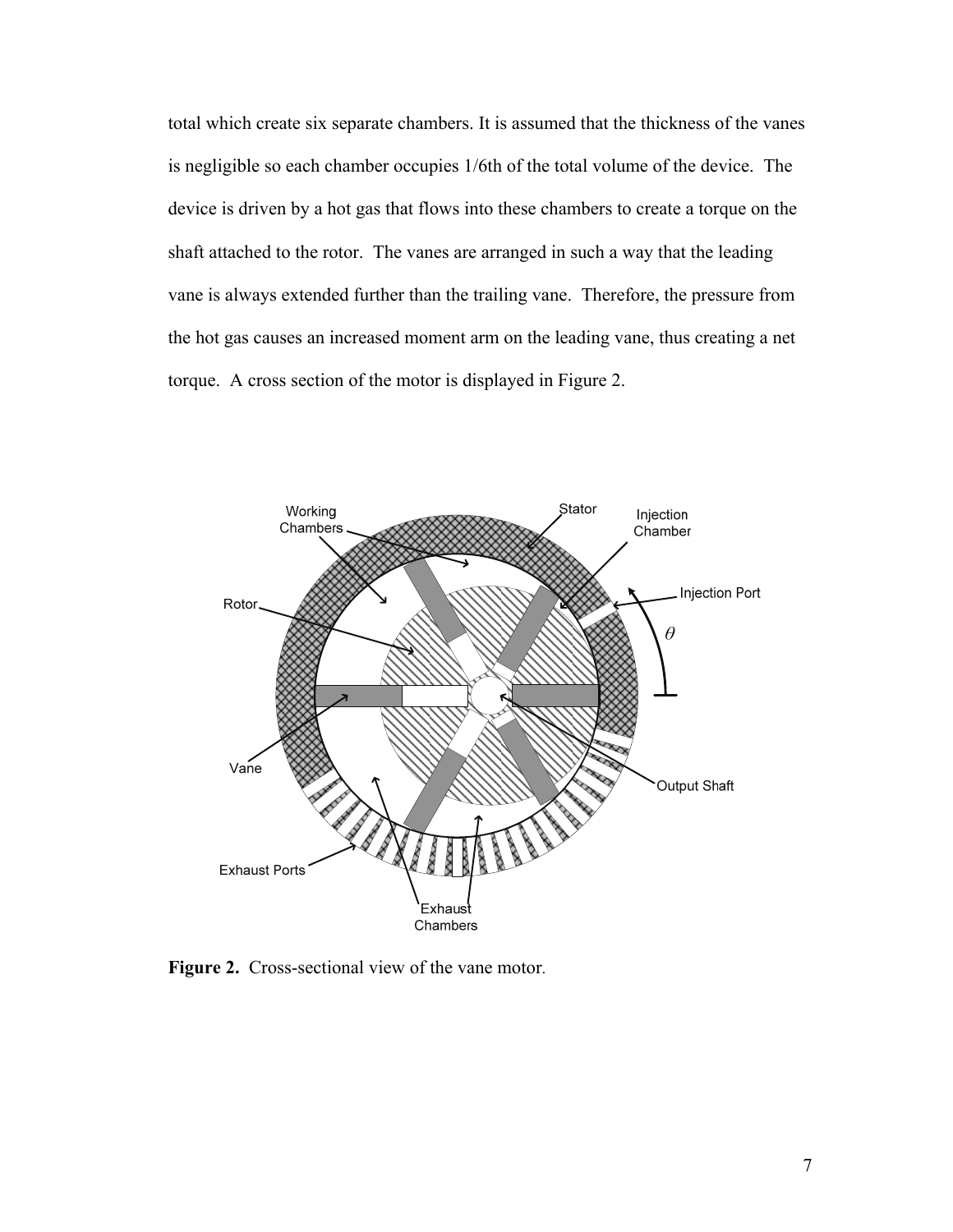Exhaust ports are present 210 degrees from the inlet port and continue for an additional 120 degrees. Once the hot gas has rotated through 210 degrees, it is at a much lower pressure and is cooler so it is exhausted into the atmosphere.

 The leading vane of a chamber will begin to become extended less than the trailing vane once it has rotated much past 210 degrees. If working fluid were still trapped with no exit ports in the chamber, a negative torque would be created which would adversely affect the performance. All working fluid should be expelled from the motor before it has rotated a full 390 degrees. At this point hot gas is allowed to flow into the working chamber through the injection port and the cycle repeats itself. The hot gas is created by forcing a monopropellant, hydrogen peroxide, to flow through a catalyst pack which causes an exothermic reaction thus creating a stream of high pressure hot gas.

 The catalyst pack is typically either a silver or platinum screen that triggers the decomposition. The following equation from [\[3](#page-70-2)] shows how the hydrogen peroxide is broken down during the reaction.

$$
2H_2O_2 = 2H_2O + O_2 \tag{2.1}
$$

Both steam and oxygen are produced in the reaction at about 232  $^{\circ}$ C (450  $^{\circ}$ F) and this is what drives the device. The hot gas flows into the working chambers through the inlet injection port seen in [Figure 2.](#page-16-0)

## **2.2 Basic Modeling**

 The initial modeling of the hot gas vane motor is based off of research that is being completed at Vanderbilt by Barth, Fite, Goldfarb and Li [\[1](#page-70-0)]. Specifically, the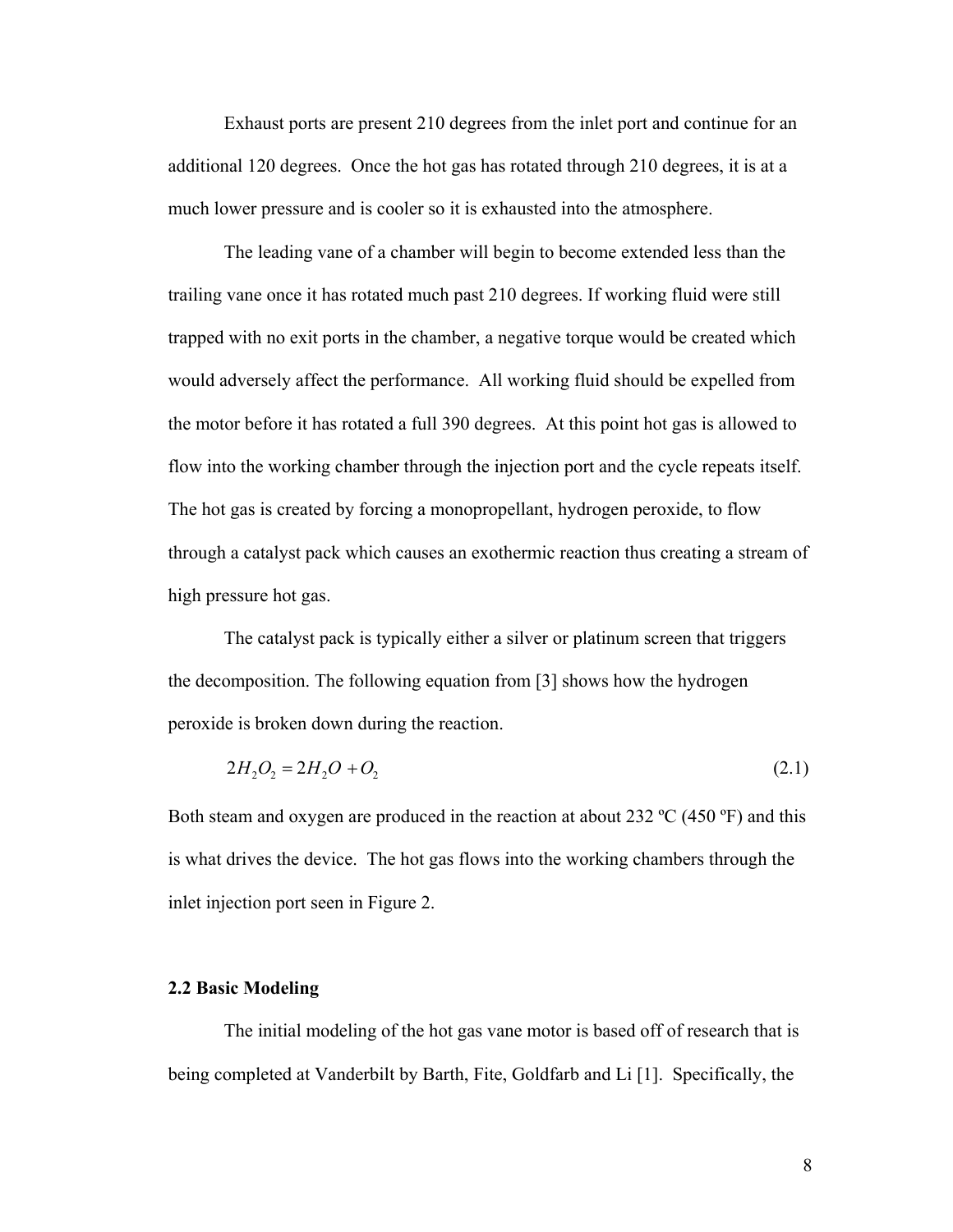equations for torque, pressure, temperature, and mass flowrate are taken from the Vanderbilt research. The model equations are reviewed here. The entire system is driven by torque created because the leading vane in each working chamber has a larger area and a higher pressure than the trailing vane and therefore produces a higher moment arm. The net torque created is defined in Eqn. [\(2.2\)](#page-18-0) and is simply a function of the pressure in the chamber and the geometry of the motor.

$$
T_s(t) = \sum_{i=1}^{n} P_i(t) \left[ A_f r_f \theta_f(t) - A_a r_a \theta_a(t) \right]_i \tag{2.2}
$$

<span id="page-18-0"></span>where  $T_s$  is the total shaft torque,  $N$  is the total number of chambers in the rotor,  $P_i$  is the pressure in the *i*th chamber,  $A_f$ ,  $r_f$ , and  $\theta_f$  (t) and  $A_f$ ,  $r_f$ , and  $\theta_f$  (t) are the exposed vane area, average moment arm, and angle (relative to the stator) of the fore and aft vanes for the *i*th chamber. [Figure 3](#page-18-1) displays the areas, moment arms, and pressure of a single chamber.



<span id="page-18-1"></span>**Figure 3.** Single chamber of the hot gas vane motor.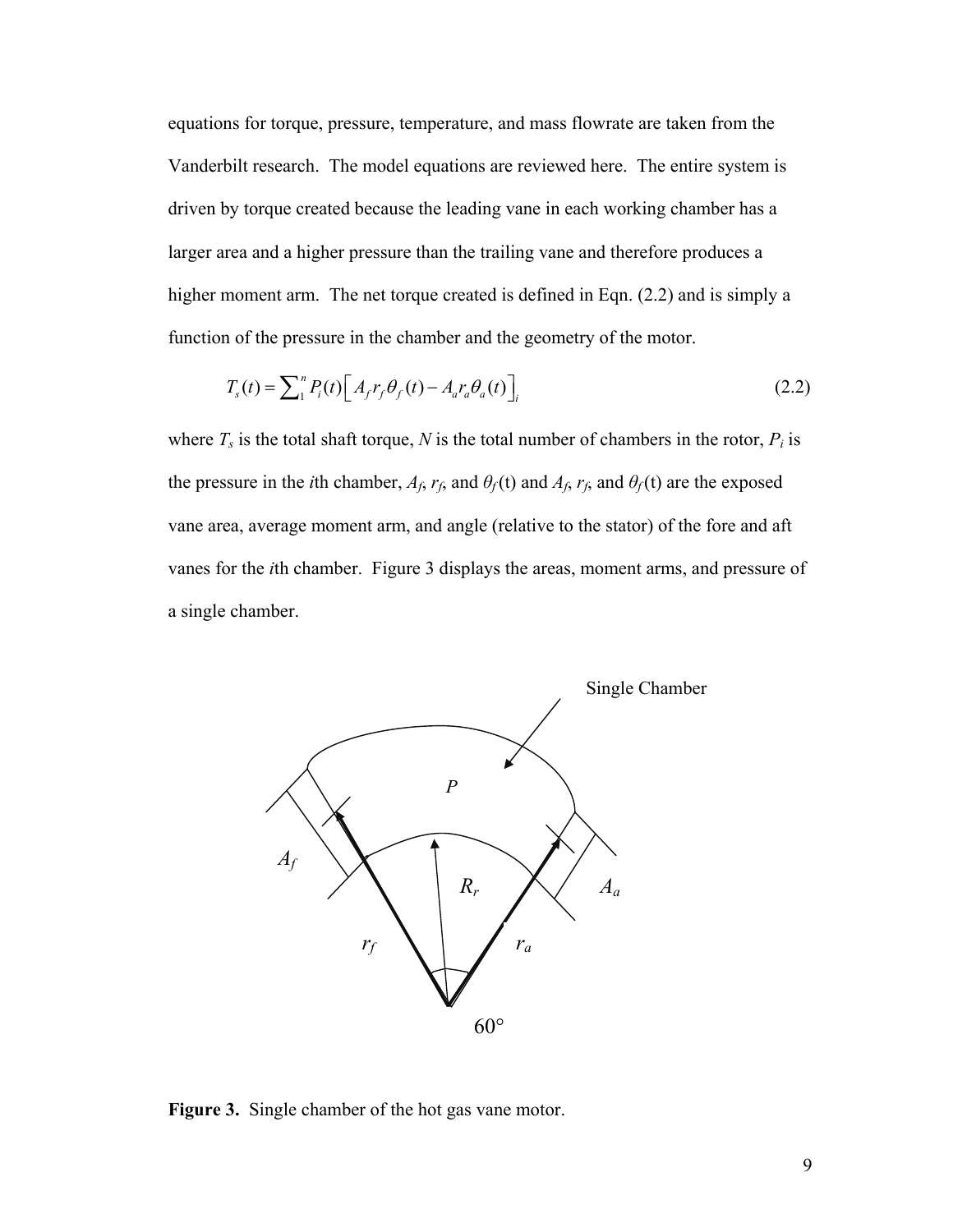The areas and moment arms of each chamber can be determined from the geometry of the motor. Figure 4 displays the orientation of a single vane with length, *l,* on the hot gas vane motor using an **xy** coordinate system.



**Figure 4**. View of a single vane in an **xy** coordinate frame.

<span id="page-19-0"></span> From the coordinate system shown in Figure 4, it can be seen that in the **xy** coordinate system

$$
x = l \cos(\theta) \n y = l \sin(\theta)
$$
\n(2.3)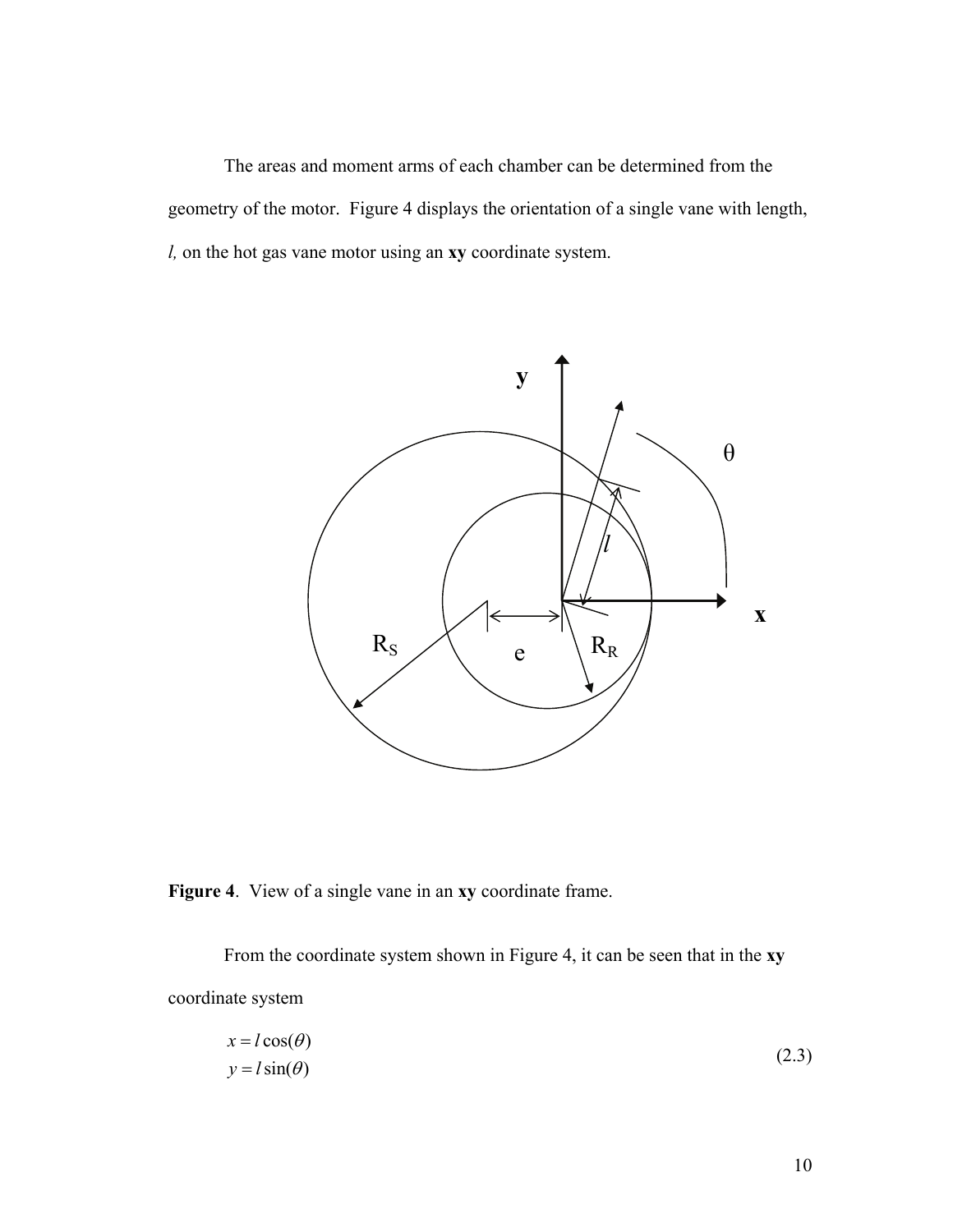<span id="page-20-0"></span>The equation for the surface of the stator may be defined as follows,

$$
(x+e)^2 + y^2 = R_s^2 \tag{2.4}
$$

where  $e$  is the offset distance between the centers of the rotor and stator, and  $R<sub>S</sub>$  is the radius of the stator. By substituting [\(2.3\)](#page-19-0) into [\(2.4\)](#page-20-0) the following quadratic equation can be determined,

$$
l^2 + 2e\cos(\theta)l - (R_s^2 - e^2) = 0\tag{2.5}
$$

<span id="page-20-3"></span>Solving this equation for *l* yields the following result,

$$
l = -e\cos(\theta) + \sqrt{R_s^2 - (e\sin(\theta))^2}
$$
 (2.6)

 Once the equation for the length of a vane is known, solving for the moment arm, *r*, is simple. The moment arm is the distance from the center of rotation to the point where the perpendicular force is applied. In this case the force is applied by the pressure from the preceding chamber at the midpoint of the exposed vane. Therefore, the moment arm is defined by the following equation:

$$
r = l - \left(\frac{l - R_r}{2}\right) \tag{2.7}
$$

<span id="page-20-1"></span>where  $R_r$  is the radius of the rotor. Solving for the exposed vane area,  $A$ , is also possible once the length of the vane is known. The area is defined by the following:

$$
A = (l - Rr)W
$$
 (2.8)

<span id="page-20-2"></span>where *W* is the width of the vane.

 Once the pressures in each chamber are known, Eqns. [\(2.7\)](#page-20-1) and [\(2.8\)](#page-20-2) may be used with Eqn. [\(2.2\)](#page-18-0) to solve for the net torque of the system. It is assumed that throughout the entire cycle the hot gas is an ideal gas and that the hot gas remains a gas throughout operation. It is likely that some of the gas may condense to a liquid at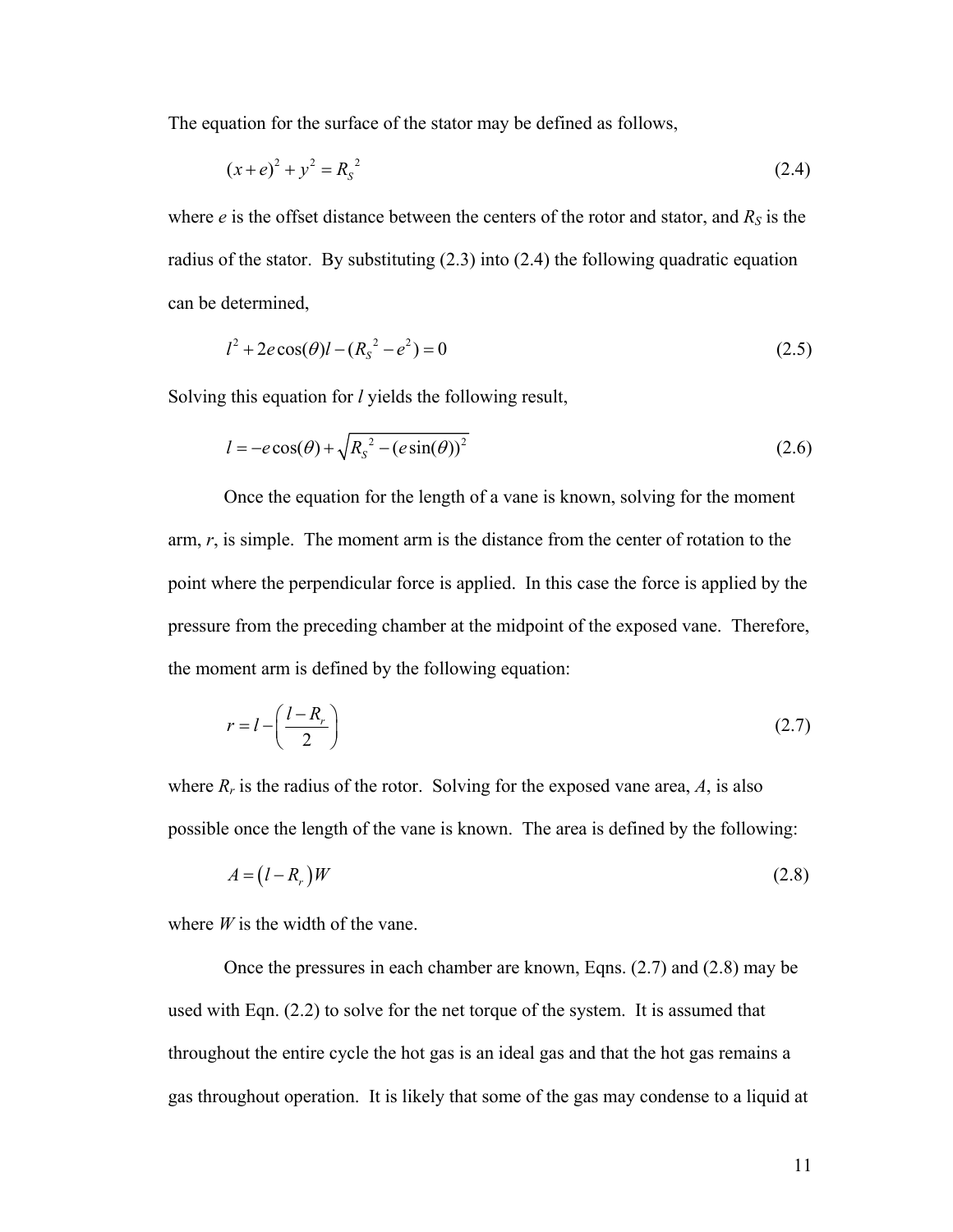some point which would alter the performance of the device by reducing pressure, but for now it is assumed that the hot gas remains a gas throughout operation. By using the first law of thermodynamics and assuming that the ideal gas undergoes an adiabatic process, the pressure in each chamber can be defined as:

$$
\dot{P}_i = \gamma \frac{RT_i}{V_i} \left( \dot{m}_{in,i} - \dot{m}_{out,i} \right) - \gamma \frac{P_i}{V_i} \dot{V}_i
$$
\n(2.9)

<span id="page-21-1"></span>where  $\dot{m}_{in,i}$  and  $\dot{m}_{out,i}$  are the inlet and outlet mass flow rates into and out of the *i*th chamber,  $\gamma$  is the ratio of specific heat at constant pressure to specific heat at constant volume,  $V_i$  is the volume in the *i*th chamber, and  $T_i$  is the temperature in the *i*th chamber.

 In this work, integration will be used to find the volume of each chamber. Each chamber occupies a 60 degree section of a circle whose radius is changing according to Eqn. [\(2.6\).](#page-20-3) [Figure 5](#page-21-0) shows a triangular shaped differential section of the circle with radius, *l*, at some value of θ.



<span id="page-21-0"></span>**Figure 5.** Differential section of a chamber.

 The area of this section of circle is approximately equal to a fraction of the total area of a circle with radius, *l*. In other words: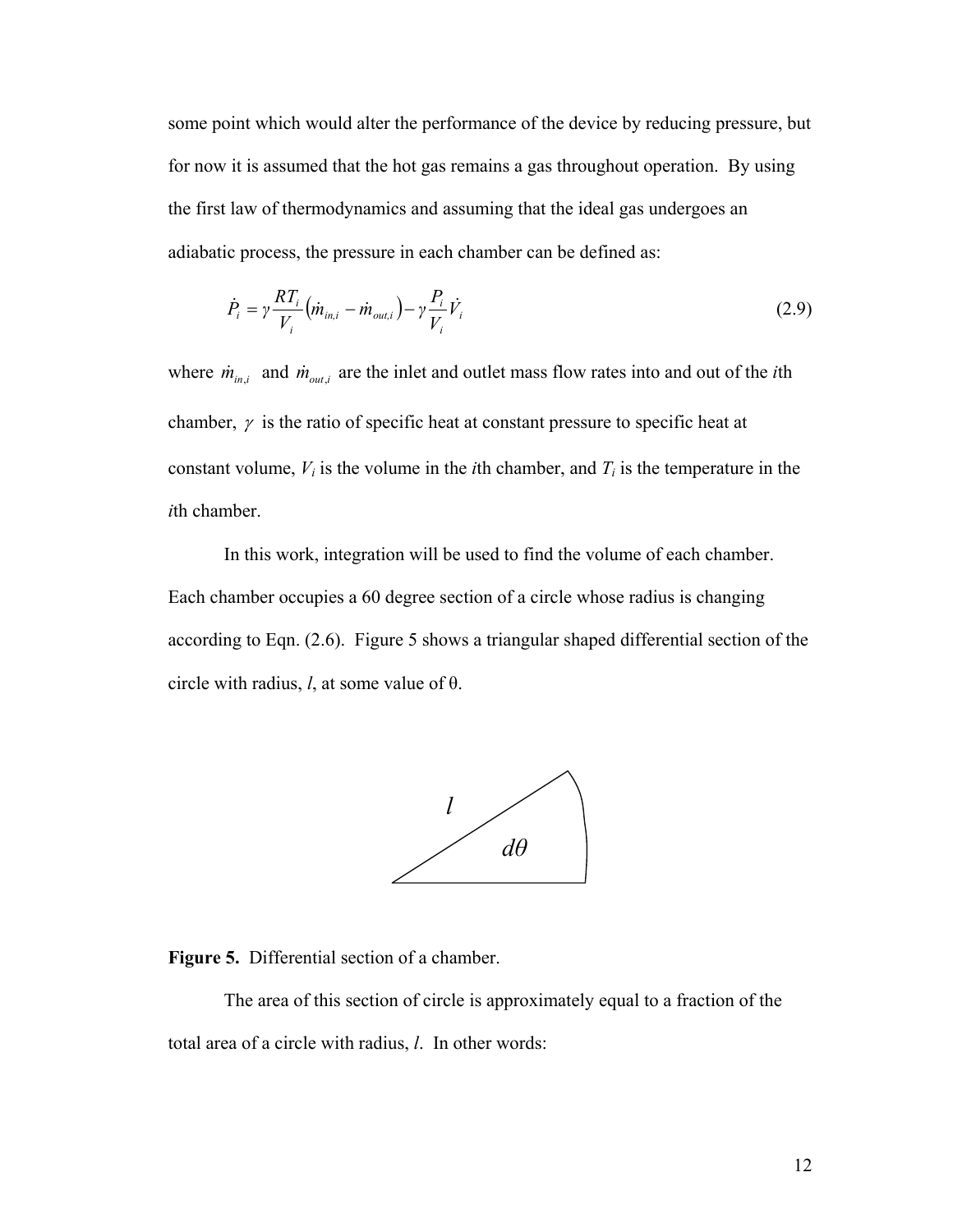$$
dA = \pi l^2 \frac{d\theta}{2\pi} \tag{2.10}
$$

In order to solve for the volume of a particular chamber, the area of a 60 degree section is first solved for and then multiplied by the width of the vane motor. However, each section of this circle has 1/6th of the area of the rotor present, which needs to be subtracted off as this is not part of the chamber. In doing so, the volume of a particular chamber may be solved for using the following equation:

$$
V = W \left( \int_{\theta - \pi/3}^{\theta} \frac{l^2}{2} d\theta - \frac{\pi R_r^2}{6} \right)
$$
 (2.11)

<span id="page-22-0"></span>Since *l* only depends on  $\theta$  as seen in Eqn. [\(2.6\)](#page-20-3), Eqn. [\(2.11\)](#page-22-0) may be used to solve for the volume in a chamber.

 The next unknown in Eqn. [\(2.9\)](#page-21-1) is the temperature in a chamber. Temperature may be defined by the geometry of the hot gas vane motor. If it is assumed that the process is adiabatic and that the working fluid is an ideal gas, the temperature may be defined by the following:

$$
\frac{T_2}{T_1} = \left(\frac{V_1}{V_2}\right)^{\gamma - 1}
$$
\n(2.12)

where  $V_2$  and  $T_2$  are the volume and temperature in the *i*th chamber respectively and  $P_1$  and  $T_1$  are the initial pressures and temperatures of a working chamber respectively.

 Matlab® and Simulink® models were used to integrate the preceding equation and solve for pressure in the *i*th chamber using numerical differential equation solvers. There are six separate chambers so six separate pressures were solved for. Once pressure is known, only the inlet and outlet mass flows need to be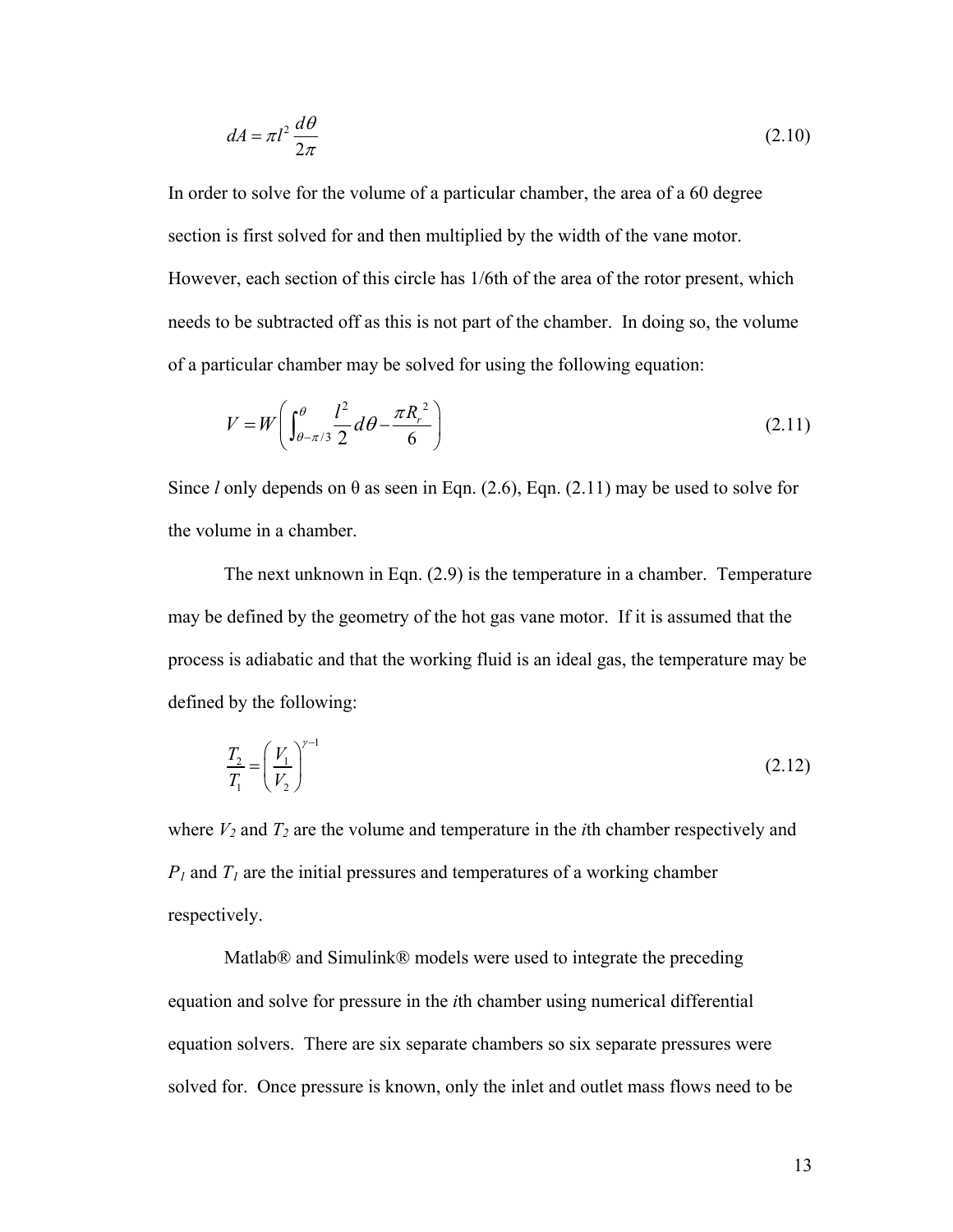<span id="page-23-0"></span>determined to solve for total torque. The mass flow rate into the motor chamber, *i*, is a function of the injection valve area and is defined as follows:

$$
\tau_c \ddot{m}_{in,i} + \dot{m}_{in,i} = \frac{k \rho_i C_f A_{v,in} \sqrt{P_s - P_i}}{c_p T_1}
$$
\n(2.13)

where  $C_f$  is the valve discharge coefficient for the injection valves,  $A_{v,in}$  is the valve area of the injection valve,  $\tau_c$  is the time constant of the catalyst pack reaction dynamic, *k* is the lower heating value of the hot gas,  $\rho_l$  is the density of the liquid propellant,  $T_1$  is the temperature at the inlet,  $c_p$  is the specific heat at constant pressure, and *Ps* is the upstream pressure as typically supplied in a blowdown fuel tank. It should be noted that the mass flow rate into the system only occurs for 60 degrees of rotation. Past this point, there is no more inlet flow, because the chamber is no longer exposed to the inlet. Again, [\(2.13\)](#page-23-0) can be solved using Matlab performing two integrations to solve for the mass.

 The equation for the mass flow rate out of the system can be derived from equations that are typical of pneumatic systems for isentropic flow of an ideal gas through a converging nozzle. Mass flow rate of any system can be described by the following:

$$
\dot{m} = \rho_l A v \tag{2.14}
$$

<span id="page-23-1"></span>where  $\rho_l$  is the density of the fluid, *A* is the area of the fluid passage, and *v* is the velocity of the fluid. For mass flow rate out of the chamber, the area is simply the area at the outlet. An m-file was created to define the area of the outlet according to the rotor angle. The density of compressible fluid undergoing isentropic flow through a converging nozzle is defined by the following from [\[7](#page-70-6)]: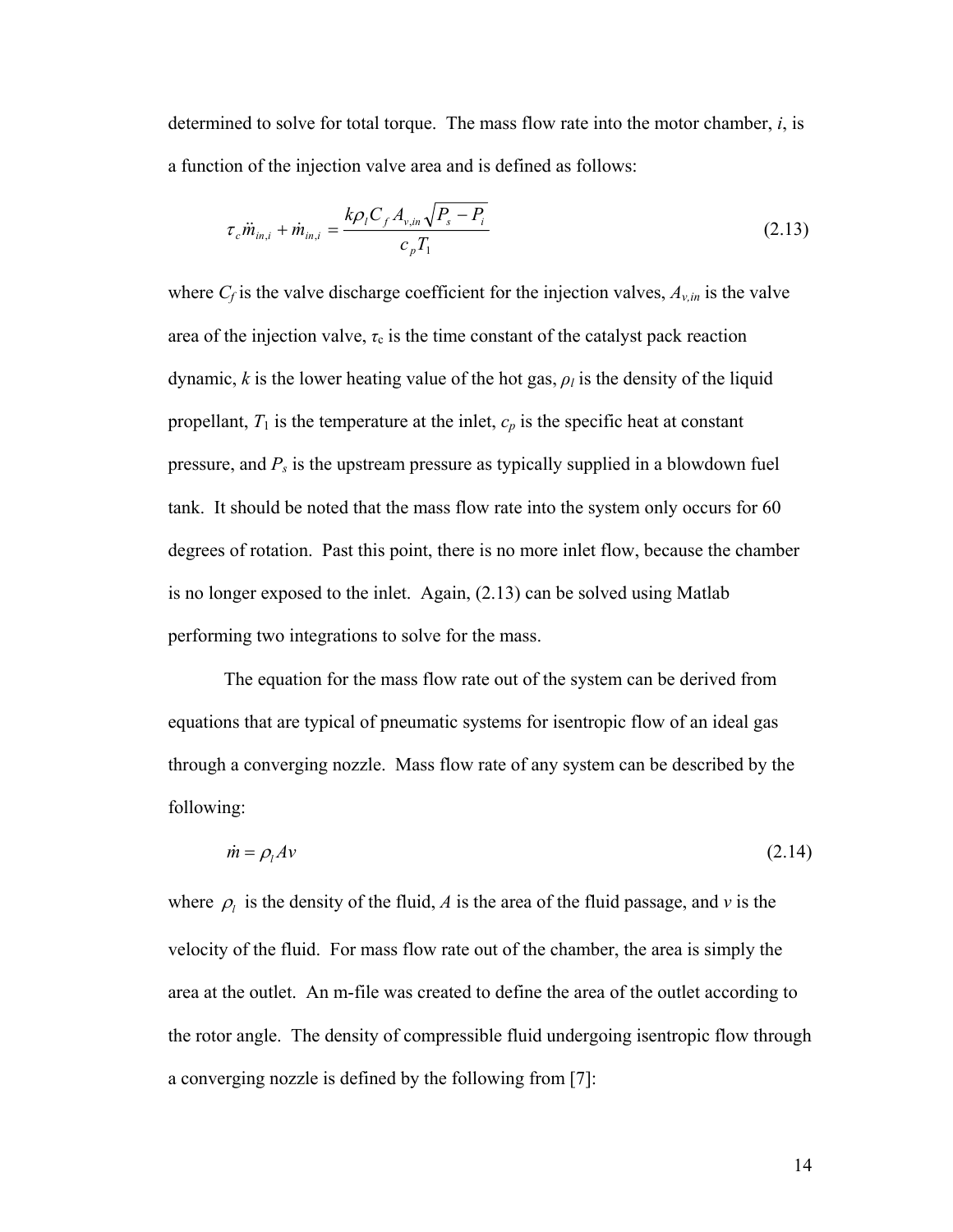$$
\frac{\rho_l}{\rho_{lo}} = \left\{ \frac{1}{1 + \left[ (\gamma - 1)/2 \right] Ma^2} \right\}^{\frac{1}{\gamma - 1}}
$$
\n(2.15)

<span id="page-24-0"></span>where  $\rho_{lo}$  is the stagnate fluid density and *Ma* is the mach number which can be solved for using the following from [\[7\]](#page-70-6):

$$
\frac{P}{P_o} = \left\{ \frac{1}{1 + \left[ (\gamma - 1)/2 \right] Ma^2} \right\}^{\frac{\gamma}{\gamma - 1}}
$$
\n(2.16)

where  $P<sub>o</sub>$  is the stagnate fluid pressure. The velocity of the fluid can be defined by the following equation for the definition of mach number which also comes from [\[7](#page-70-6)]:

$$
v = Ma\sqrt{RT\gamma} \tag{2.17}
$$

<span id="page-24-2"></span><span id="page-24-1"></span>By substituting Eqs.  $(2.15) - (2.17)$  $(2.15) - (2.17)$  into  $(2.14)$  the mass flow rate out may be defined by the following:

$$
\dot{m}_{out,i} = \begin{cases}\n\sqrt{\frac{\gamma}{RT_i} \left(\frac{2}{\gamma + 1}\right)} P_i A_{ex,i}(\theta) & \text{if } \frac{P_{atm}}{P_i} \leq C_r \\
\sqrt{\frac{2\gamma}{RT_i (\gamma - 1)}} \sqrt{1 - \left(\frac{P_{atm}}{P_i}\right)^{\left(\frac{\gamma - 1}{\gamma}\right)}} \dots \\
\cdots \\
\sqrt{\frac{P_{atm}}{RT_i (\gamma - 1)}} \sqrt{1 - \left(\frac{P_{atm}}{P_i}\right)^{\left(\frac{\gamma}{\gamma}\right)}} P_i A_{ex,i}(\theta) & \text{otherwise} \\
\cdots \\
\sqrt{\left(\frac{P_{atm}}{P_i}\right)} P_i A_{ex,i}(\theta) & \text{otherwise} \\
(\text{unchoked})\n\end{cases} (2.18)
$$

where  $A_{ex,I}$  is the exhaust valve area (as a function of the rotor angle) for each chamber, and *Cr* is the pressure ratio at which flow becomes choked (approximately 0.5). All equations used to derive the mass flow rate out are from [\[7](#page-70-6)].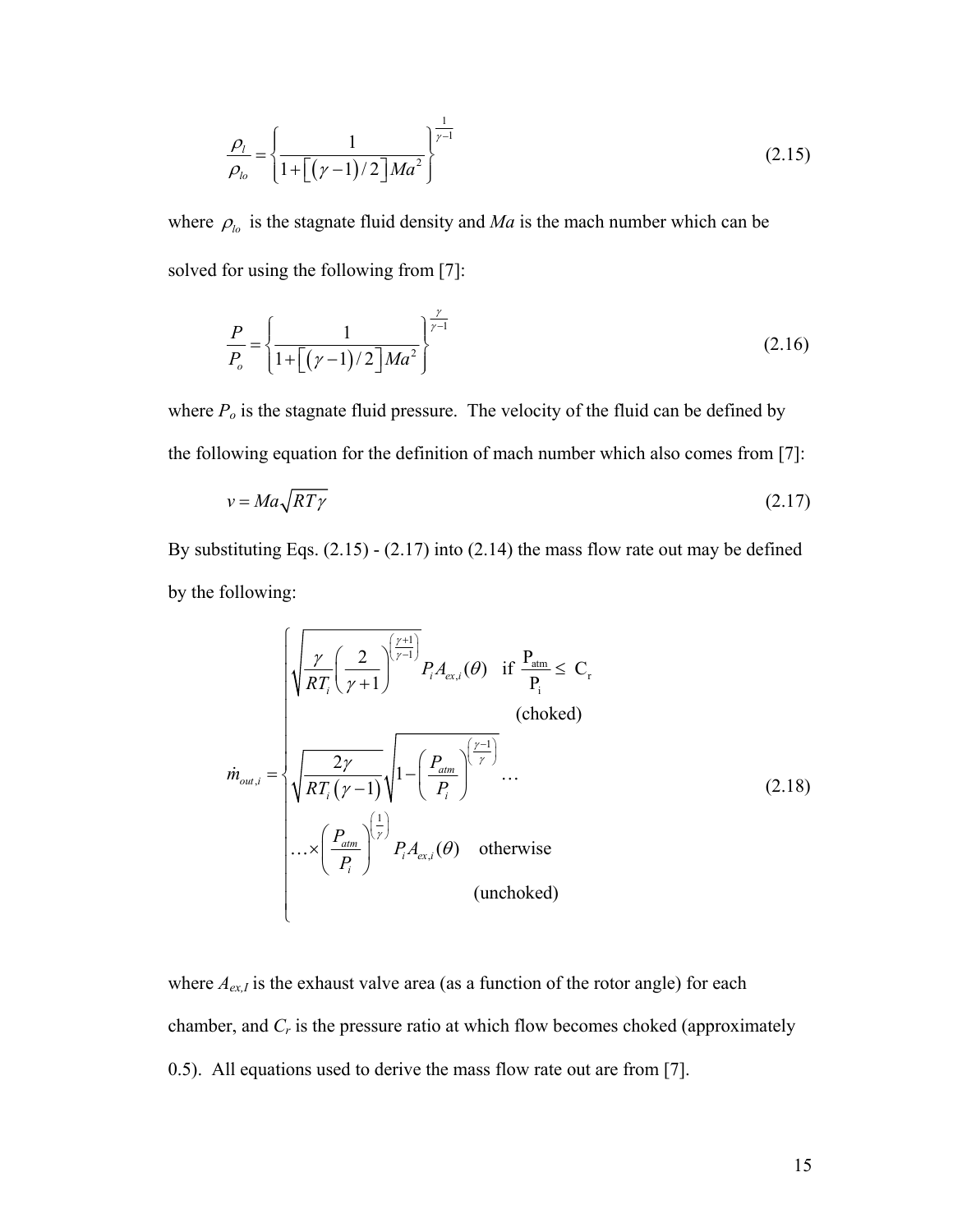Exhaust ports are present on the vane motor from 210 degrees through 330 degrees of rotation. Due to the fact that each chamber is 60 degrees in size, at least some mass flow rate out of a single chamber occurs from 210 to 390 degrees of rotation. It is desirable to have all of the working fluid removed from the system each rotation, so that no back pressures are created that could potentially cause noise, damage to the system or loss of efficiency.

 Equations [\(2.9\)](#page-21-1), [\(2.13\)](#page-23-0), and [\(2.18\)](#page-24-2) were solved simultaneously and substituted into [\(2.2\)](#page-18-0) to solve for the torque created by the system. The parameters used are listed in

**Table 1** and come from specifications given by Vanderbilt University for a hot gas vane motor that is currently being constructed and also from specifications of the hot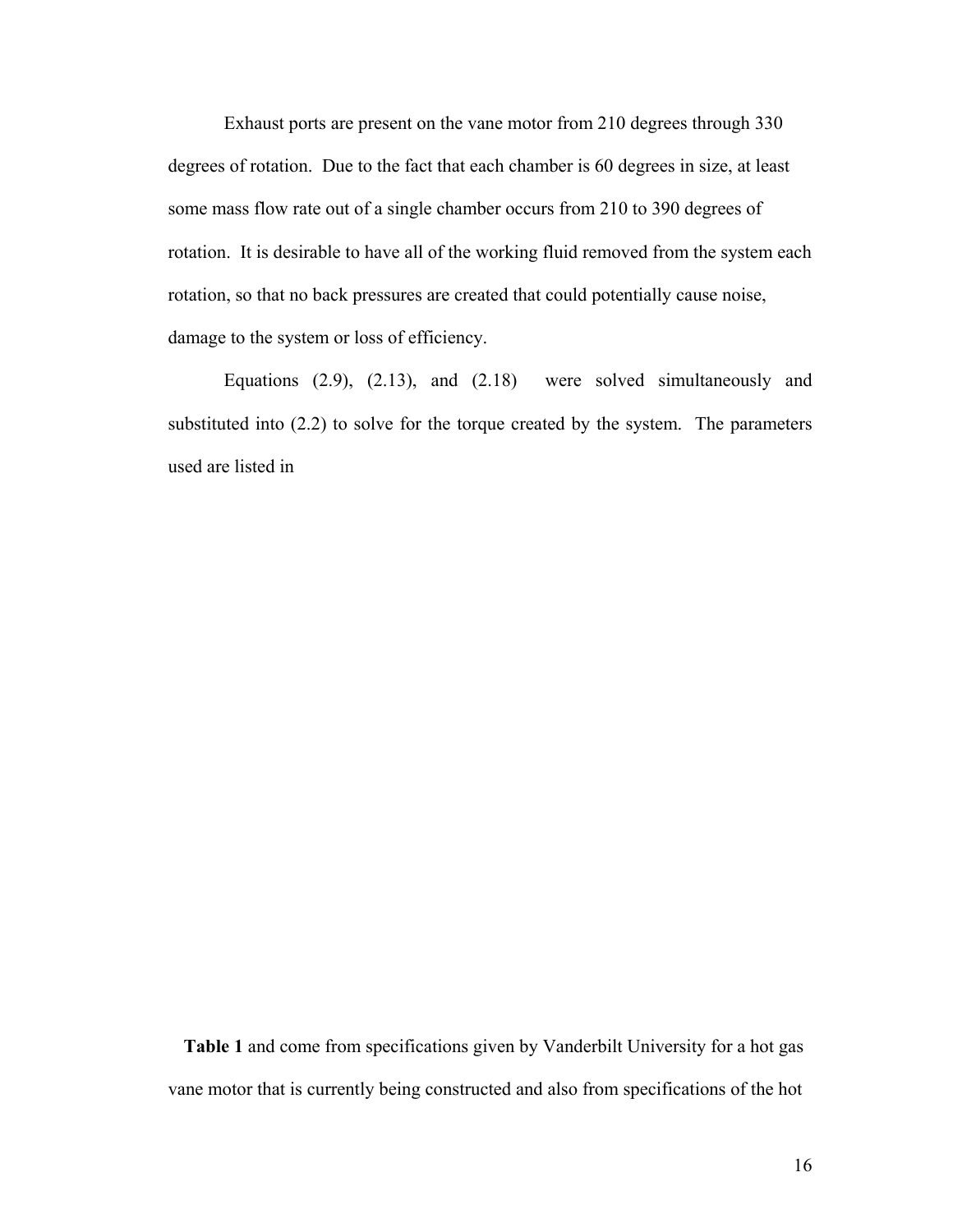<span id="page-26-0"></span>gas being used from [8].

Table 1 Vane motor parameters.

| mbol                                              | Radius of Reptor                | m                                                  |
|---------------------------------------------------|---------------------------------|----------------------------------------------------|
|                                                   | Radius of Stator                |                                                    |
| $\mu_{v,in}$                                      | VahethitRhess                   |                                                    |
| $\eta_{\mathrm{1}\mathrm{p}\mathrm{a}\mathrm{d}}$ | Miscous Rotational              | $\frac{1}{5}$ of $\frac{4}{5}$ kgm <sup>2</sup> /s |
| W                                                 | amping<br>Vidth of Rotor/Stator | $0.035$ m                                          |
| Ģf                                                | <b>Nalve Pischarge Heats</b>    | 9.384                                              |
| $\rho_l$                                          | <b>Sentity of Liquid</b>        | 1000 kg/m <sup>3</sup>                             |
| $c_p$                                             | <b>Presifianteat</b> at         | $1005$ J/ $\text{kg/K}$                            |
| τ                                                 | Constant Pressure               | 0.005 s                                            |
| $\overline{\mathcal{C}_r}$                        | <b>Pressure Ratio</b>           | U.S                                                |
| $J_{load}$                                        | Rotational Inertia              | 1.7e-4 $kgm^2$                                     |
| $\boldsymbol{k}$                                  |                                 |                                                    |
|                                                   | Lower Heating Value             | $800$ kJ/kg                                        |
|                                                   | of the Hot Gas                  |                                                    |
| $\boldsymbol{m}$                                  | Mass of Rotor                   | $0.113$ kg                                         |
| $m_{v}$                                           | Mass of Vane                    | $0.0118$ kg                                        |
| $P_{atm}$                                         | Atmospheric Pressure            | 101325 Pa                                          |
| $P_{s}$                                           | <b>Supply Pressure</b>          | 1.88 MPa                                           |
| $\overline{R}$                                    | <b>Gas Constant</b>             | 287 J/kg/K                                         |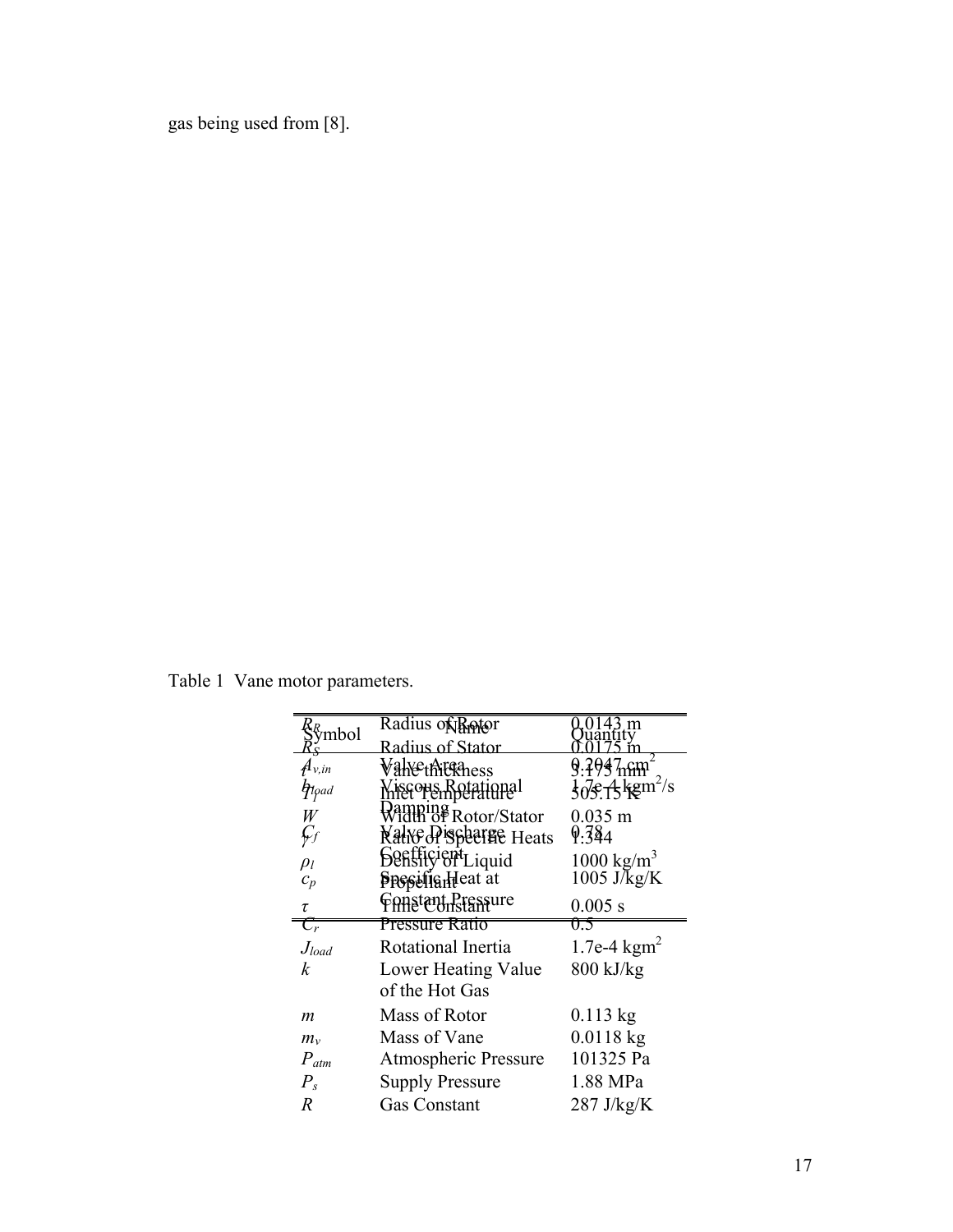It was assumed that viscous rotational damping was present, so the torque created by this friction needed to be subtracted from the torque created by the working chambers. Other frictional forces are also present between the vane tips and the stator, but the effects of that friction will be addressed in a later chapter. Therefore, the total torque in the system may be defined as follows:

$$
T_s(t) = J_{load}\ddot{\theta}
$$
  
= 
$$
\sum_{n=1}^{N} P_i(t) \Big[ A_f r_f \theta_f(t) - A_a r_a \theta_a(t) \Big]_i - b_{load}\dot{\theta}
$$
 (2.19)

where  $J_{load}$  is the rotational inertia,  $b_{load}$  is the viscous rotational damping. It should be noted that there is no load torque considered in Eqn. (2.19), so all simulations are for no load conditions. There are six separate chambers so a total of 24 equations need to be integrated to solve for the total torque in the system. Equations (2.13) and (2.19) need to be integrated twice in order to be solved. The integration was performed using Simulink software.

## **2.3 Simulation Results**

The hot gas vane motor is driven by the forces created from pressurized hot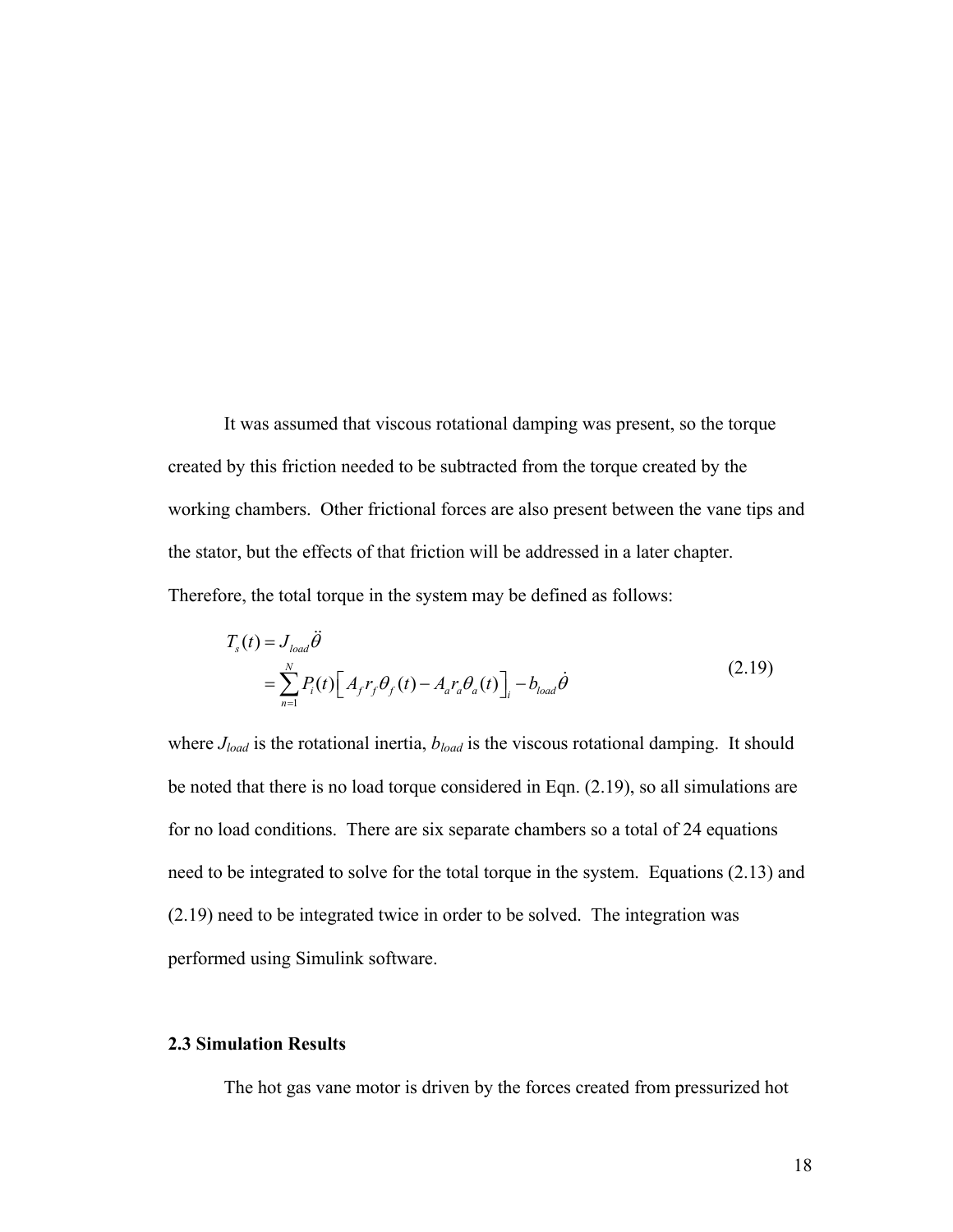gas. Figure 6 displays the pressure in a single chamber once the device has reached a constant velocity.





 There are pressure spikes once the device has rotated 30 degrees. This is the point at which the chamber is first exposed to the inlet port. This is also the instant when the chamber has its smallest volume. For a particular vane, the device is producing a positive torque from 30 to 210 degrees. Just prior to 210 degrees, the pressure is nearly at atmospheric pressure, and once the chamber reaches 210 degrees the pressure drops to atmospheric pressure. This is the point at which the chamber is exposed to the outlet ports and is no longer producing any torque. The pressure is reduced from 30 to 210 degrees due to the fact that the volume is increasing. Figure 7 displays the volume of a single chamber through two rotations.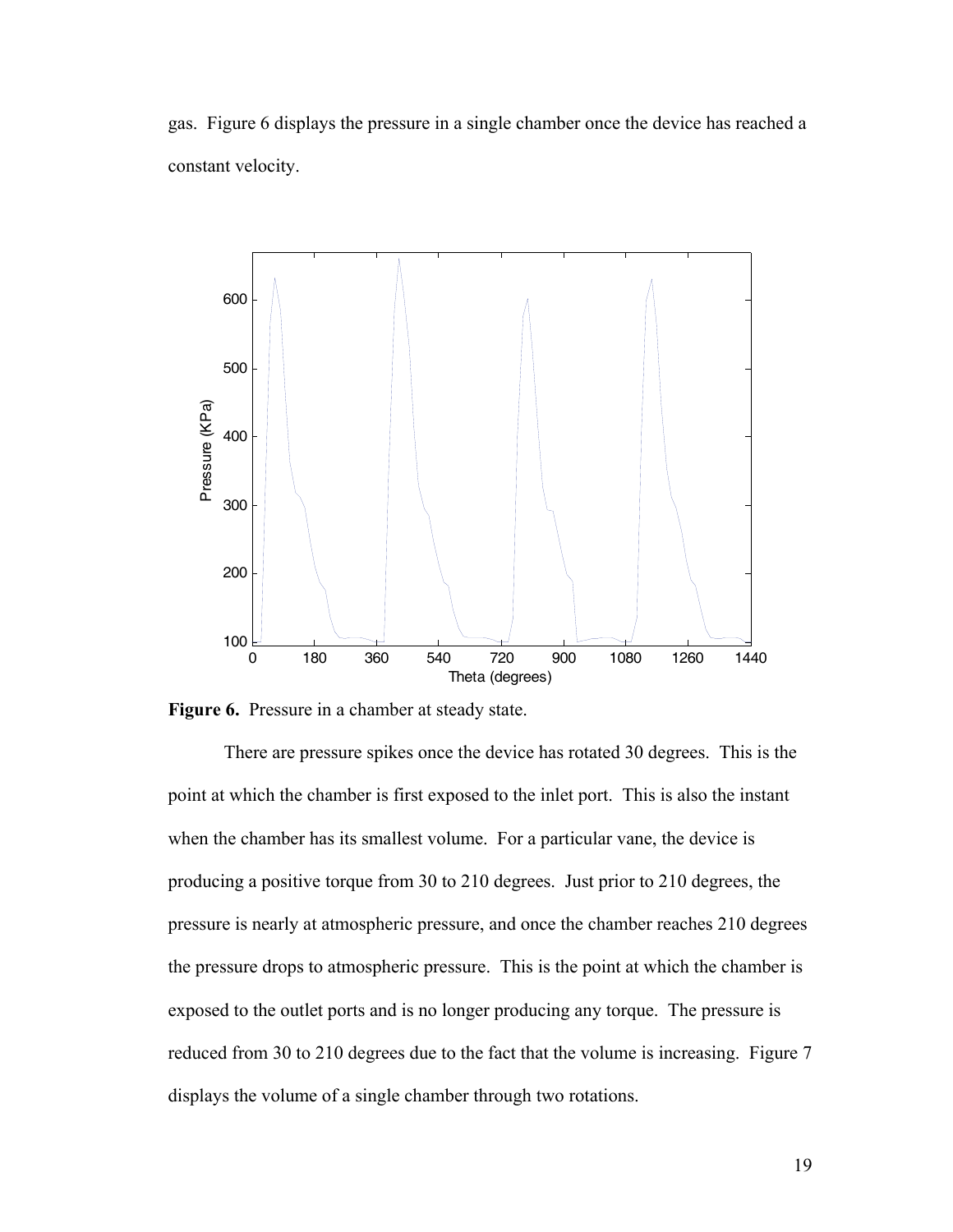

**Figure 7.** Volume through two rotations.

 The minimum volume occurs at 30 degrees of rotation, while the maximum volume occurs at 210 degrees. This is why the inlet and exhaust ports are positioned at 30 and 210 degrees respectively. In these positions the maximum amount of torque is produced for a six chambered hot gas vane motor. Figure 8 displays the net torque of the hot gas vane motor.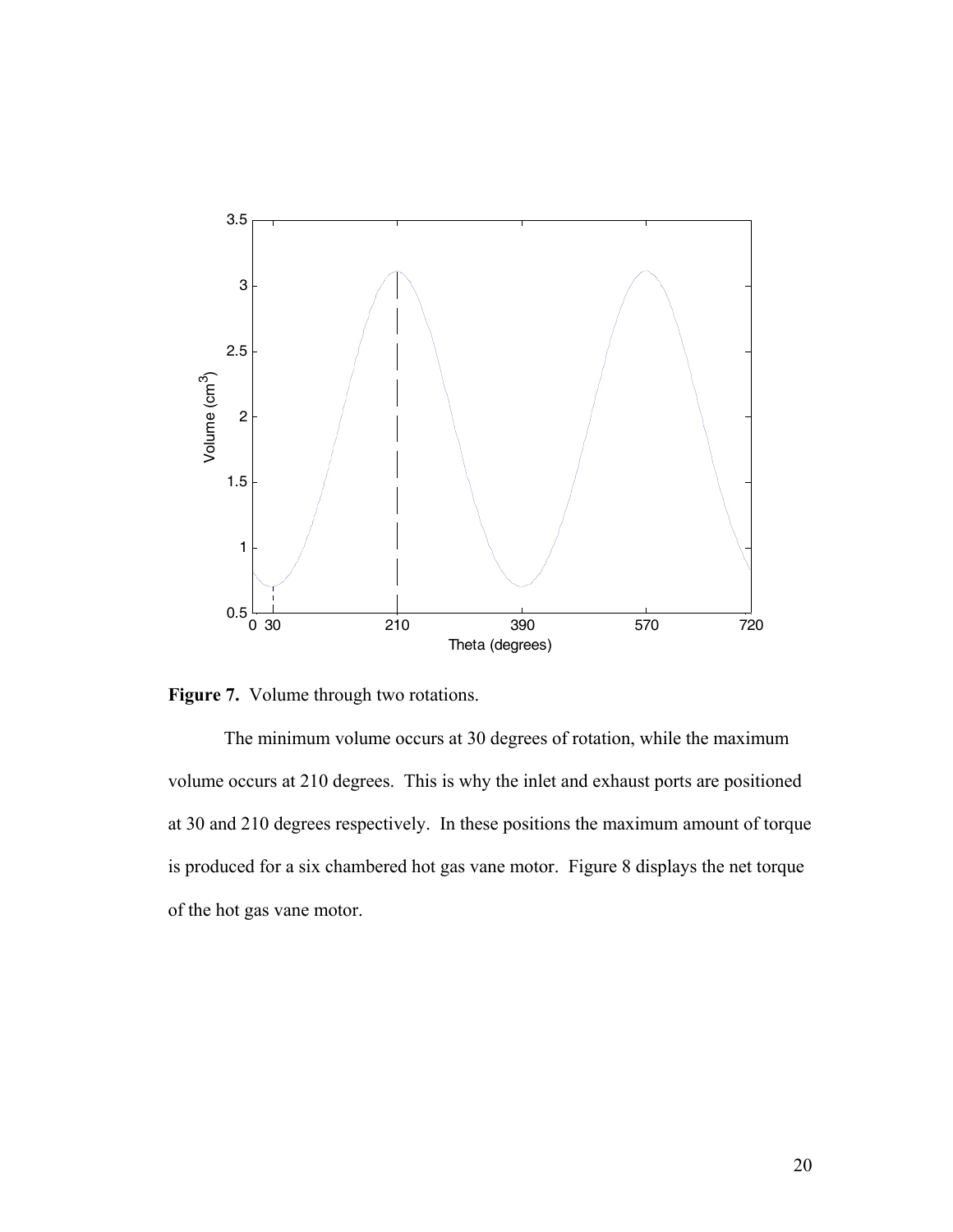



 Ultimately, the torque should be reduced to zero at steady state. Figure 8 only displays the amount of torque that is significant. Once, the torque reached a negligible amount, the simulation was stopped. The total torque decreases as the device approaches steady state. This is partly due to the increasing viscous friction, and also due to the fact that the motor is rotating at a much higher speed.

 The results obtained using the aforementioned modeling equations are a good starting point for the hot gas vane motor. The main discrepancy in the results is the high angular velocity. The following figure displays the angular velocity of the hot gas vane motor.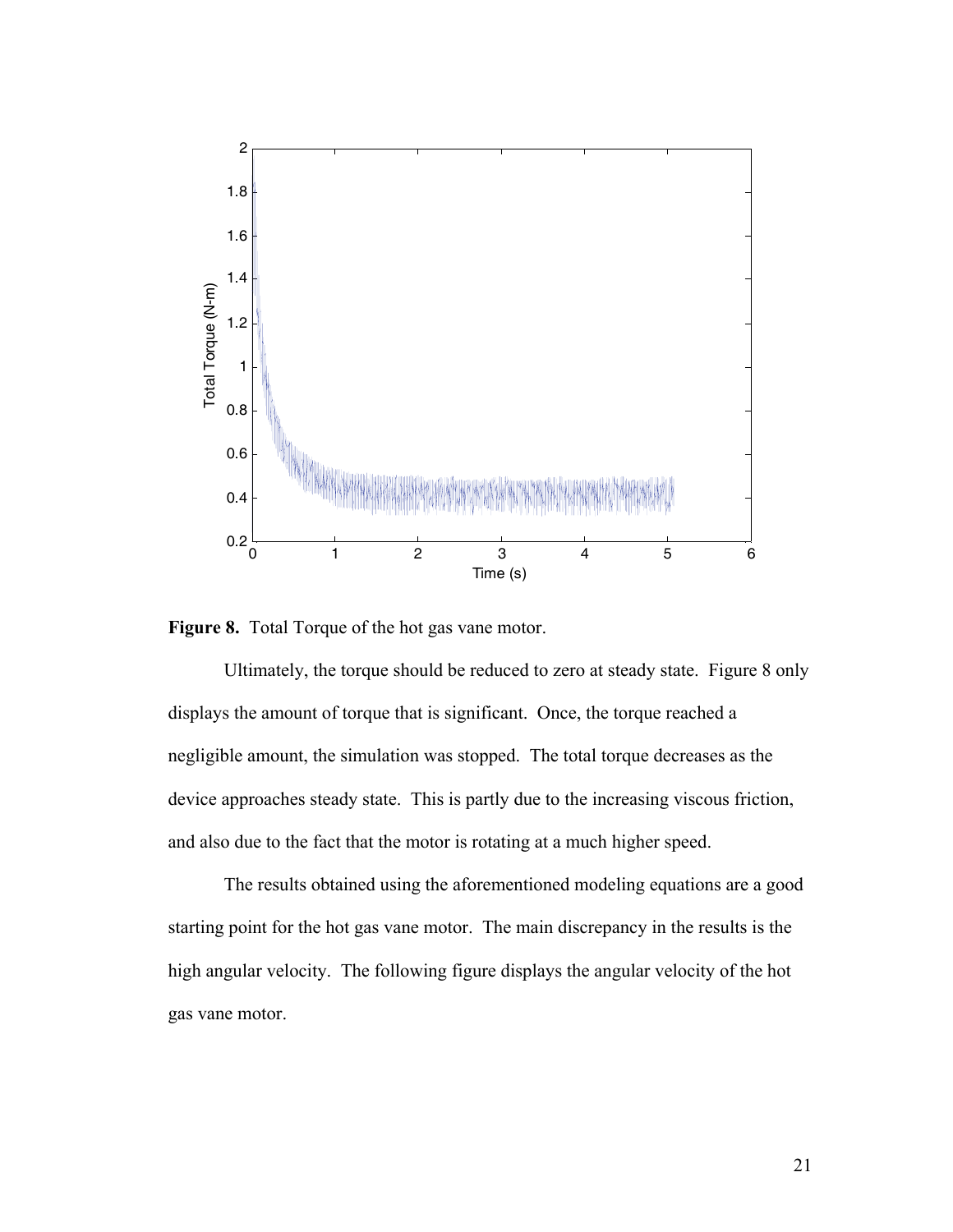

**Figure 9.** Angular velocity verses time for the hot gas vane motor.

 Hot gas vane motors are capable of high rpm's (up to 13,000 rpm), especially lightweight motors such as the one being addressed by this work. The results from the model are nearly 25,000 rpm, which suggests that adjustments need to be made to the model. The main component that is missing from the model is a valid model for the friction torque. In order to improve the accuracy of the model, an appropriate model of the friction present on the sides and tips of the vanes needs to be added.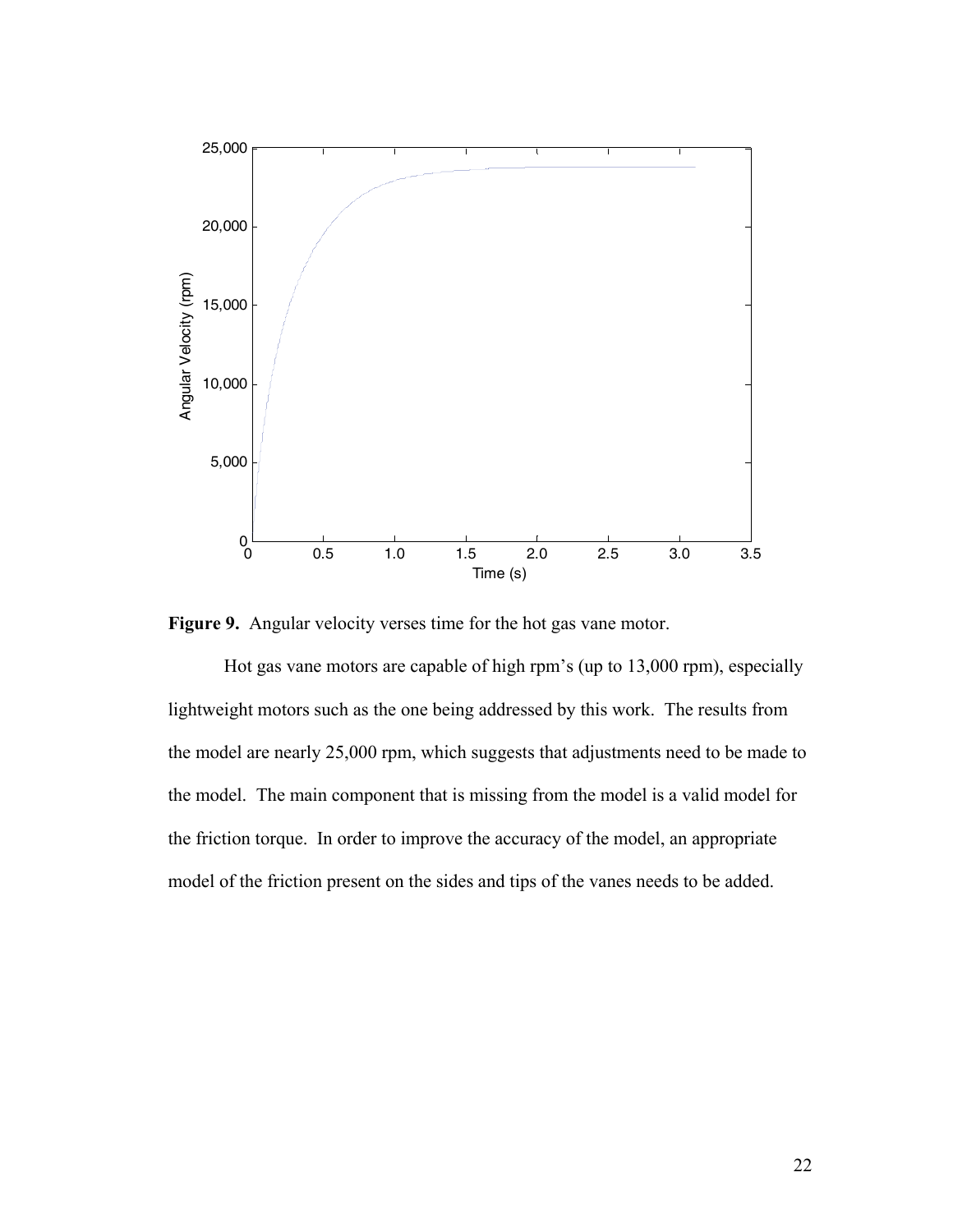#### **Chapter 3**

## **Friction Model**

#### **3.1 Derivation of Friction Model**

A valid model of friction is needed to improve the accuracy of the hot gas vane motor model. Research from Guoyuan, Qisen, and Yongzhang [9] on a similar device shows that the main source of friction within the hot gas vane motor is between the vane tips and the stator. Their research shows that the tip friction accounts for nearly 90% of the total friction within the system. Friction is also present where the sides of the vanes come in contact with the stator, but the majority of friction losses occur at the tip. The focus of this chapter will be to develop a model of the friction between the tips of the vanes and the stator. The friction within the system was solved for using fundamental dynamics equations. By determining the centripetal and rotational acceleration of each vane, the contact force between the vane and stator could be determined. If the friction coefficient between the vane and the stator is known, then the friction force may be solved for. It was assumed that each vane could be treated as a point mass in a rotating coordinate frame centered at the rotor. The acceleration, *a*, of a point, *p*, on the tip of each vane can be defined by the following from [10],

$$
\overline{a} = \overline{R} + \overline{\omega} \times \overline{l} + \overline{\omega} \times (\overline{\omega} \times \overline{l}) + 2\overline{\omega} \times \overline{l}_r + \overline{l}_r
$$
\n(3.1)

where  $\ddot{\vec{R}}$  is the absolute acceleration of the coordinate frame rotating about a point,  $\overline{\omega}$  is the absolute angular velocity of the rotor,  $\dot{\overline{\omega}}$  is the absolute angular acceleration of the rotor,  $\overline{l}$  is the radius to the edge of the stator and  $\overline{l}$ , *l* is the radius to the edge of the stator and  $\dot{\bar{l}}_r$  and  $\ddot{\bar{l}}_r$  are the relative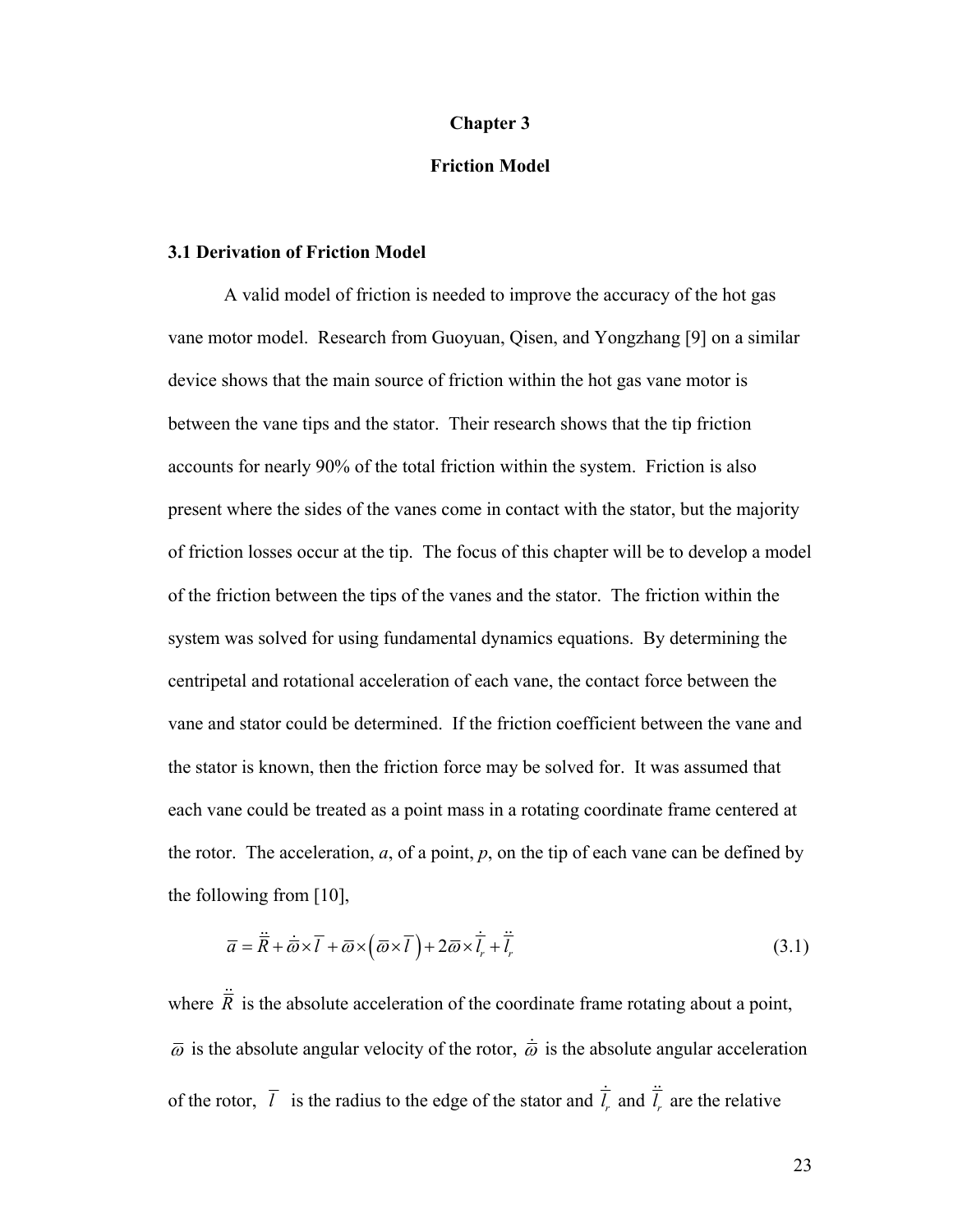velocity and acceleration of a single vane to the coordinate frame respectively. Figure 10 displays the coordinate frame used to solve for the acceleration of each vane. It should be noted that the coordinate frame is rotating about a fixed point so there is no offset distance, *R*, between the center of rotation and the coordinate frame. The **ij** coordinate frame is intended to follow the path of a single vane as it rotates about the **xy** coordinate frame.





 As was determined earlier in Chapter 2, the radial distance from the center of the rotor to the stator in the **i** direction is defined as follows:

$$
\overline{l} = -e\cos(\theta) + \sqrt{R_s^2 - (e\sin(\theta))^2}\hat{i}
$$
\n(3.2)

Once  $\bar{l}$  is known, Eq. (3.2) may be used to determine the acceleration. The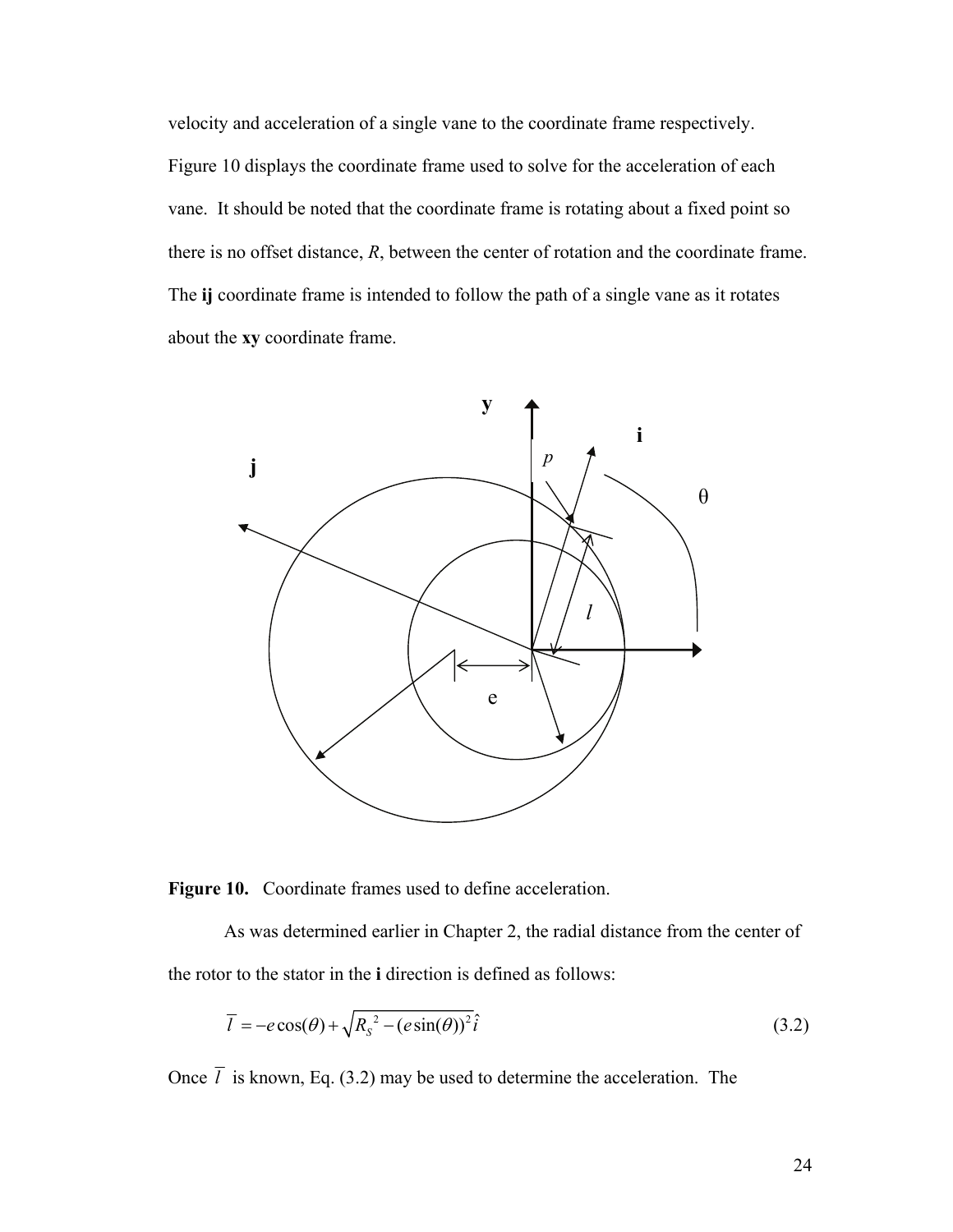components of (3.1) are defined by the following,

$$
\ddot{\overline{R}} = 0 \tag{3.3}
$$

$$
\overline{\omega} \times \overline{l} = (\omega \hat{k}) \times (-e \cos(\theta) + \sqrt{R_s^2 - (e \sin(\theta))^2} \hat{i})
$$
  
=  $\omega \left( -e \cos(\theta) + \sqrt{R_s^2 - (e \sin(\theta))^2} \right) \hat{j}$  (3.4)

$$
\overline{\omega} \times (\overline{\omega} \times \overline{I}) = (\omega \hat{k}) \times
$$
  
\n
$$
\begin{pmatrix}\n(\omega \hat{k}) \times \\
(-e \cos(\theta) + \sqrt{R_s^2 - (e \sin(\theta))^2})\hat{i}\n\end{pmatrix}
$$
\n
$$
= -\omega^2 \left(-e \cos(\theta) + \sqrt{R_s^2 - (e \sin(\theta))^2}\right)\hat{i}
$$
\n(3.5)

$$
2\overline{\omega} \times \overline{l_r} = 2(\omega \hat{k}) \times \left( e\omega \sin(\theta) - \frac{1/2e^2 \omega \sin(2\theta)}{\sqrt{\left(R_s^2 - \left(e\sin(\theta)^2\right)\right)}} \hat{i} \right)
$$
  
= 
$$
2\omega^2 \left( e\sin(\theta) - \frac{1/2e^2 \sin(2\theta)}{\sqrt{\left(R_s^2 - \left(e\sin(\theta)^2\right)\right)}} \hat{j} \right)
$$
(3.6)

$$
\frac{\partial}{\partial t} = e\omega^2 \cos(\theta) + e\omega \sin(\theta)
$$
\n
$$
-1/2e^2 \left[ \frac{\left(2\omega^2 \cos(2\theta)\right)}{\sqrt{\left(R_s^2 - \left(e\sin(\theta)^2\right)\right)}} + \frac{\omega \sin(2\theta)}{\sqrt{\left(R_s^2 - \left(e\sin(\theta)^2\right)\right)}} + \frac{\omega \sin(2\theta)}{\left(R_s^2 - \left(e\sin(\theta)^2\right)\right)} \right] \hat{i}
$$
\n(3.7)

It should be noted that only the acceleration in the **i** direction is needed in order to determine the normal force. Therefore, only Eqs. (3.7) and (3.5) need to be considered and the acceleration in the **i** direction is defined by the following:

$$
\overline{a}_i = \overline{\omega} \times (\overline{\omega} \times \overline{I}) + \overline{I}_r \tag{3.8}
$$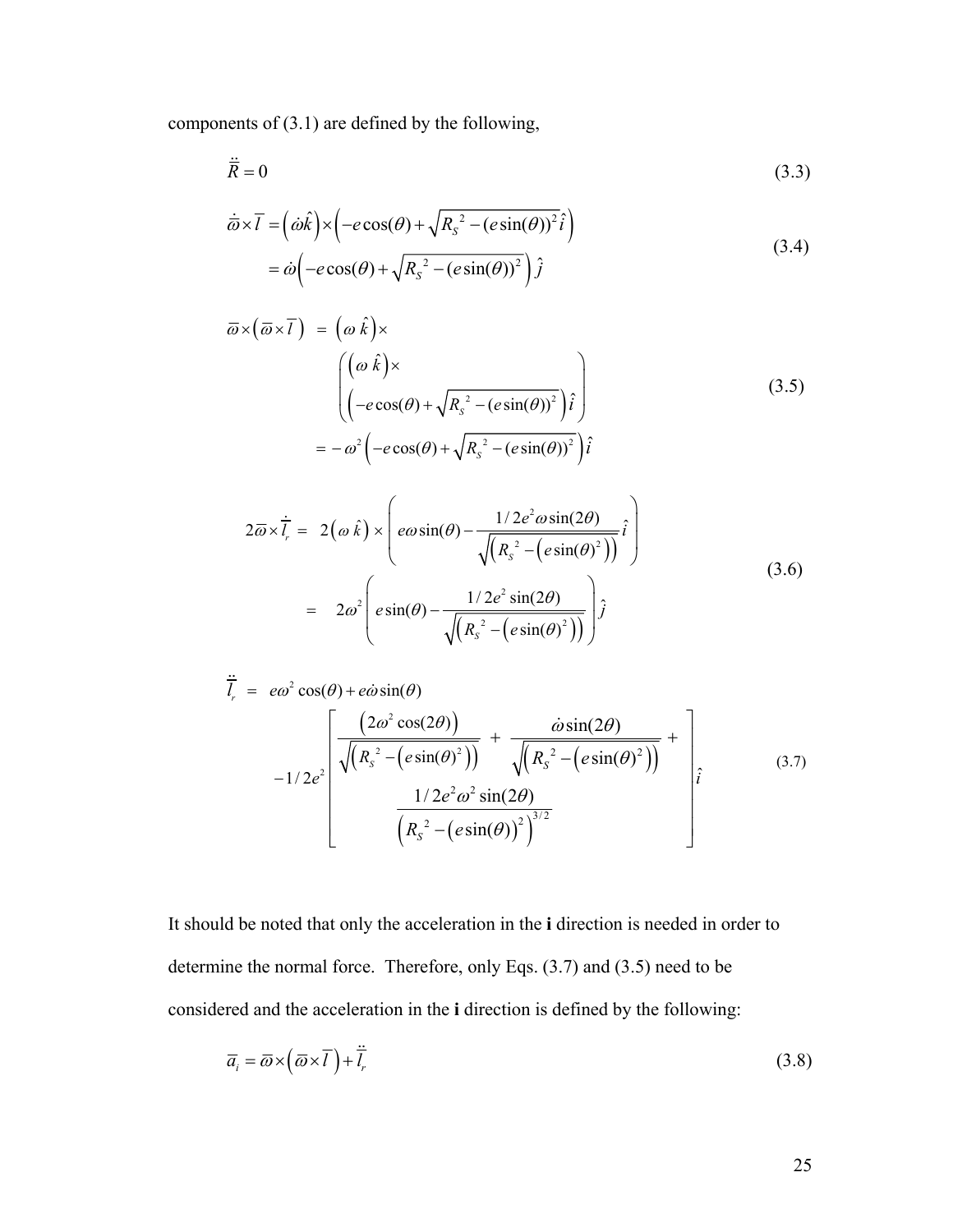If the rotor of the vane motor was not offset from the stator then only, Eq. (3.5) would need to be considered. However, since this is not the case, the relative motion of the vanes moving in and out of their respective slots needs to be taken into consideration. This motion does add a sizable amount of acceleration. The added acceleration causes the total acceleration to oscillate more since the vanes are accelerating in and out of their slots. A comparison of acceleration with and without the added relative acceleration term may be seen in Figure 11.





Once total acceleration is known, the normal force due to acceleration,  $F_{Na}$ , may be determined by using trigonometry and summing the forces in the **i** direction. From Figure 12, it can be seen that the sum of the forces in the **i** direction is given by the following,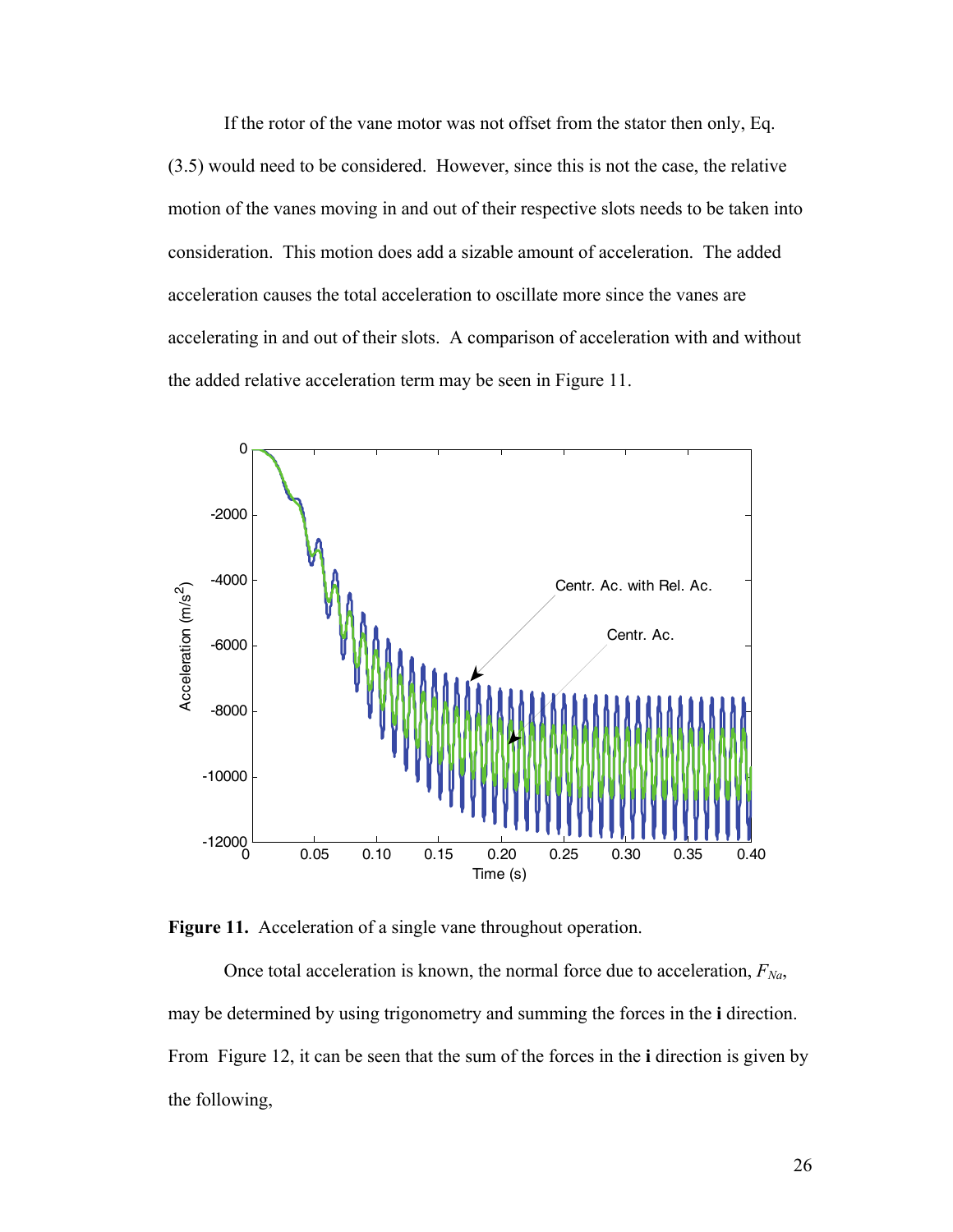$$
\sum F_i = m_v a_i = F_{Na} \cos(\beta) - \sin(\beta) F_f \tag{3.9}
$$

where  $m_v$  is the mass of the vane,  $a_i$  is the **i** component of the vane acceleration,  $\beta$  is the angle between the direction of the normal force and the **i** direction, and  $F_f$  is the friction force between the rotor and stator and is defined by the following basic equation:

$$
F_f = \mu F_{Na} \tag{3.10}
$$



**Figure 12.** Orientation of the normal force and the friction force on the vane motor. If the angle  $\beta$  is small then Eq. (3.9) may be reduced to the following:

$$
F_{Na} \approx m_v a_i \tag{3.11}
$$

This is due to the fact that for small angles, cosine is approximately one and sine is approximately zero. The angle,  $\beta$ , is a function of the angular position of a vane,  $\theta$ ,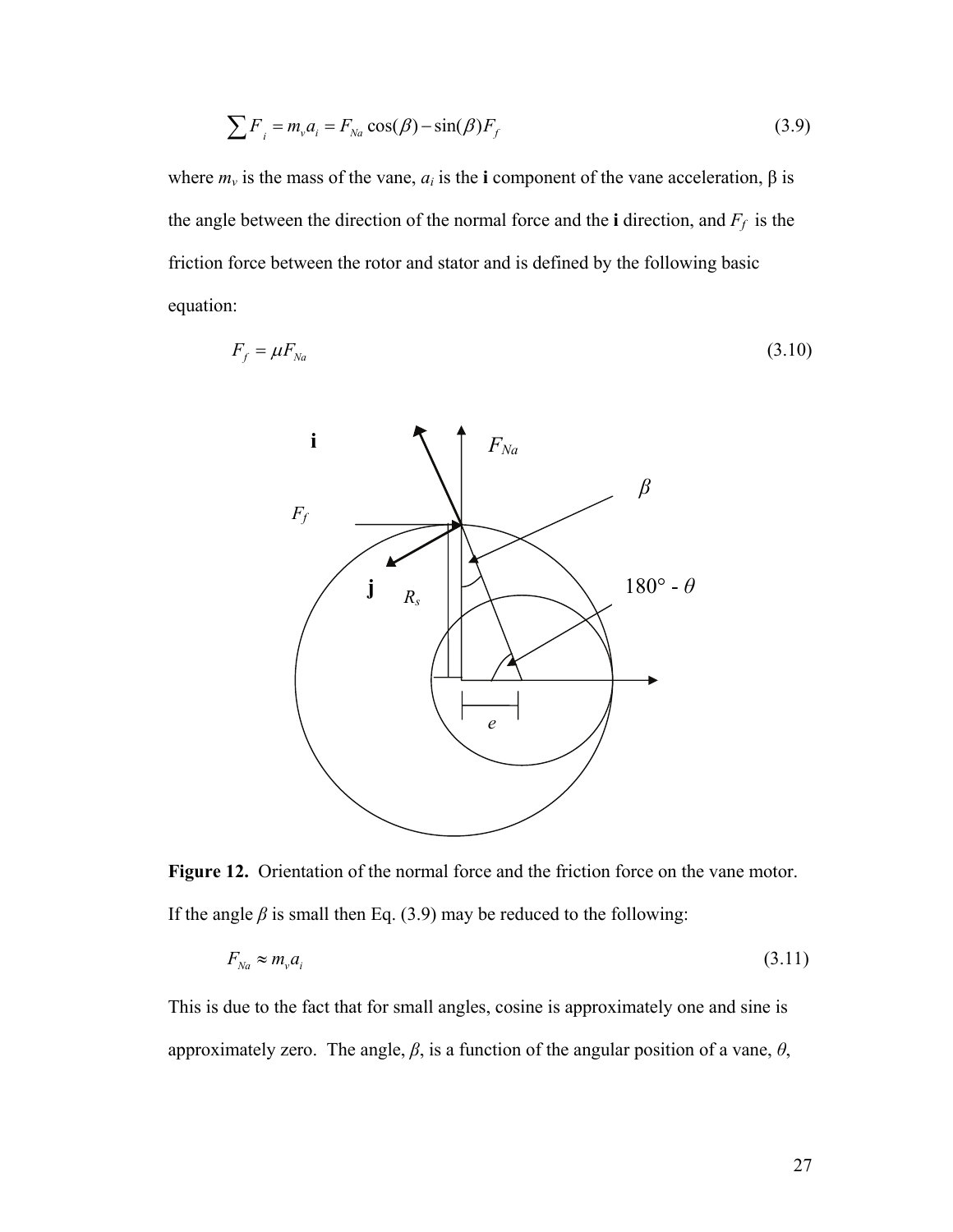and the geometry of the hot gas vane motor. From the law of sines, it may be shown that the equation for  $\beta$  is:

$$
\beta = \sin^{-1}\left(\frac{\sin\left(180^\circ - \theta\right)}{R_s}e\right) \tag{3.12}
$$

 At maximum the angle, *β*, is only 10 degrees as seen in Figure 13. Therefore, the small angle approximation used in Eqn. (3.11) will be used for the rest of this work.



**Figure 13.** The angle *β* throughout a single rotation.

In order to determine the friction force, the normal force and the coefficient of friction need to be determined. The coefficient of friction for sliding surfaces may be determined using the Stribeck Curve. A mathematical model for this curve has been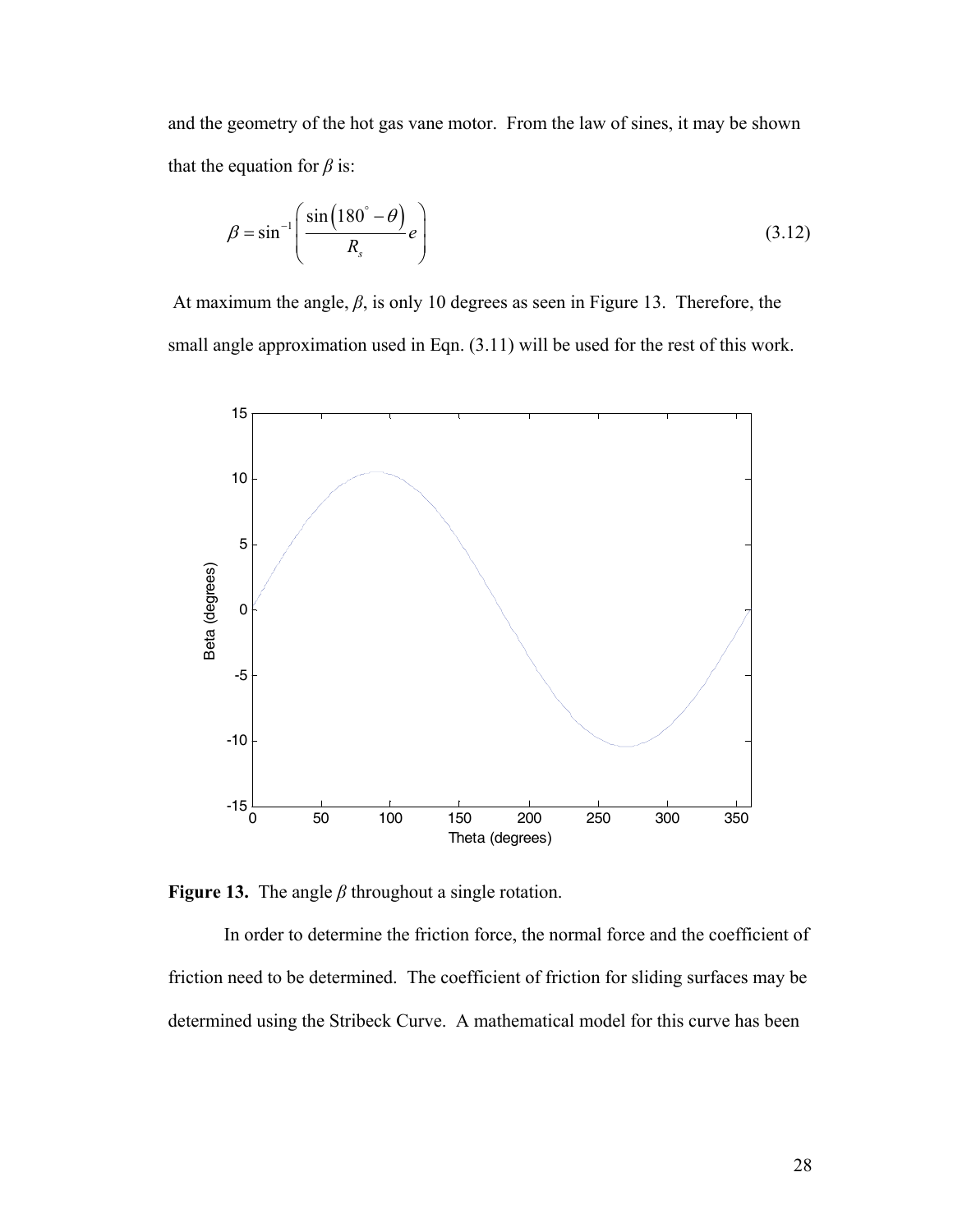suggested in previous work [4] and is presented here as

$$
\mu = \mu' \exp\left(-\alpha \frac{\eta_f l \omega}{N'}\right) + \varepsilon \sqrt{\frac{\eta_f l \omega}{N'}}
$$
\n(3.13)

where  $\mu'$  is the boundary lubrication coefficient of friction,  $\alpha$  and  $\varepsilon$  are coefficients that are used to fit the Stribeck Curve,  $\eta_f$  is the absolute fluid viscosity of the gas within the motor,  $N'$  is the load per unit width at the sliding interface, and other parameters have been defined previously. The load per unit width,  $N'$ , is simply the normal force divided by the width of the vane, *W*.

$$
N' = \frac{F_{na}}{W} \tag{3.14}
$$

 According to Manring [11], the start of the Stribeck curve describes the beginning of the operation where the angular velocity and subsequently the sliding velocities are low. Figure 14 displays a typical Stribeck curve.



**Figure 14.** Typical Stribeck curve.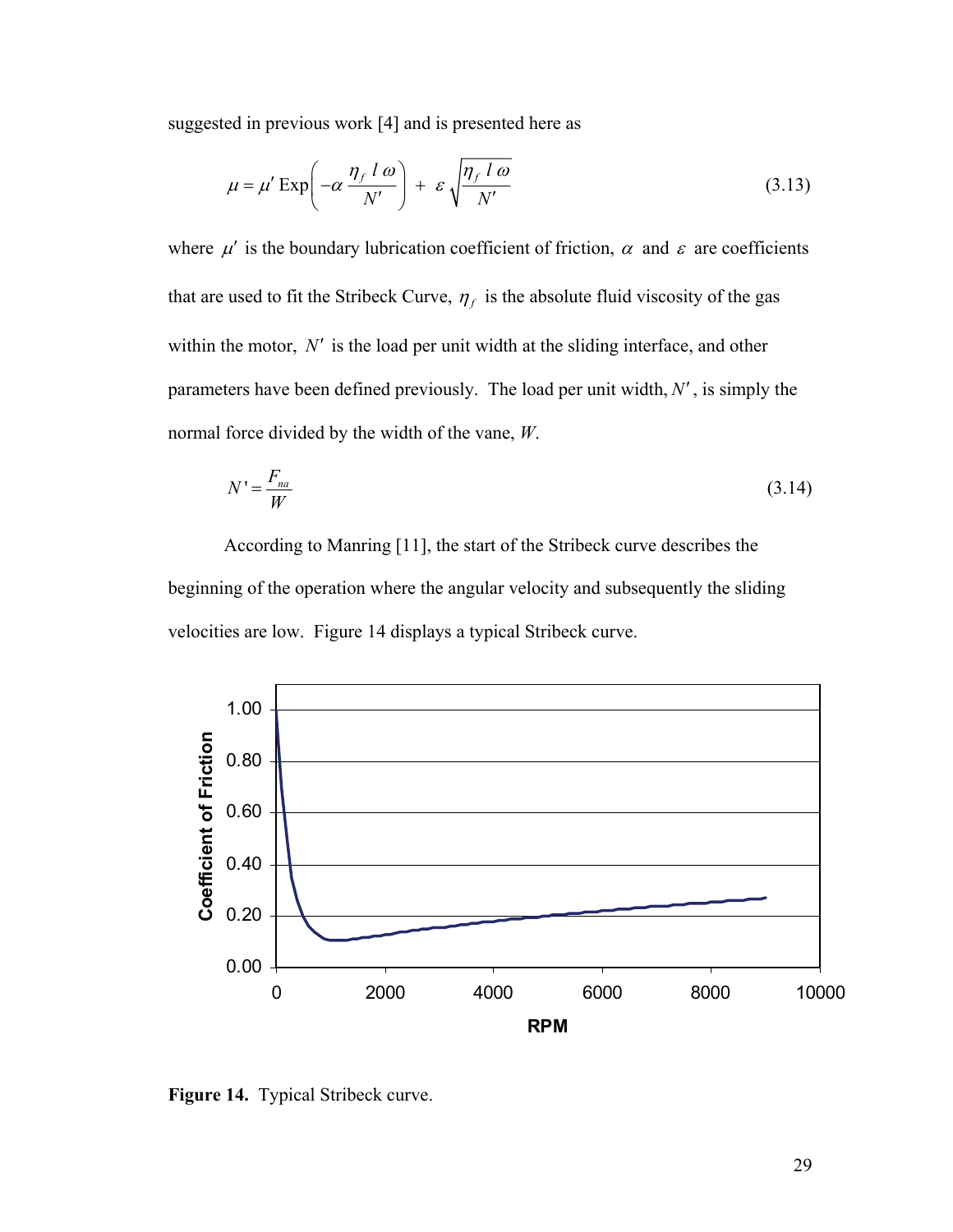At the beginning of the operation the vanes are fully in contact with the stator. When the velocity is increased, mixed lubrication occurs and the vanes are only partly in contact with the stator so the friction coefficient is reduced. The final phase of the Stribeck curve describes the fully hydrodynamic zone of the operation where the surfaces are fully separated by a film of fluid and friction results from shearing the fluid itself. At this time it is unknown if there is significant liquid in the motor to support hydrodynamic lubrication.

 Now that the friction coefficient and the normal force have been defined, the friction force may be solved for using Eq. (3.10). The goal of obtaining the friction force between the vane tip and the stator is to determine the amount of torque that is created by the friction. Torque is defined as the product between a force and the perpendicular distance from the center of rotation. For the hot gas vane motor the friction torque is defined as follows:

$$
T_f = l \cdot F_f \tag{3.15}
$$

where *l* is the distance from the center of rotation to the edge of the stator as defined by Eq. (3.2). Since it was assumed that the angle  $\beta$  is small, it is also assumed that  $F_f$ is always perpendicular to *l*. Therefore, a scalar multiplication is used in Eq. (3.15) rather than a cross product multiplication.

 During operation, six separate vanes are rotating, which means that six separate torques are created. Solving for six separate friction torques greatly increases the calculation effort of the simulation. An attempt was made to reduce the simulation effort by computing the average friction torque during operation. It was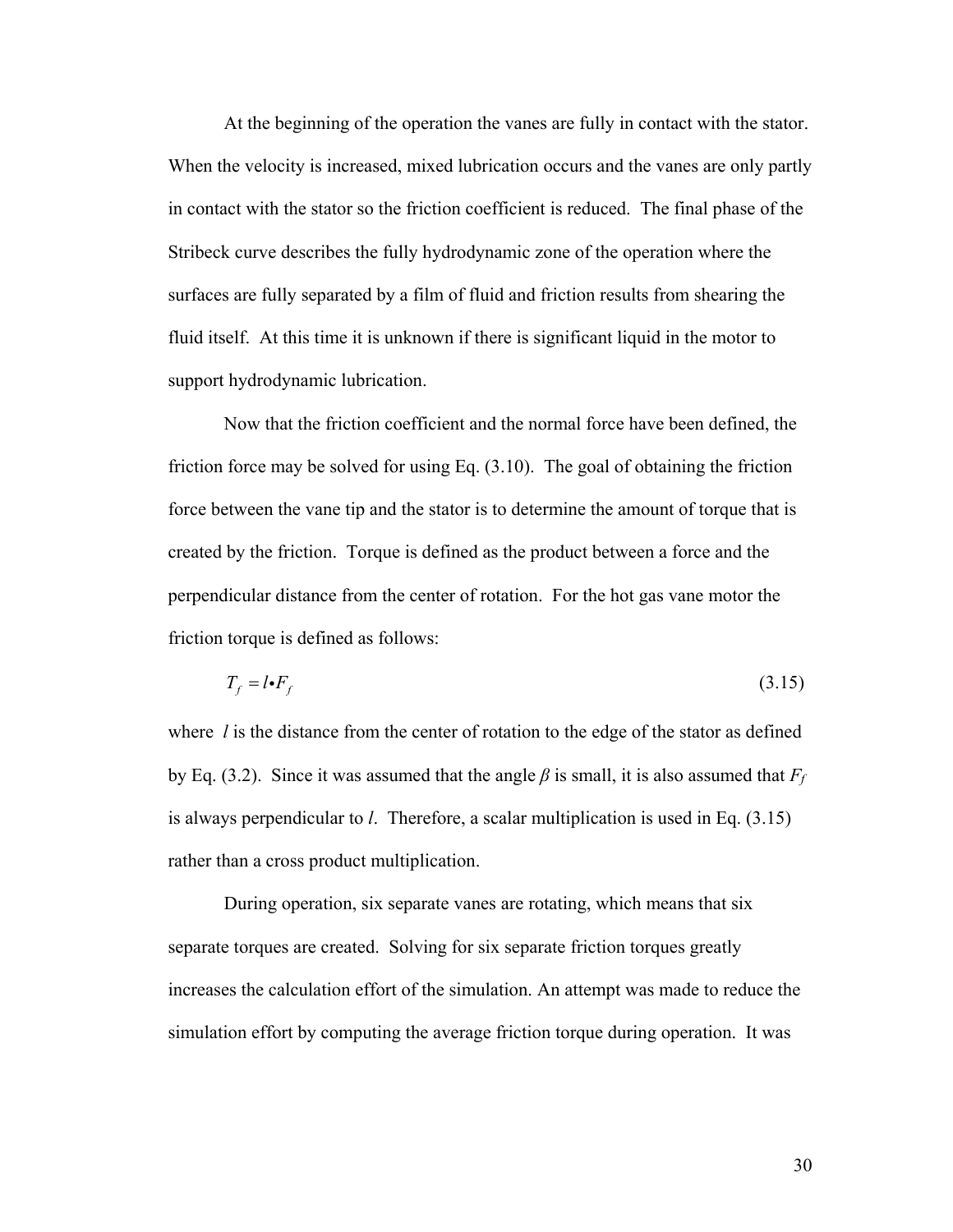assumed that the friction torque could be approximated as the average friction torque during one rotation which is defined by the following:

$$
\overline{T}_f = \frac{n}{2\pi} \int_0^{2\pi} T_f \, d\theta \tag{3.16}
$$

where *n* is the number of vanes. A comparison of the results between average friction torque and the actual calculated friction torque is presented in Section 3.2. The net torque on the rotor, including the torque created by the pressurized chambers and both viscous friction and the friction between the vane tips and the stator, is now defined as:

$$
T_s(t) = \sum_{i=1}^{n} P_i(t) \Big[ A_f r_f \theta_f(t) - A_a r_a \theta_a(t) \Big]_i - b\dot{\theta} - T_f
$$
 (3.17)

## **3.2 Simulation Results Including Friction Torque**

The coefficient of friction between the vane tips and the stator was solved for using a Stribeck curve. Figure 15 displays how the coefficient of friction changes with time.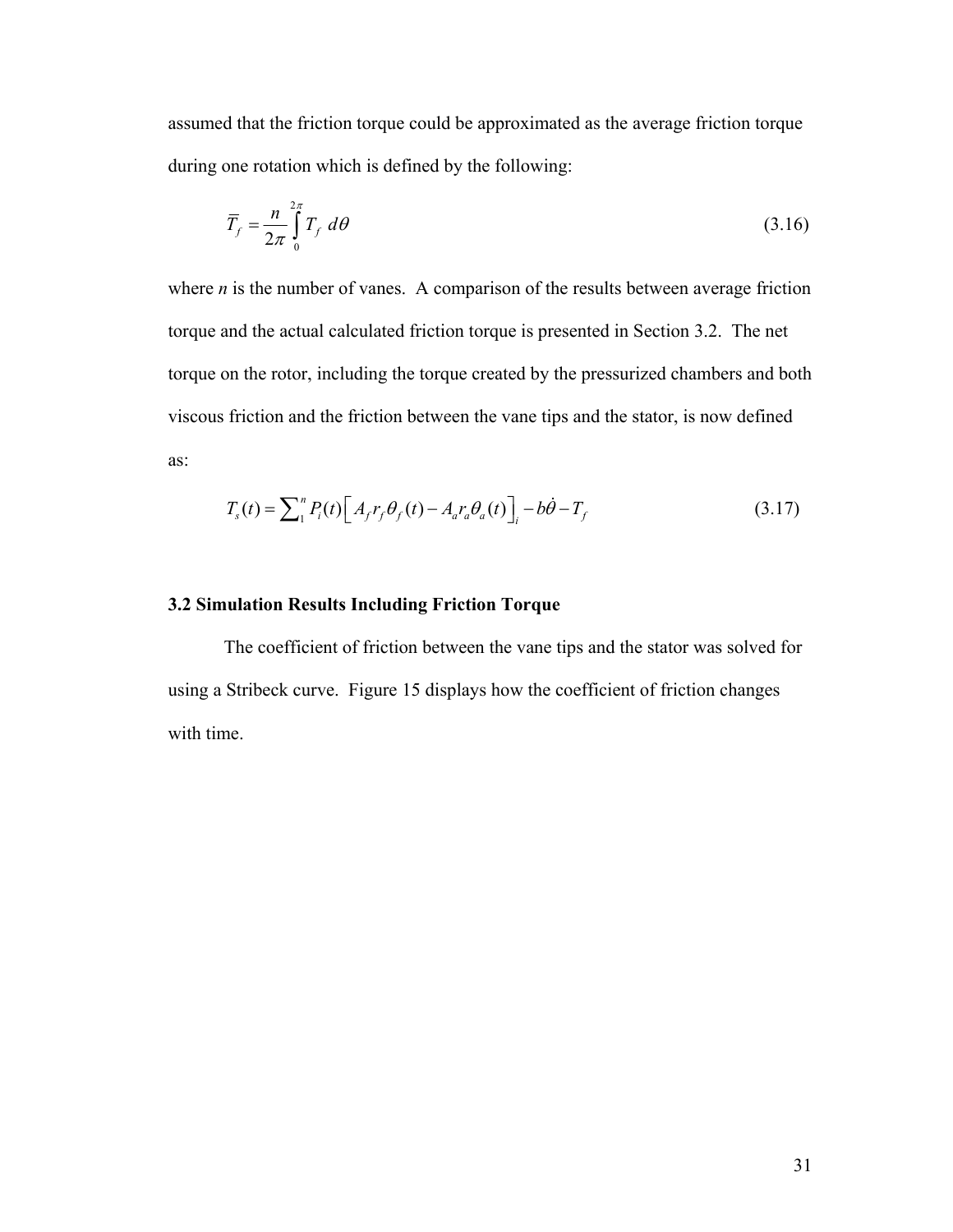

**Figure 15.** Coefficient of friction verses time.

Figure 15 shows a typical response of a system with Stribeck friction. The coefficient of friction is very high during start up due to low velocities. This is the point at which the vane is fully engaged with the stator. The coefficient of friction is 1 so the friction force is the amount of normal force. Then, the coefficient is decreased as the angular velocity increases. This is a point of mixed lubrication. Once the angular velocity has increased enough the coefficient of friction stops decreasing and then increases slightly more until it reaches a steady state value at a constant velocity. This is the fully hydrodynamic zone of the Stribeck Curve which assumes a thin film of fluid is present between the rotor and stator. In this case the coefficient levels out at about 0.725. This is a relatively high coefficient of friction. This is mainly due to the low normal force. The normal force is displayed in Figure 16.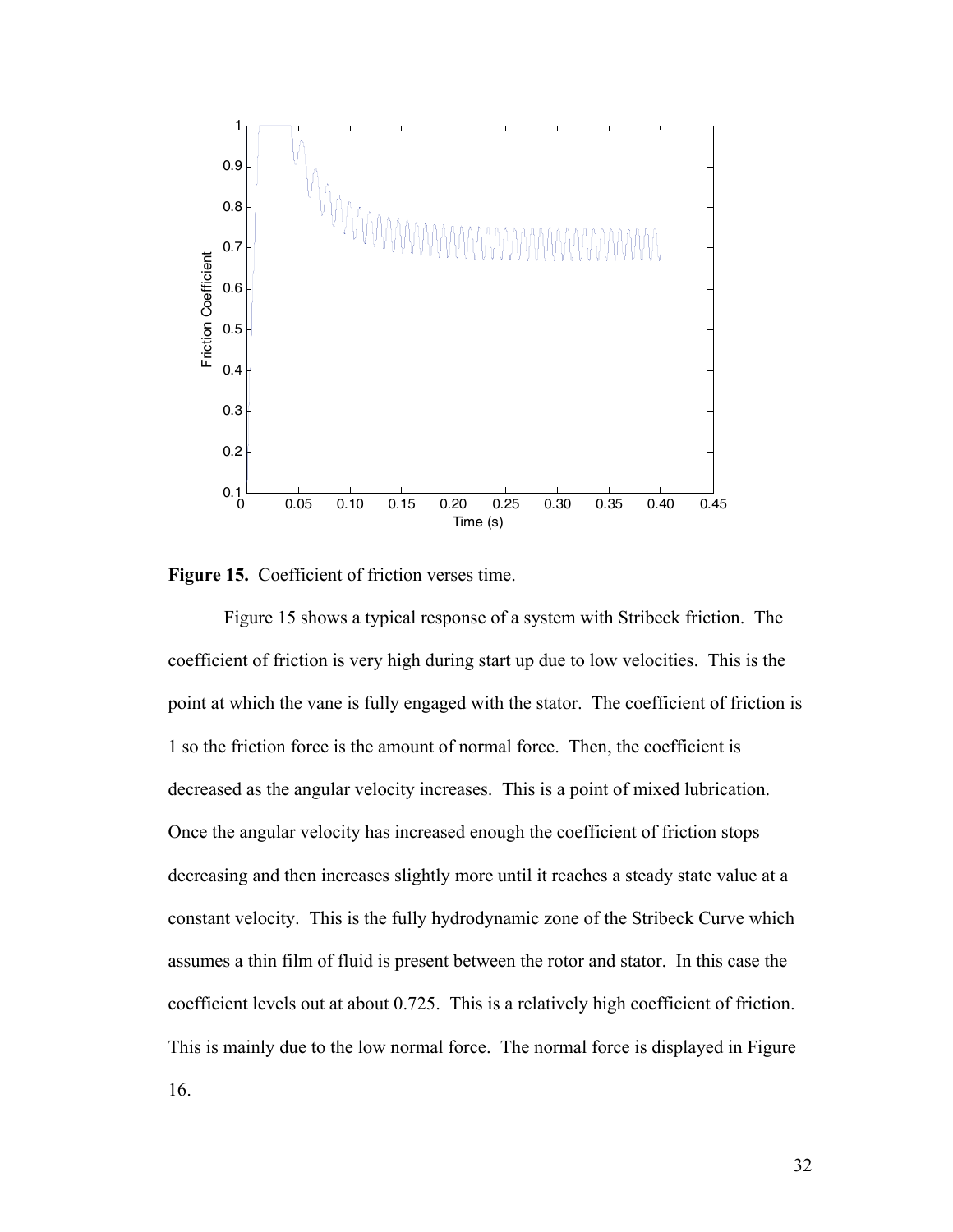

**Figure 16.** Normal force between a singular vane tip and the stator.

 For now, it is assumed that the only factor that affects the normal force is the acceleration of the vane. The normal force increases during operation due to the fact that the acceleration of the vane is increasing as the angular velocity increases. There is a lot of oscillation in the normal force, because the vanes of the motor accelerate in and out of their respective slots throughout operation.

 The friction torque in the system was solved for using two separate methods. An average friction torque was determined using integration as seen in Eqn. (3.16). Also, the actual friction torque was solved for by solving for the friction created by each of the six vanes separately by using Eqn. (3.15) for each individual vane and summing the results. Figure 17 displays both the average and actual friction torques.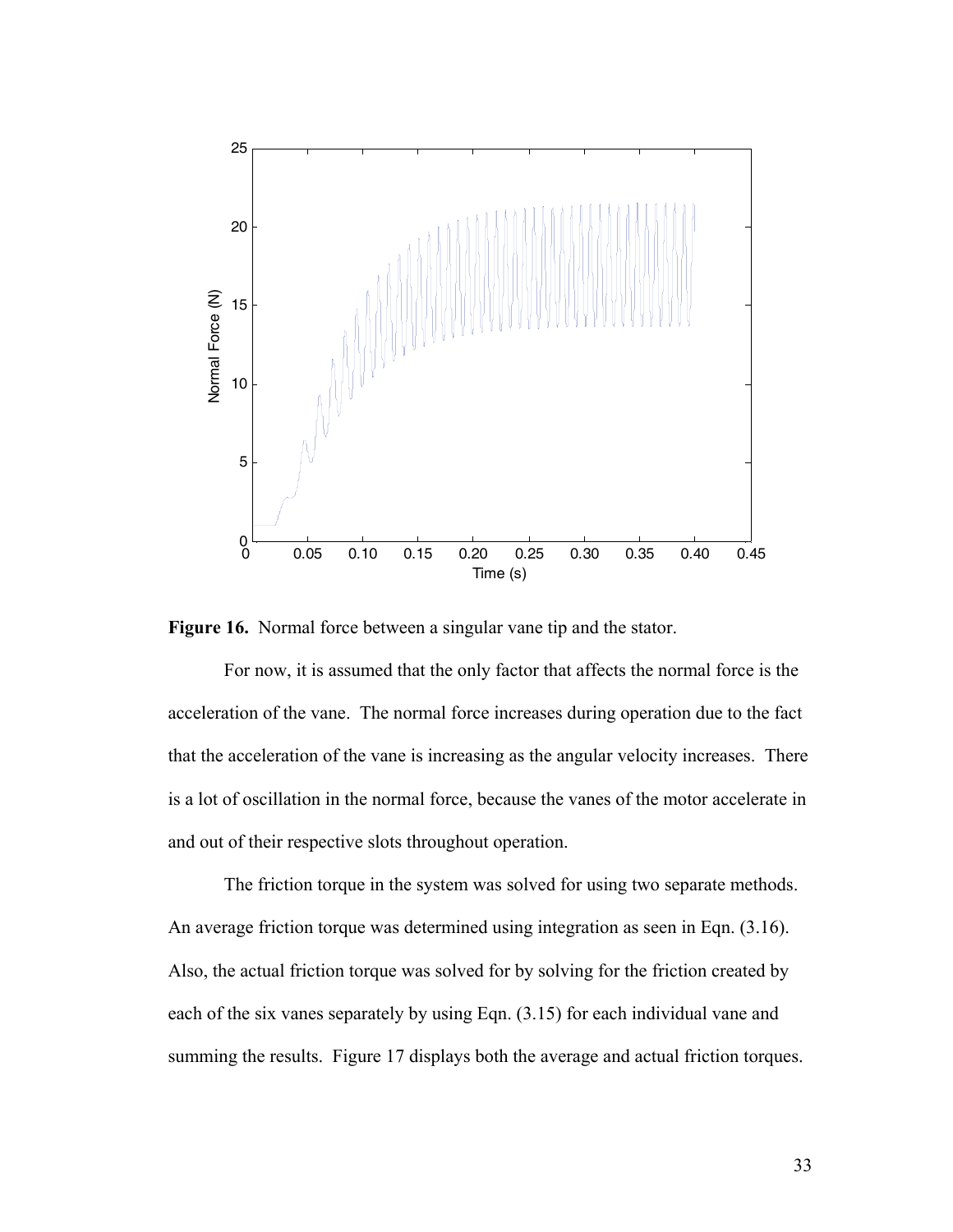

<span id="page-43-0"></span>**Figure 17.** Average and actual friction torque of the hot gas vane motor.

 Using integration to solve for friction torque provides for a much faster calculation, but does not provide the most accurate results. The integrator used, solves for the friction torque by solving for the amount of torque created by a single vane during a single rotation and then averaging the total torque that would be created by six separate vanes. The integration integrates at each time step, so it is as if one vane that is six times the size of a single vane is rotating throughout operation. During rotation, the friction torque of each individual vane will increase and decrease due to the fact that the normal force is increasing and decreasing depending on the position of the vane which may be seen in [Figure 16](#page-43-0). The oscillation affect of the normal force becomes magnified when the average friction torque is solved for. The actual friction torque also oscillates slightly, but it oscillates at a much lower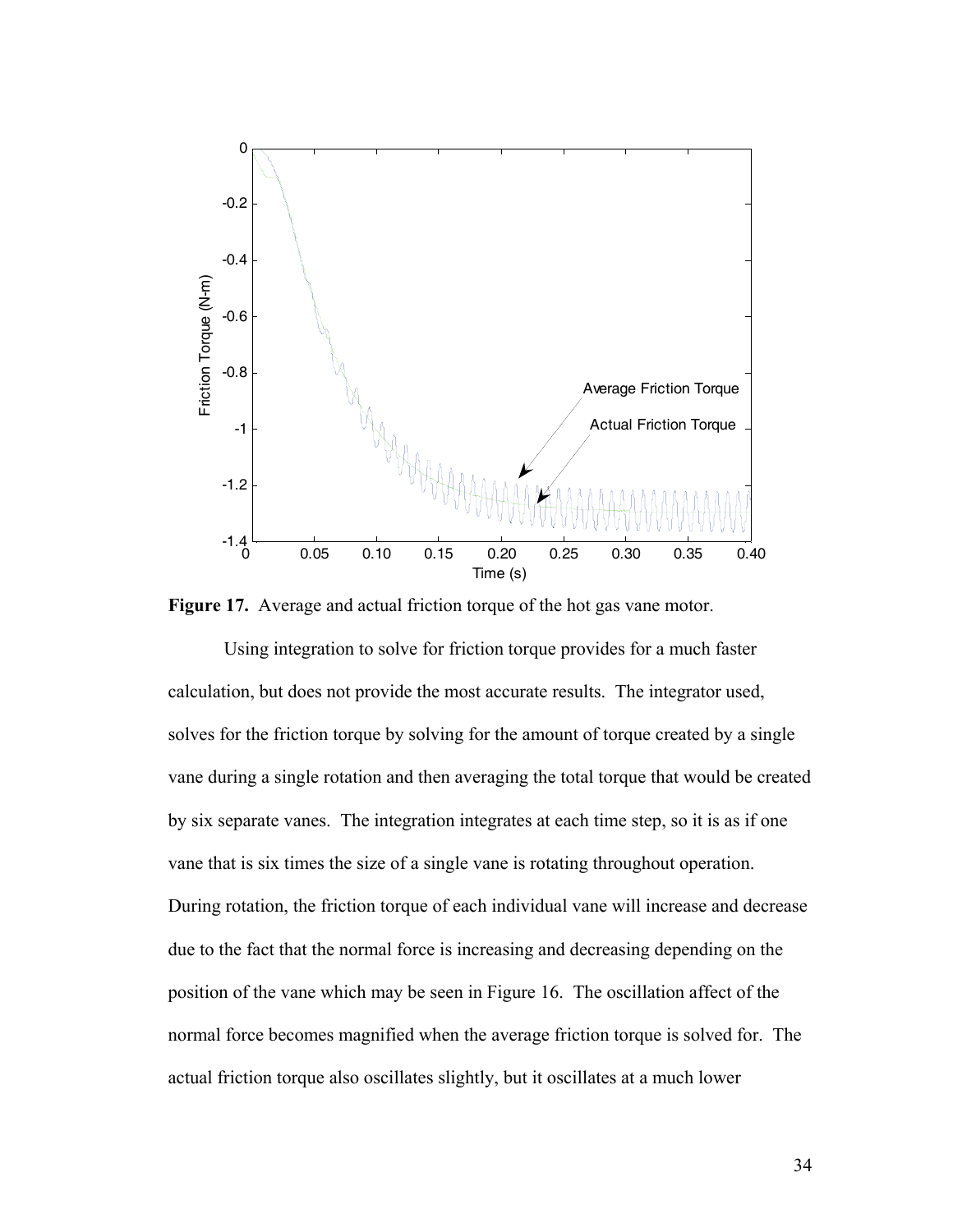amplitude since the friction torque of each vane is solved for separately and then summed together. The advantage to using an average friction torque is a decrease in computational effort, but an undesirable oscillatory affect is created. For higher accuracy, the friction torque of each vane should be solved for separately. In this work, the friction torque was solved for by solving for the friction torque of each vane separately for accuracy.

 As was previously stated, the friction coefficient decreases during operation while the normal force increases as speed increases. Because, the normal force increases more than the friction coefficient decreases, the overall friction torque increases during operation as seen in Figure 17. The friction torque works against the direction of motion, which is why it is negative. As the friction torque increases with increasing angular velocity, the net torque on the system decreases as seen in Figure 18.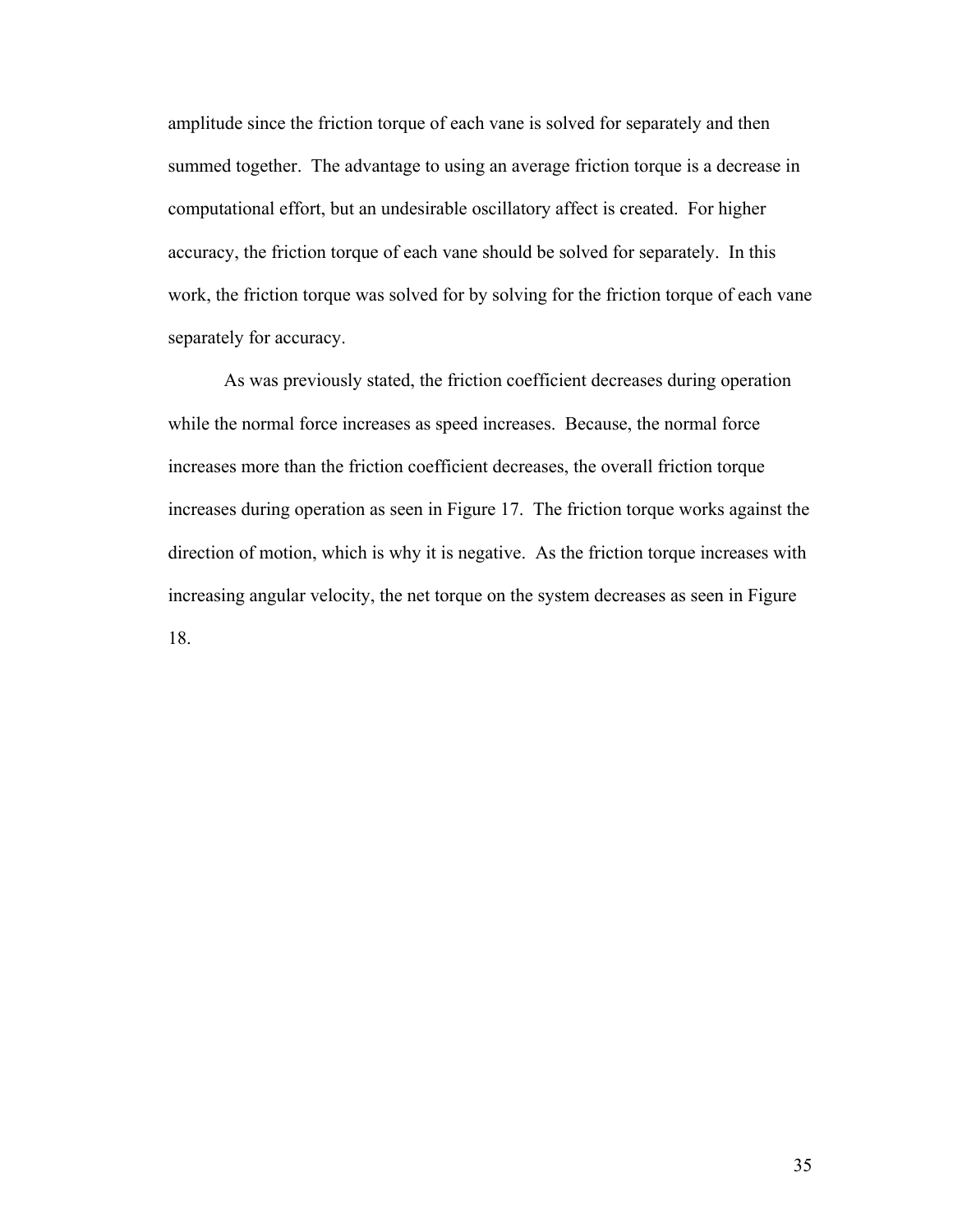

**Figure 18.** Net torque of the system.

 Both torques should be reduced to zero. Only the significant portion of torque is presented in Figure 18. Once the angular velocity stopped increasing at a significant rate the simulation was stopped. When only viscous friction was present on the device, the net torque required more time to reach steady state. Without friction on the vane tips the device takes almost 2 seconds to reach steady state, whereas with friction on the vane tips, the device takes only about 0.4s. The added friction torque from friction between the stator and the vane tips is what slows down the device allowing a steady state to be reached at a faster rate. In both cases, the velocity is still increasing slightly, but the rate at which it is increasing is very slow, so it was assumed that a steady state had been reached.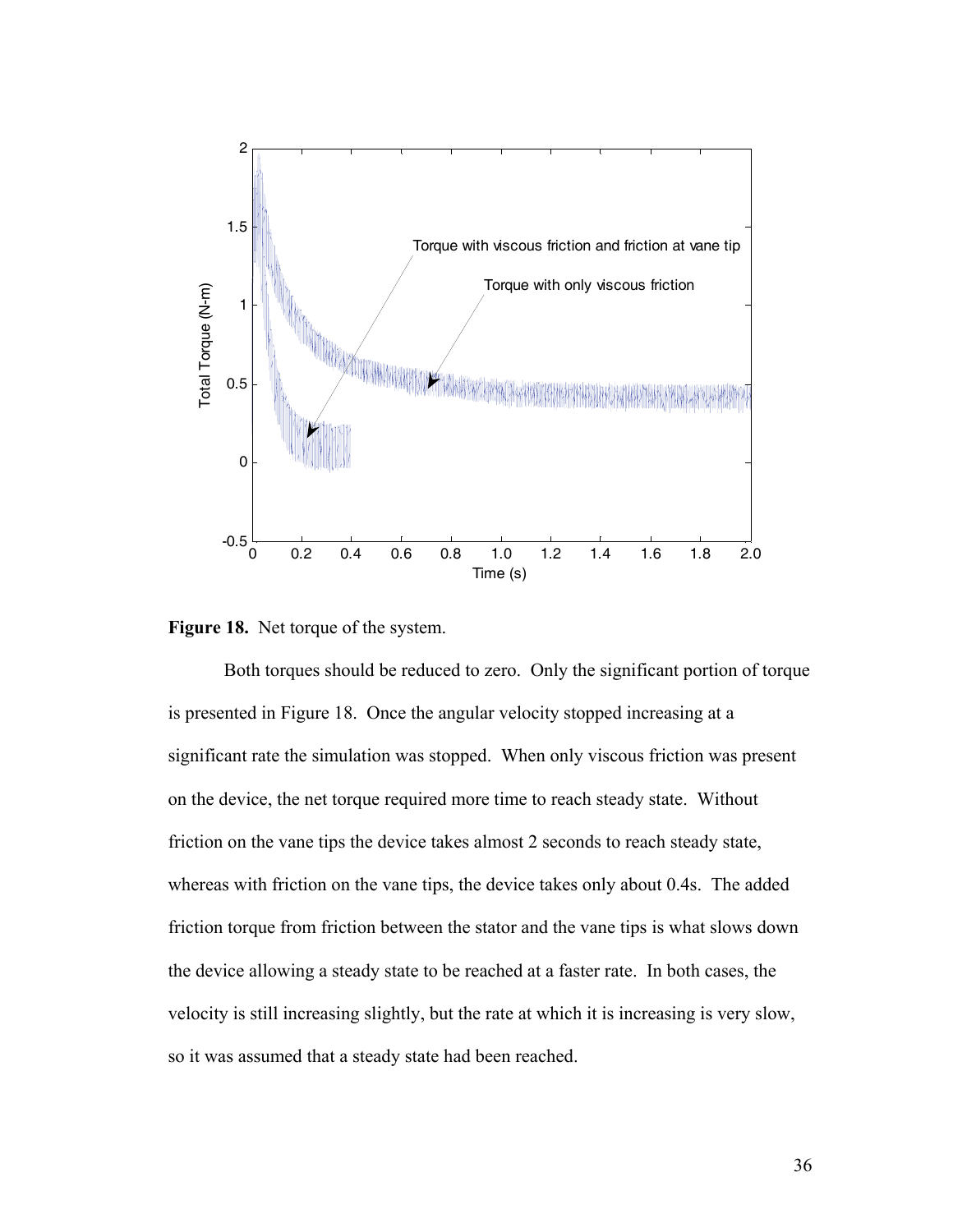Because the friction torque is increased when Stribeck friction is used, the overall angular velocity is also decreased. A problem with the simulation discussed in Chapter 2 was that the angular velocity was unrealistically high. This was the motivation for developing a more detailed description of the friction. The following figure displays the angular velocity of the hot gas vane motor.



**Figure 19.** Angular velocity of the hot gas vane motor.

 The angular velocity has been greatly reduced due to the presence of friction. Also, it may be seen that with friction at the vane tips present the device reaches a steady state velocity a lot faster. With only viscous friction included, the steady state angular velocity reached nearly 25,000 rpm, whereas with both viscous friction and friction at the vane tip, the angular velocity is closer to 7,100 rpm. This is a much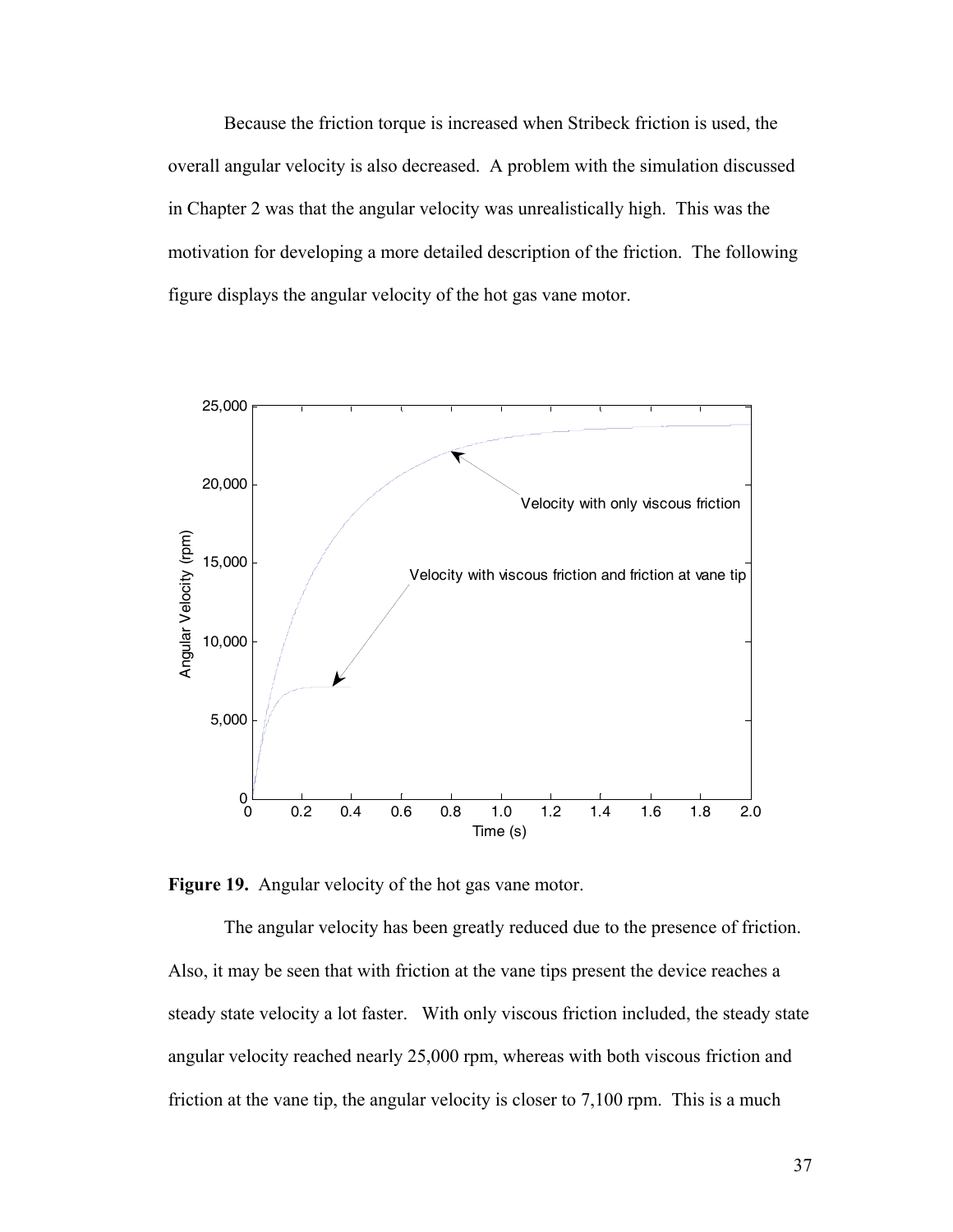more reasonable level of angular velocity. However, there is one factor that has yet to be considered, and that is the pressure on the ends of the vane. Depending on how the hot gas vane motor is designed, there may be a significant amount of pressure on the back end of the vanes, which would in turn increase the normal force and also the amount of friction on the tip of each vane.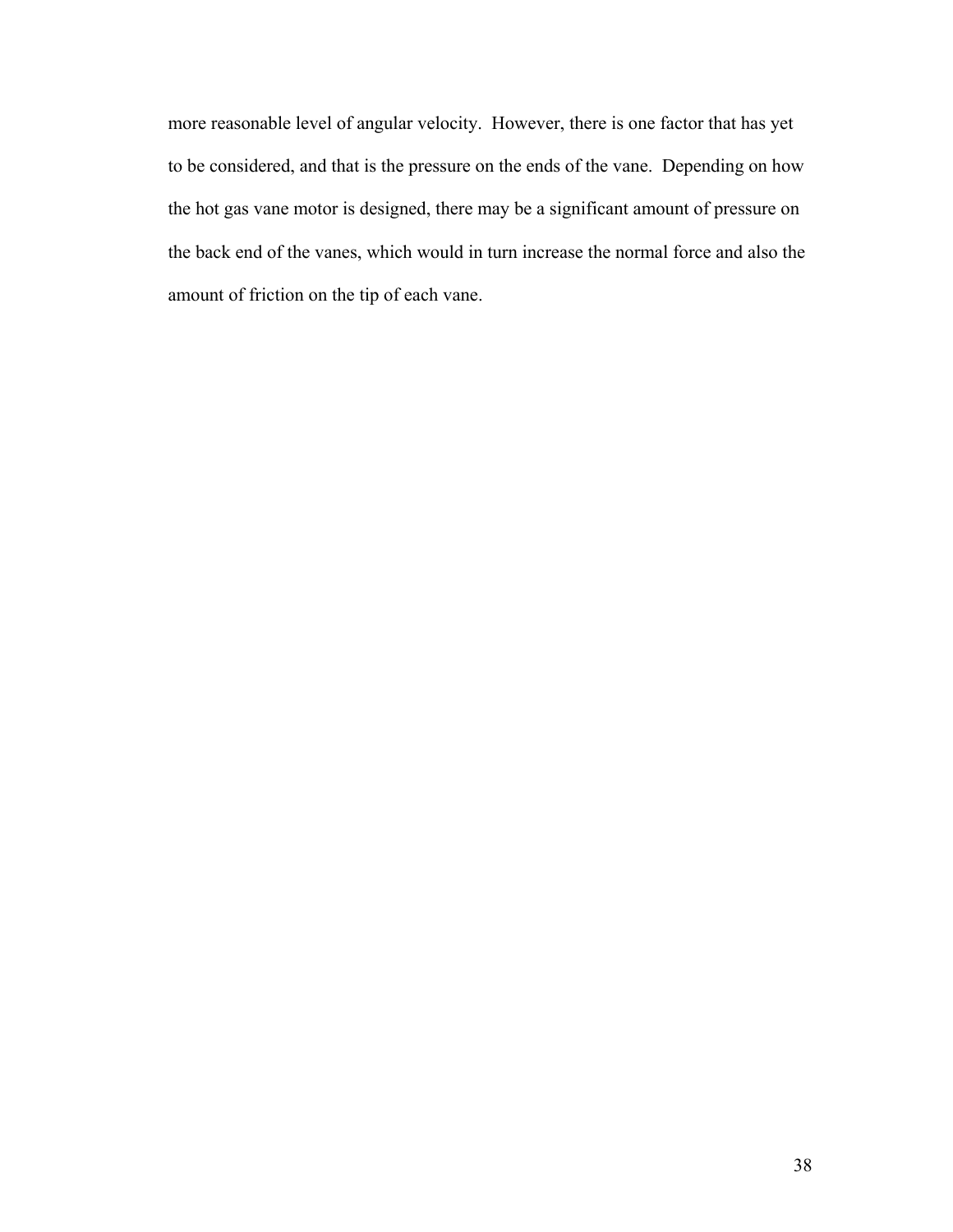#### **Chapter 4**

## **Pressure Model**

## **4.1 Discussion of Pressure Model**

 It was shown in the previous chapter that the amount of friction on the end of the vanes has a significant affect on the operation of the hot gas vane motor. The friction force is a function of the normal force between the vane tips and the stator. Increasing the normal force on the end of the vane increases the friction between the vane and the stator, but it also ensures the vane stays in contact with the stator so that minimum leakage occurs between chambers. The focus of this chapter will be to discuss the affects of pressure on the ends of the vane.

 In order to ensure a tight seal between pressurized chambers and reduce the possibility of leakage, the backside of each vane is pressurized by the preceding chamber. Figure 20 displays the rotor along with the vane pressurization ports.



**Figure 20.** Rotor and vane pressurization ports.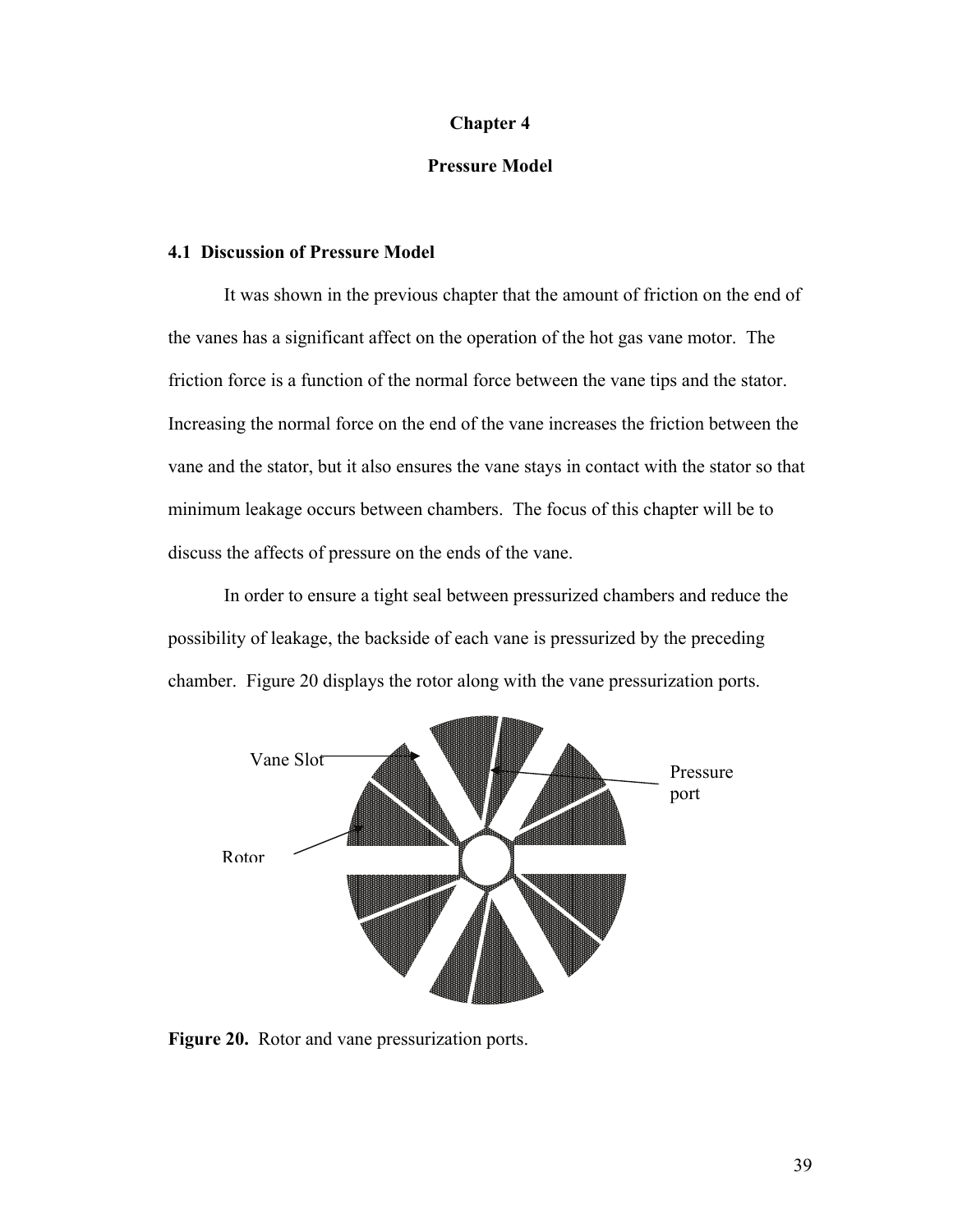It should be noted that the vane does not need to be in contact with the stator for the exhaust phase of operation. The chambers are not pressurized at this point and no torque is created, so no seal is required between the vane and stator. Also, the vane is not pressurized during the exhaust phase of the operation, between 210 and 30 degrees, since the pressure is reduced to atmospheric at this point. This means that the pressure does not affect the amount of friction within the system during the exhaust phase of operation since pressure forces on the ends of the vane are equalized.

 During the working phase of operation, between 30 and 210 degrees, the vane is pressurized to counteract pressure forces on the tip of the vane so extra friction is created. The amount of pressure on the vane tip depends on the shape of the vane. The two most likely shapes of a vane would be either a straight-edged vane or a rounded vane. A straight-edged vane will eventually become rounded due to wear caused by the contact between the vane tip and the stator. This work will consider both conditions for a vane tip.

## **4.2 Straight-edged Vane Tip Pressure Calculation**

The straight edged vane will be considered first. The amount of pressure on the tip of the vane is dependant on the exposed area on the tip of the vane and is therefore dependant on the orientation of a particular vane. For a straight-edged vane, it is assumed that the vane is either tilted forward in its slot, exposing the vane to the pressure of the leading chamber, or else the vane is tilted back in its slot exposing the vane to the pressure of the lagging chamber.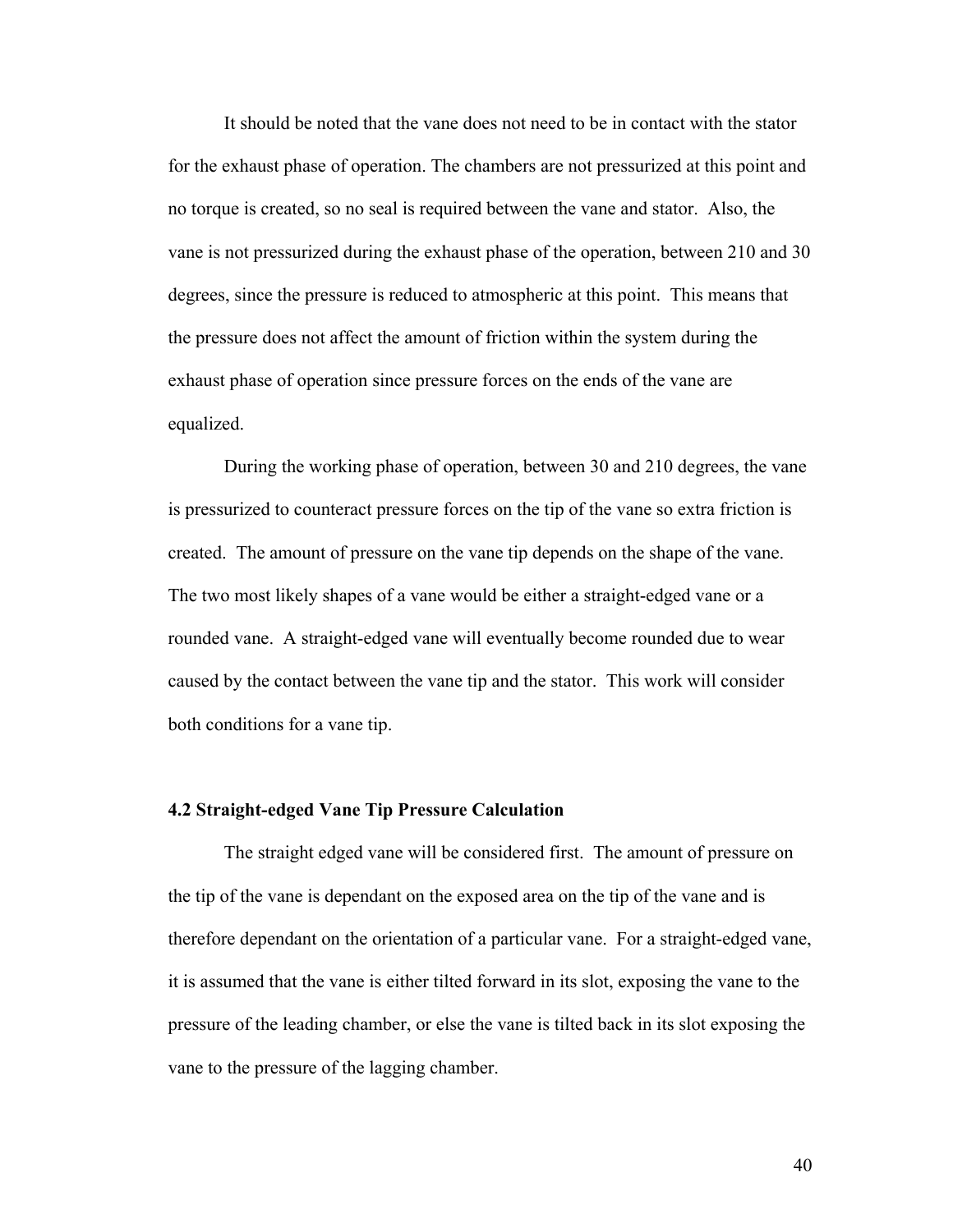Figure **21** displays the orientation of a straight-edge vane as it is tilted both forward and backwards.





 Due to the geometry of the hot gas vane motor, the vane should be tilted forward from 0 to 180 degrees. Therefore, for the first half of operation the vane tip is exposed to the leading chamber's pressure. From 180 to 360 degrees the vane is tilted slightly back so that the vane tip is exposed to the pressure in the preceding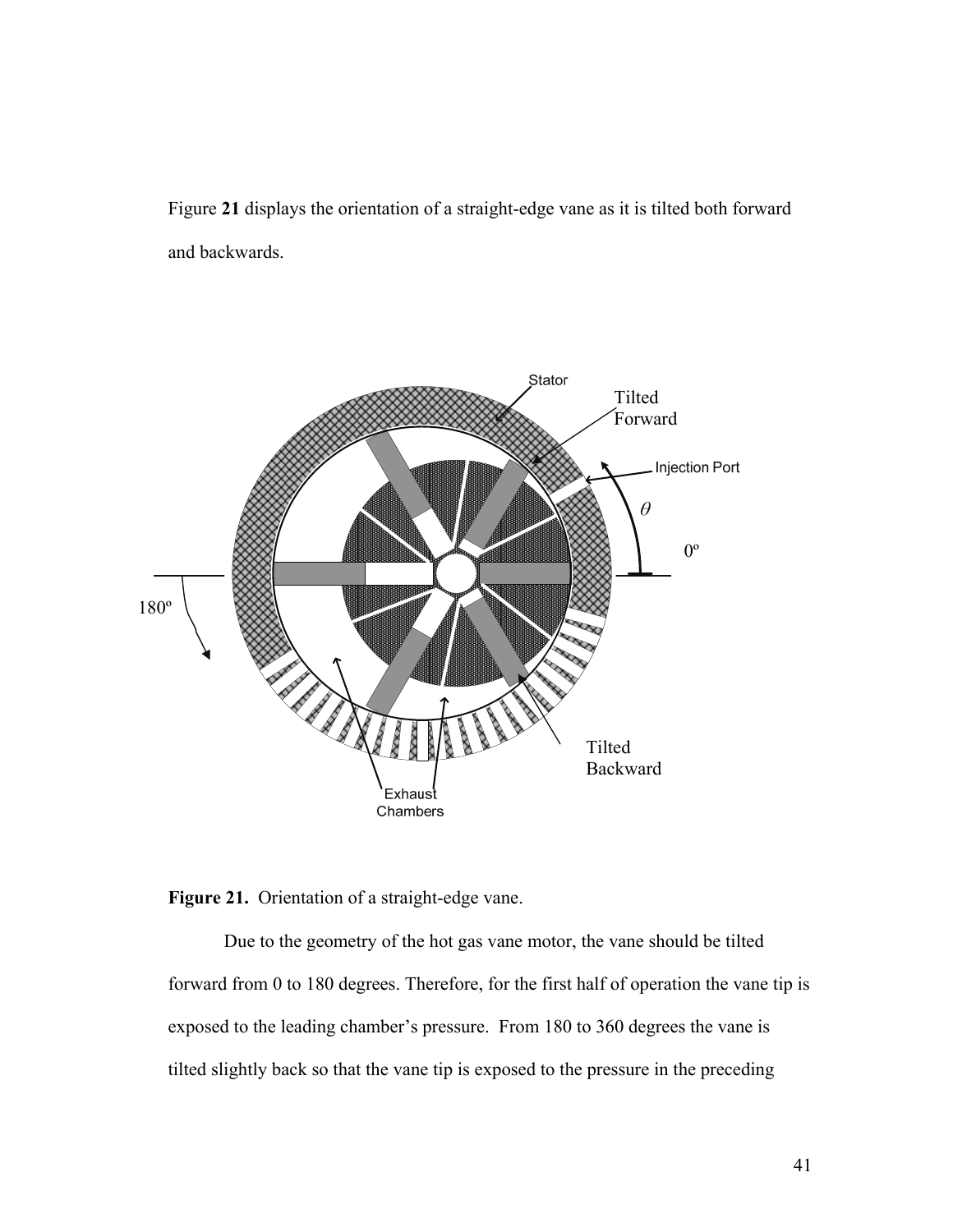chamber. The total force due to pressure from 180 to 360 degrees is zero, since the backside of the vane is also pressurized by the lagging chamber. During the exhaust phase from 210 to 30 degrees, it is irrelevant which chamber the vane is exposed to since the pressures are both atmospheric. From 0 to 30 degrees, no friction is added due to pressure since the pressures on both ends of the vane are identical.

 From 30 to 180 degrees, a net force is created due to the pressure difference between the ends of the vanes. The added force increases the normal force on a particular vane, thus increasing the friction torque. The added normal force due to pressure for a single vane in the *i*th chamber is defined by the following:

$$
F_{np} = \begin{cases} 0 & 0^{\circ} < \theta < 30^{\circ} \\ \left(P_i - P_{i+1}\right) A_{vi} & 30^{\circ} < \theta < 180^{\circ} \\ 0 & 180^{\circ} < \theta < 360^{\circ} \end{cases}
$$
(4.1)

where  $A_{vi}$  is the area of the tip of the *i*th vane, and  $P_i$  and  $P_{i+1}$  are the pressures in chambers  $i$  and  $i+1$  respectively. Chapter 3 discussed how to solve for the normal and friction forces caused by centripetal forces. By adding the normal force due to pressure to the normal force due to centripetal and relative forces and multiplying by the moment arm, a new term for frictional torque of a single vane may be computed.

$$
T_f = l \times \left( F_{na} + F_{np} \right) \mu \tag{4.2}
$$

 The total friction torque within the system is the sum of the friction torques from each individual vane and the viscous friction. The net torque on the system, including both viscous friction and the newly defined friction between the vane tips and the stator, is defined as:

$$
T_s(t) = \sum_{1}^{n} P_i(t) \Big[ A_f r_f \theta_f(t) - A_a r_a \theta_a(t) \Big]_i - b\dot{\theta} - T_f
$$
\n(4.3)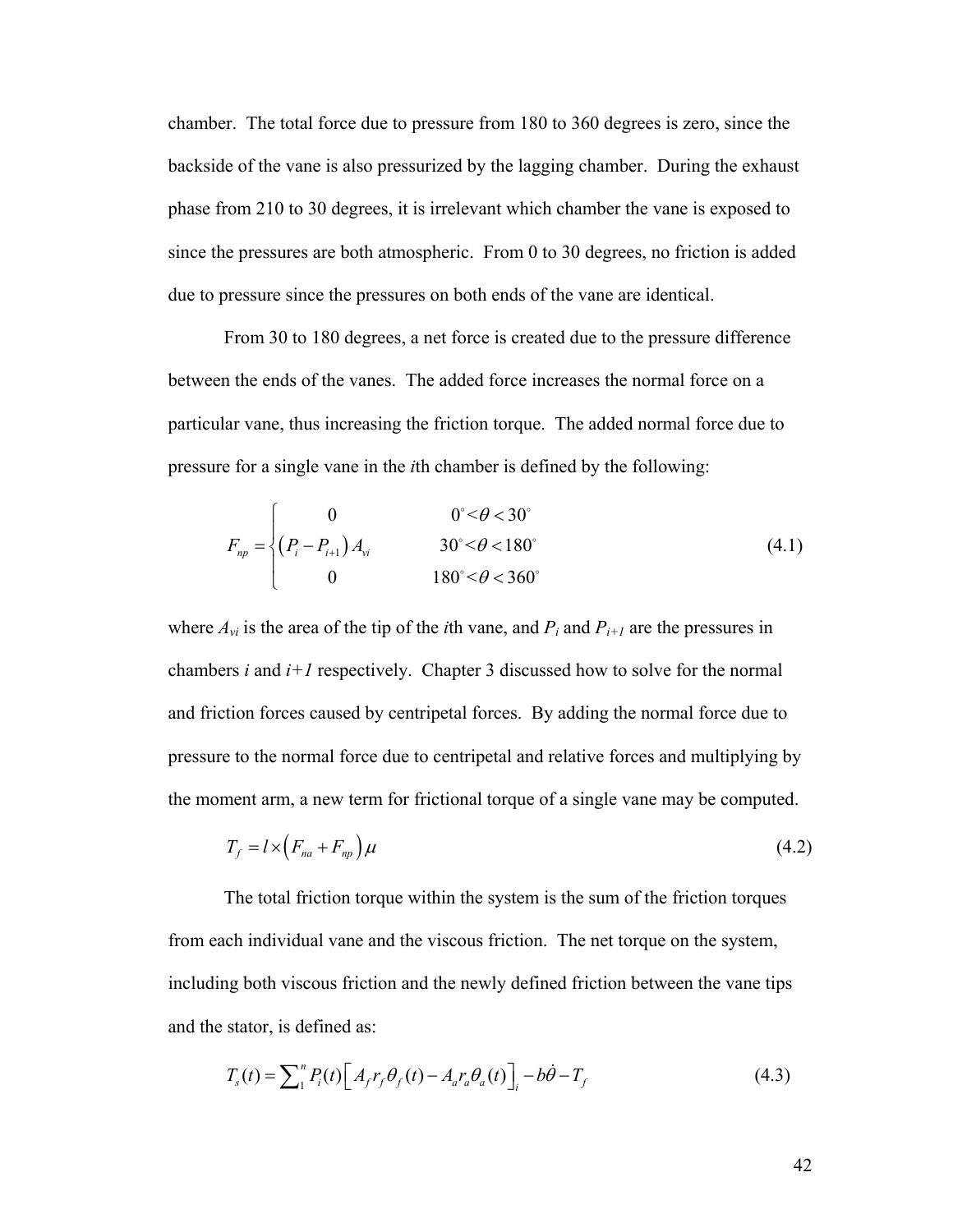## **4.3 Rounded Vane Tip Pressure Calculation**

 For a rounded vane tip, the total pressure on the vane is slightly different than a straight-edged vane. For a rounded end, the actual position of the contact point between the vane tip and the stator is slightly off center, but for simplicity it was assumed that the center of the vane would be in contact with stator at all times. Therefore, half of the vane tip is exposed to the leading chamber's pressure and the other half of the vane tip is exposed to the lagging chamber's pressure. Figure 22 displays the orientation of a single rounded edge vane.



**Figure 22.** Orientation of a rounded edge vane.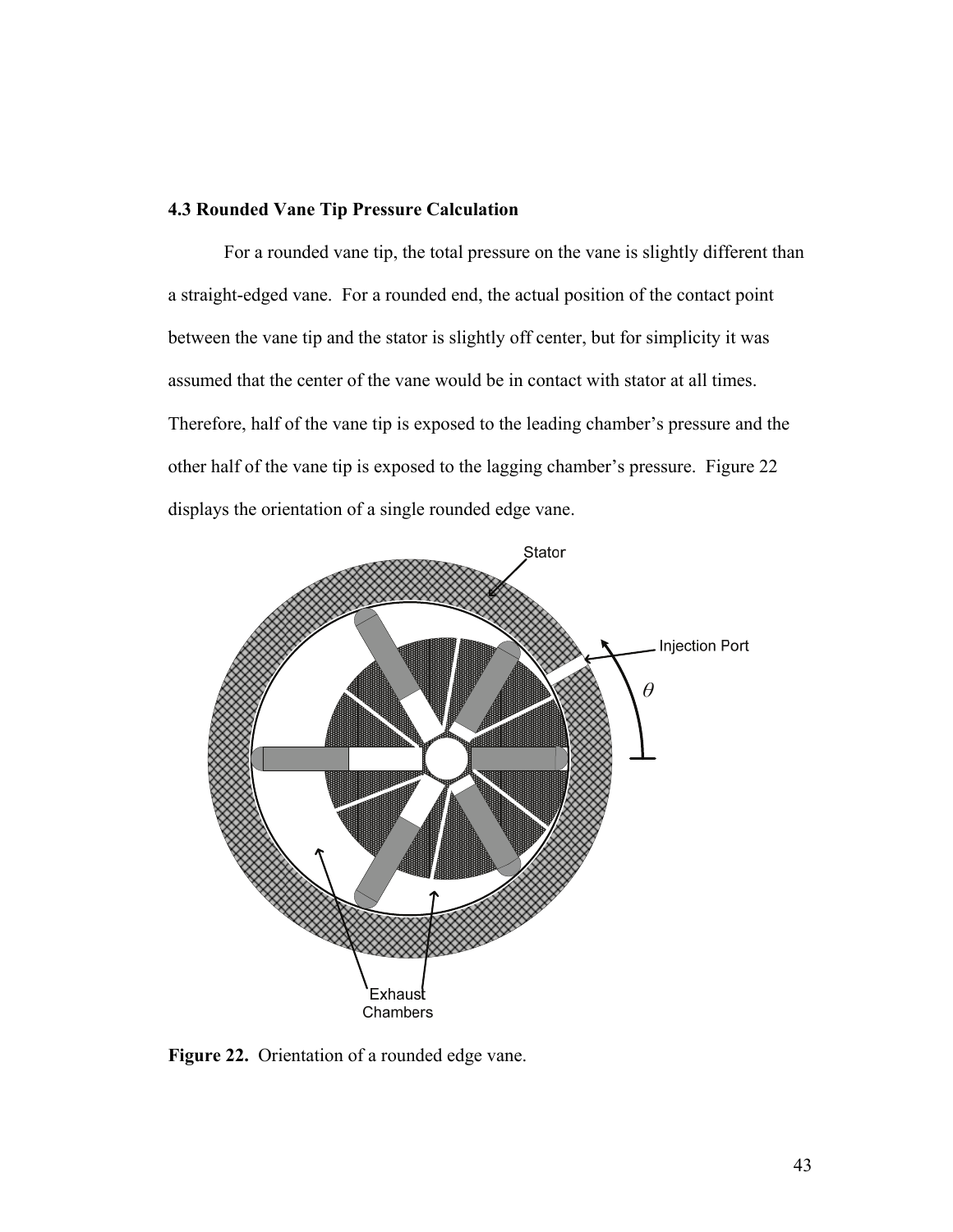The added normal force due to pressure for a single vane in the *i*th chamber is the difference between the force on the back of the vane and force on the tip of the vane and is defined by the following:

$$
F_{np} = P_i A_{vi} - (1/2P_i A_{vi} + 1/2P_{i+1} A_{vi})
$$
\n(4.4)

where  $A_{vi}$  is the area of the tip of the *i*th vane, and  $P_i$  and  $P_{i+1}$  are the pressures in chambers *i* and  $i+1$  respectively. Equation (4.4) may now be substituted into Eq. (4.2) to solve for the friction torque. The total torque may again be solved for using Eq. (4.3).

#### **4.4 Results**

 The purpose of channeling pressure to the backside of the vane is to counteract the pressure forces on the tip of the vane. The pressure on the backside should be larger than the pressure on the tip of the vane which means the overall normal force between the vane tip and the stator increases. In order to operate properly the vanes need to be pressurized to ensure the vanes never lose contact with the stator. The simulation of a hot gas vane motor running without pressure on the vane ends was presented to compare the affects of centripetal forces verses pressure forces on the performance of the hot gas vane motor. A plot of normal forces for the three cases that have been discussed, rounded-edge vane tip, straight-edge vane tip, and an unpressurized vane, is displayed in Figure 23.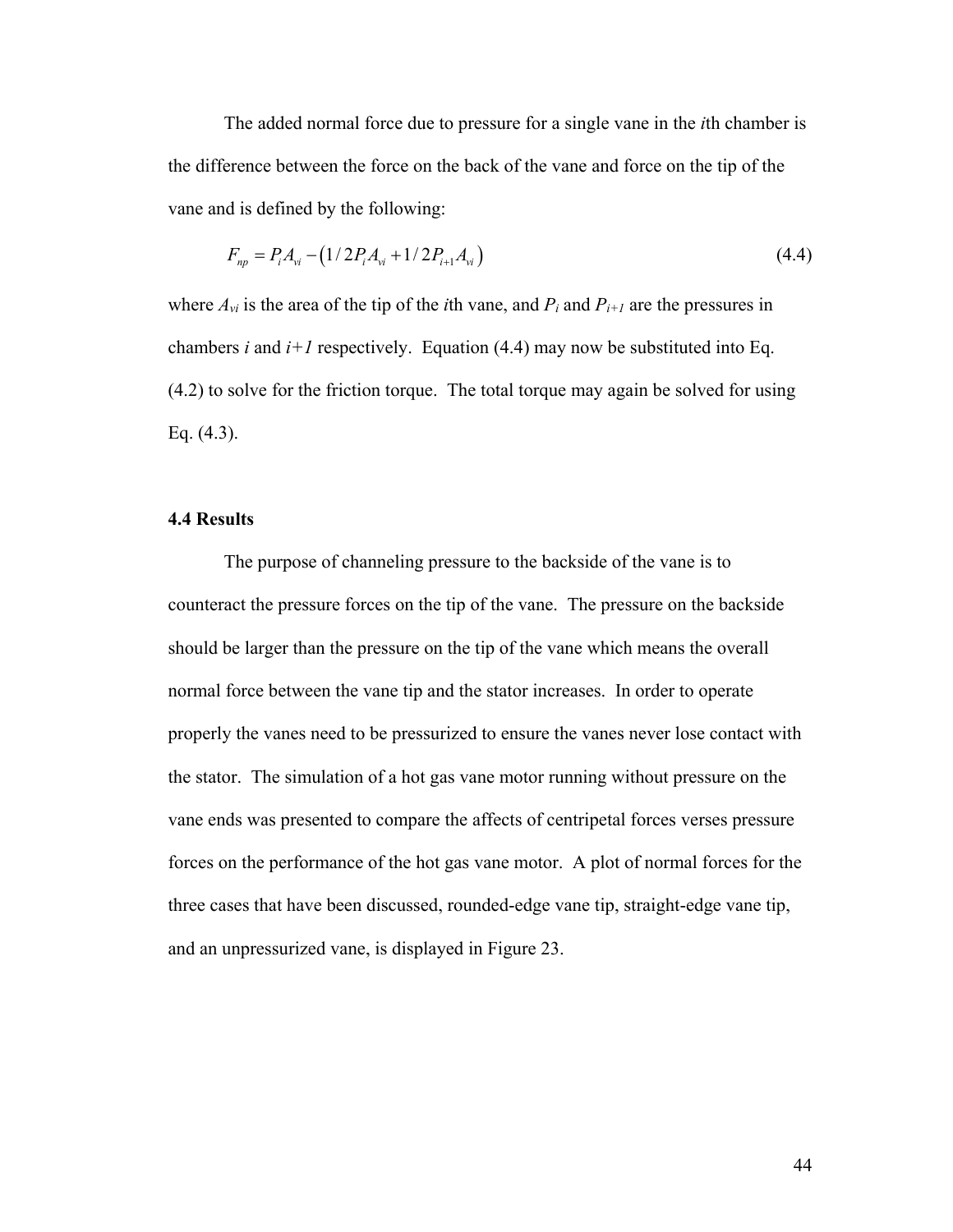

**Figure 23.** Comparison plots of the normal forces on a single vane.

 Compared to the case where no pressure is present on the ends of the vane, the normal force has increased considerably. All three cases include the normal force created from centripetal acceleration. The normal force for the cases with pressure forces considered oscillates more than the case without pressure considered. Throughout operation the vane goes from a pressurized state where pressure forces are high to an unpressurized state where pressure forces are negated. A net increase in normal force occurs due to the added pressure forces during the first half of rotation. Both the rounded-edge vane and the straight-edge vane have high normal forces, but the straight-edge vane has a higher average normal force. The straightedge vane has an average normal force of 29 N and a peak normal force of 90 N, wheras the rounded edge vane has an average normal force of 22 N and a peak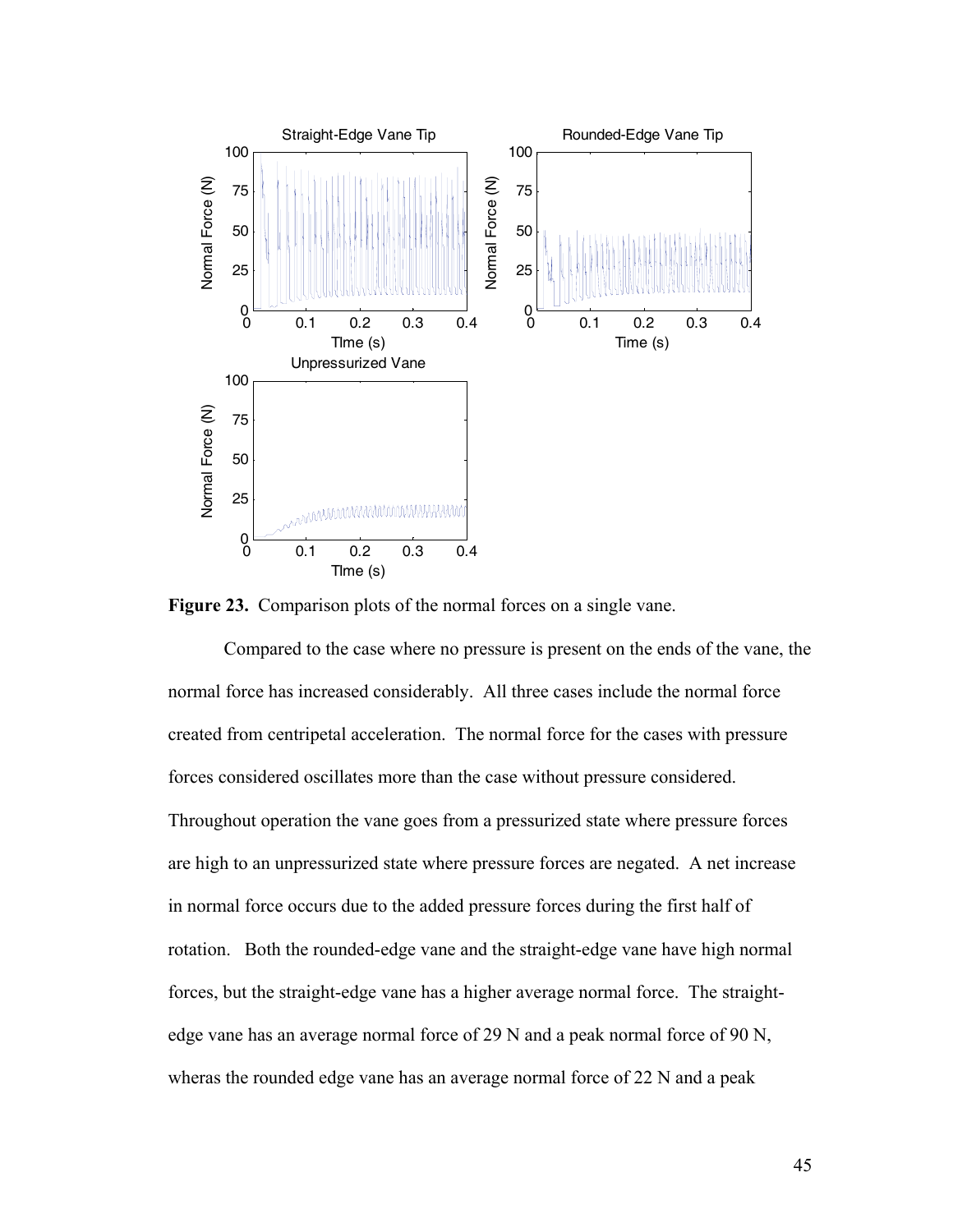normal force of 51 N. The straight-edge vane is completely exposed to the lower pressure leading chamber. As a result, the pressure difference between the back of the vane and the tip of the vane should be much higher than that of the rounded edge vane. Approximately half of the rounded edge vane is exposed to the lower pressure leading chamber, so the pressure difference between the vane ends should be about half that of the straight-edge case.

 It was shown in the previous chapter that increasing the normal force decreases the coefficient of friction, which is a trait of the Stribeck Curve. Figure 24 displays the coefficient of friction for the three cases under discussion.



**Figure 24.** Comparison of the coefficient of friction of a single vane.

 As is expected, the cases with pressure forces included have a lower coefficient of friction, than the case without pressure force due to the higher normal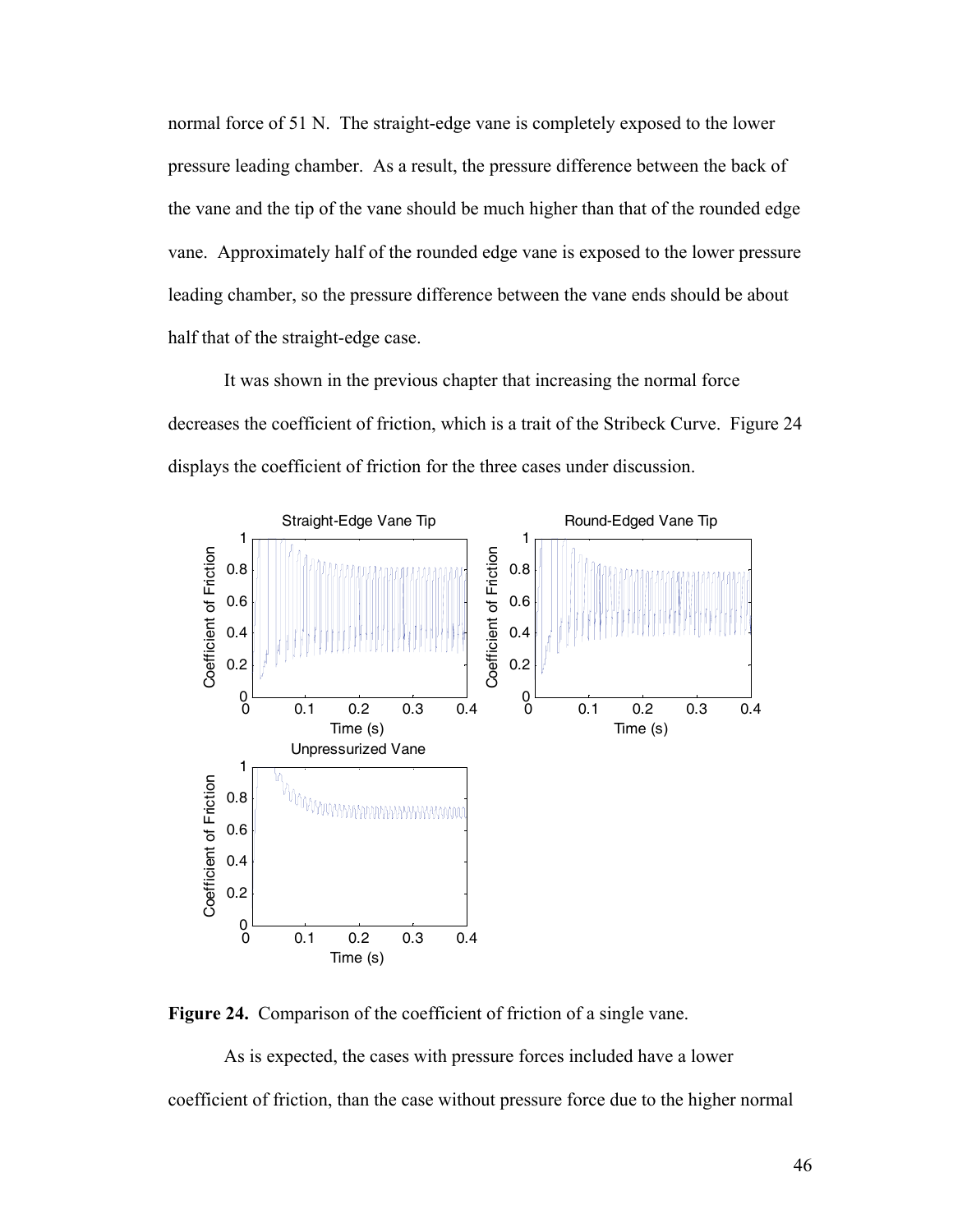forces. The friction coefficient oscillates, because the normal force oscillates due to the vane entering and exiting the pressurized portion of operation. When the vane is in the exhaust phase and no pressure forces are present, the coefficient of friction is only based on centripetal forces, and is fairly close to the results from the unpressurized case. Without pressure, the coefficient of friction at steady state was roughly 0.7. For a straight-edge vane tip, the coefficient of friction oscillates, but on average the coefficient of friction is about 0.4. The rounded edge vane tip has a slightly higher average coefficient of friction, 0.5, due to the lower normal forces.

Higher normal forces cause the total friction force to increases. Figure 25 displays the total friction torque of the hot gas vane motor.



**Figure 25.** Comparison plots of total friction torque.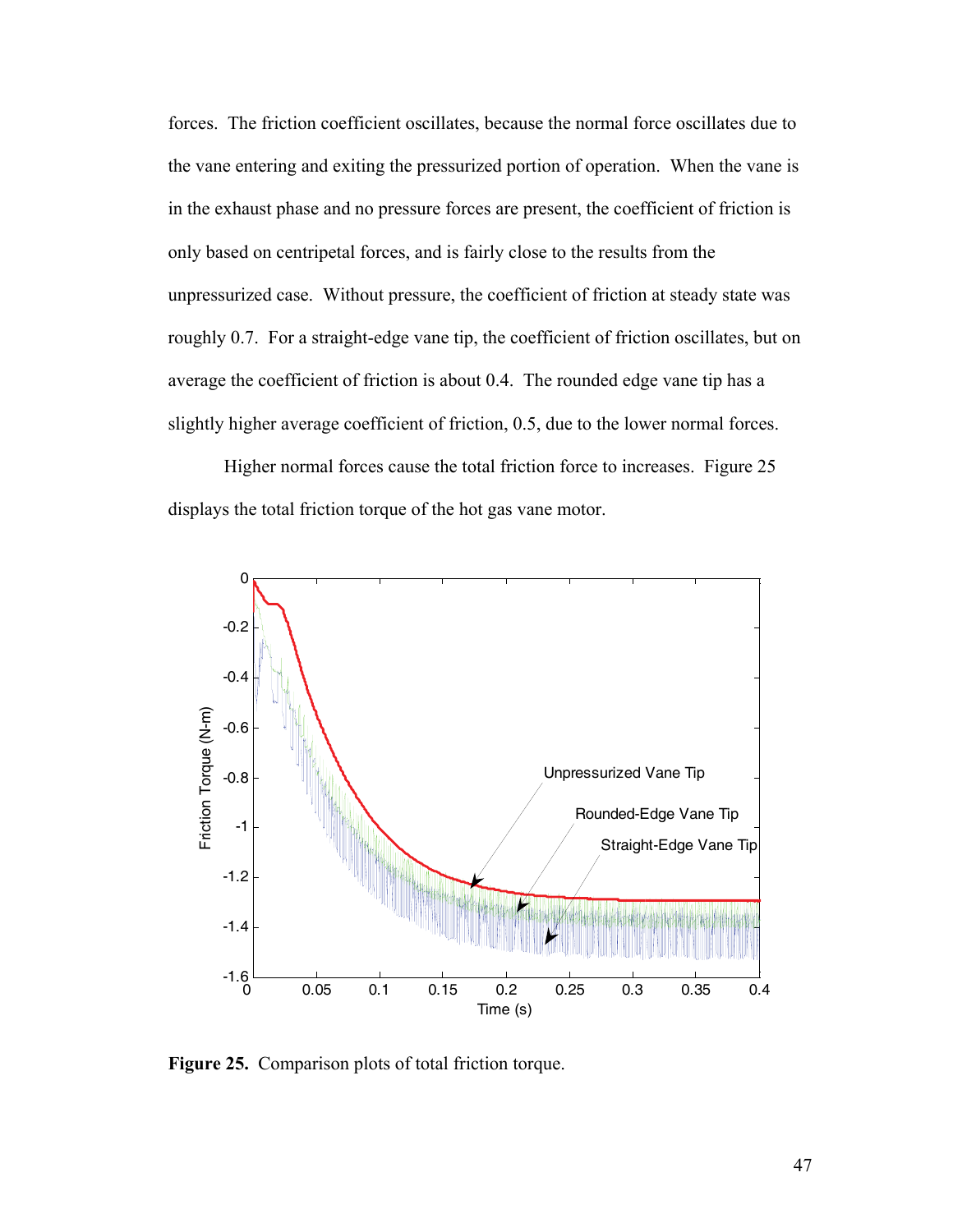The total friction in the system is the sum of the friction torques of the six vanes. As is expected the pressurized cases have higher friction torques. Even though the rounded edge vane tip has a higher coefficient of friction, the straight-edge vane tip has a higher friction torque. The normal force of the straight-edge vane is higher than the rounded edge vane which causes the overall friction torque to be higher. Again, the pressurized cases tend to oscillate more due to the fact that vanes are entering and exiting pressurized areas. The unpressurized case also oscillates, but it oscillates with a much lower amplitude.

Increasing friction forces decrease the net torque in the system. Figure 26 displays the net torque of the system



**Figure 26.** Comparison plot of the total torque of the system.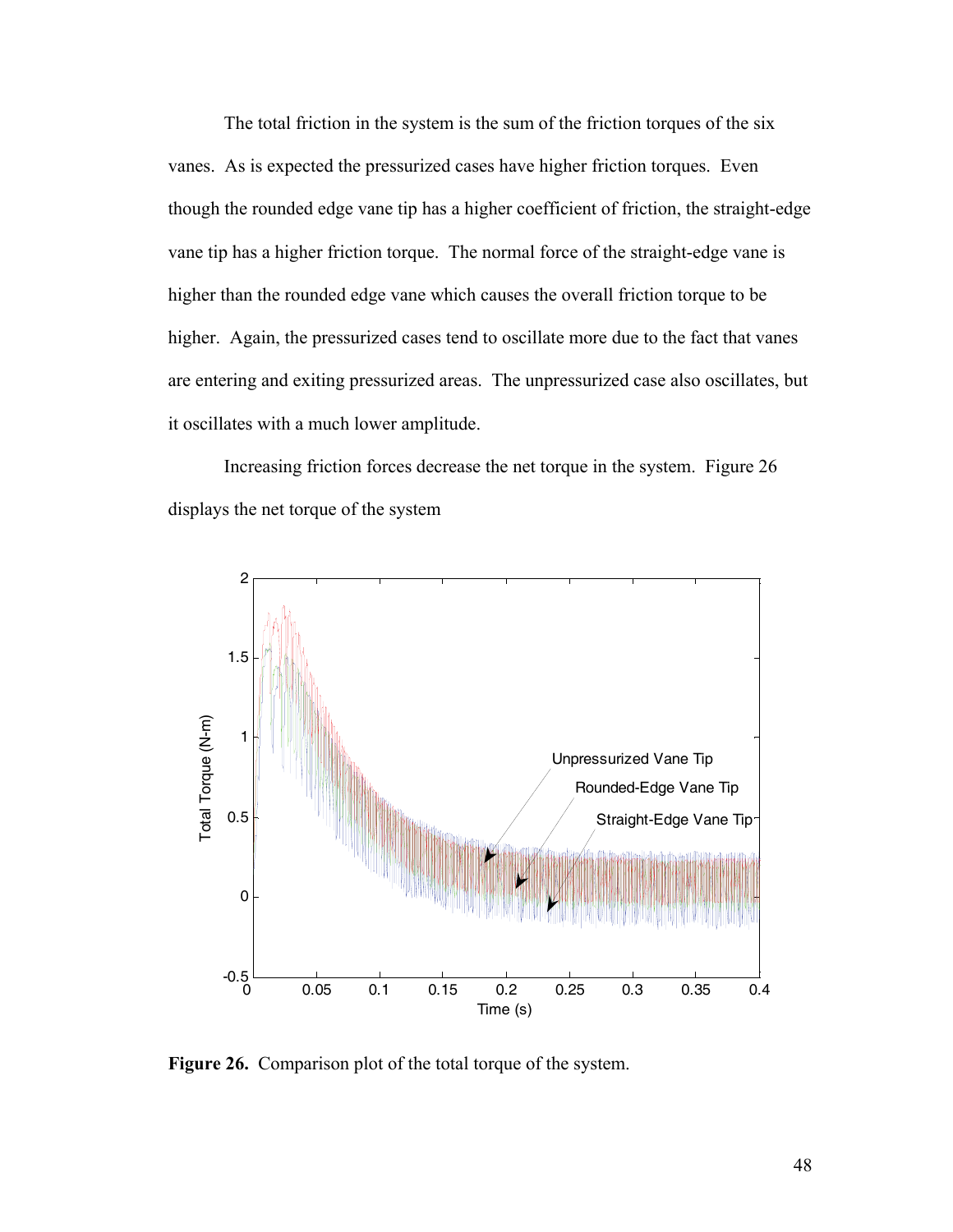For all cases, the total torque should eventually decrease to zero once a steady velocity is achieved. Due to long simulation times, only enough data to reach a negligible amount of torque was taken. The total torque of the system decreases slightly faster for the pressurized cases. The straight-edge vane decreases the fastest, which means that it should give a poorer performance than a hot gas vane motor with rounded edges due to friction losses. Also, the unpressurized case tends to oscillate less than the pressurized cases since the friction torque oscillates more when the vanes are pressurized. The unpressurized case's total torque oscillated over a range of 0.2 N-m while the rounded edge and straight-edge vane cases oscillated over a range of 0.25 N-m and 0.5 N-m respectively.

 Lower torques mean lower angular velocities. Figure 27 displays the angular velocities of the three cases under discussion.



**Figure 27.** Comparison plot of angular velocities.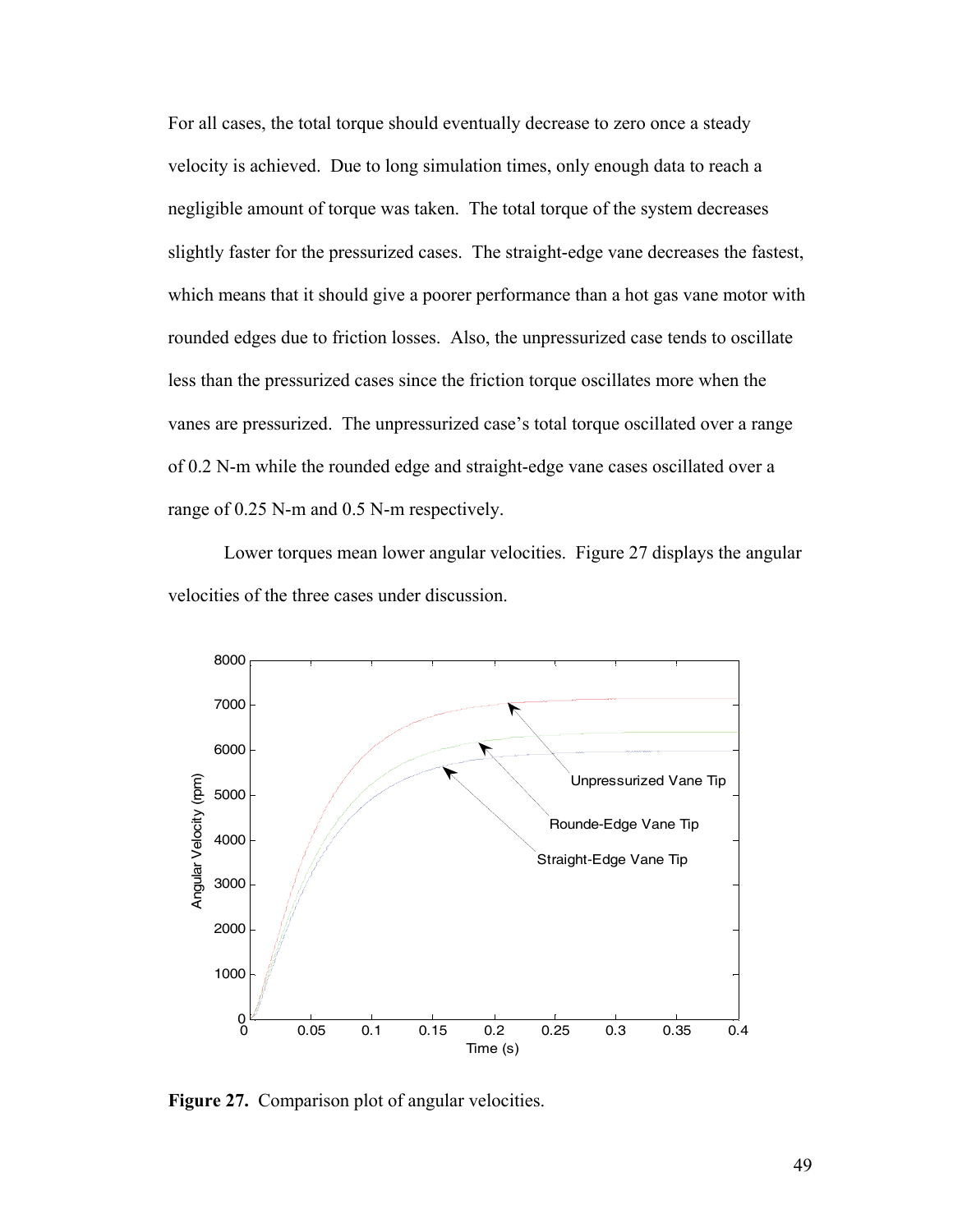As is expected the unpressurized vane tip case experiences the highest angular velocity, 7,100 rpm. The pressurized cases rotate slightly slower, 6,400 rpm and 6,000 rpm for the rounded edge and straight-edge vane tip respectively. The lower angular velocities are due to the added pressure forces, which create friction

 The unpressurized case is an unreasonable situation. Pressure needs to be included in the design, because without pressure forces on the vane, the chambers of the hot gas vane motor could not remain sealed. If the chambers are not sealed, then massive amounts of leakage will occur within the device causing very poor performance. To ensure that a minimal amount of leakage occurs between chambers, the backside of each vane needs to be pressurized to counteract the pressure forces on the tip. To minimize the amount of friction losses a rounded edge vane tip should be used.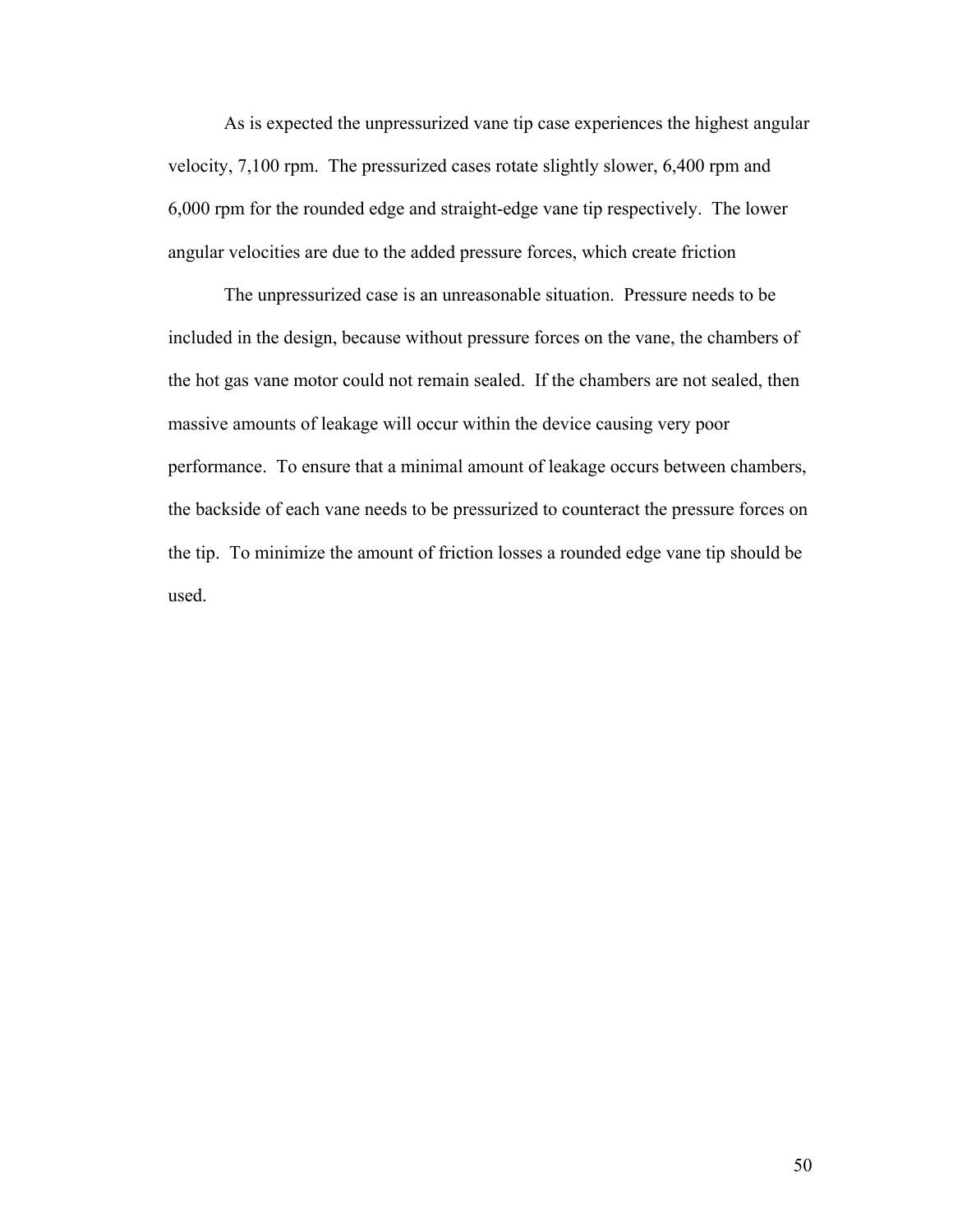#### **Chapter 5**

## **Efficiency Modeling**

#### **5.1 Discussion of Efficiency**

The first objective of this work was to model and understand the operation of a vane motor. Then the developed model could be used to optimize the performance of the device. The efficiency of a vane motor is based primarily on the geometry of the device. By properly designing the dimensions of the stator and rotor relative to each other, it is anticipated that better performance and efficiency can be observed.

 In order to optimize the performance of the hot gas vane motor, a measure of performance must first be defined. For this work, the efficiency is a comparison of the amount of energy that is injected into the motor compared to the amount of energy that is wasted by means of exhausting hot gas from the system. The highest possible efficiency of the motor is defined by the following from [\[1](#page-60-0)]:

$$
\eta = 1 - \left(\frac{V_1}{V_2}\right)^{\gamma - 1} = \frac{P_1 V_1 - P_2 V_2}{P_1 V_1} = \frac{Useful Energy}{Energy in}
$$
\n(5.1)

<span id="page-60-0"></span>1 2 *V V* where  $\frac{1}{K}$  is the expansion ratio of the volumes,  $P_l$  is the initial pressure,  $P_2$  is the

pressure prior to exhaust, and  $\gamma$  is a ratio of specific heats. The initial volume,  $V<sub>1</sub>$ , is the smallest volume of a full chamber at the beginning of the cycle which for the model occurs at 90 degrees and is approximately 1.215e-6  $m<sup>3</sup>$ . At 90 degrees, a chamber is cut off from the injection port so the chamber is full of hot gas and is at its smallest volume. The final volume,  $V_2$ , is the largest volume a chamber reaches just prior to the exhaust phase of the cycle which occurs at 210 degrees and is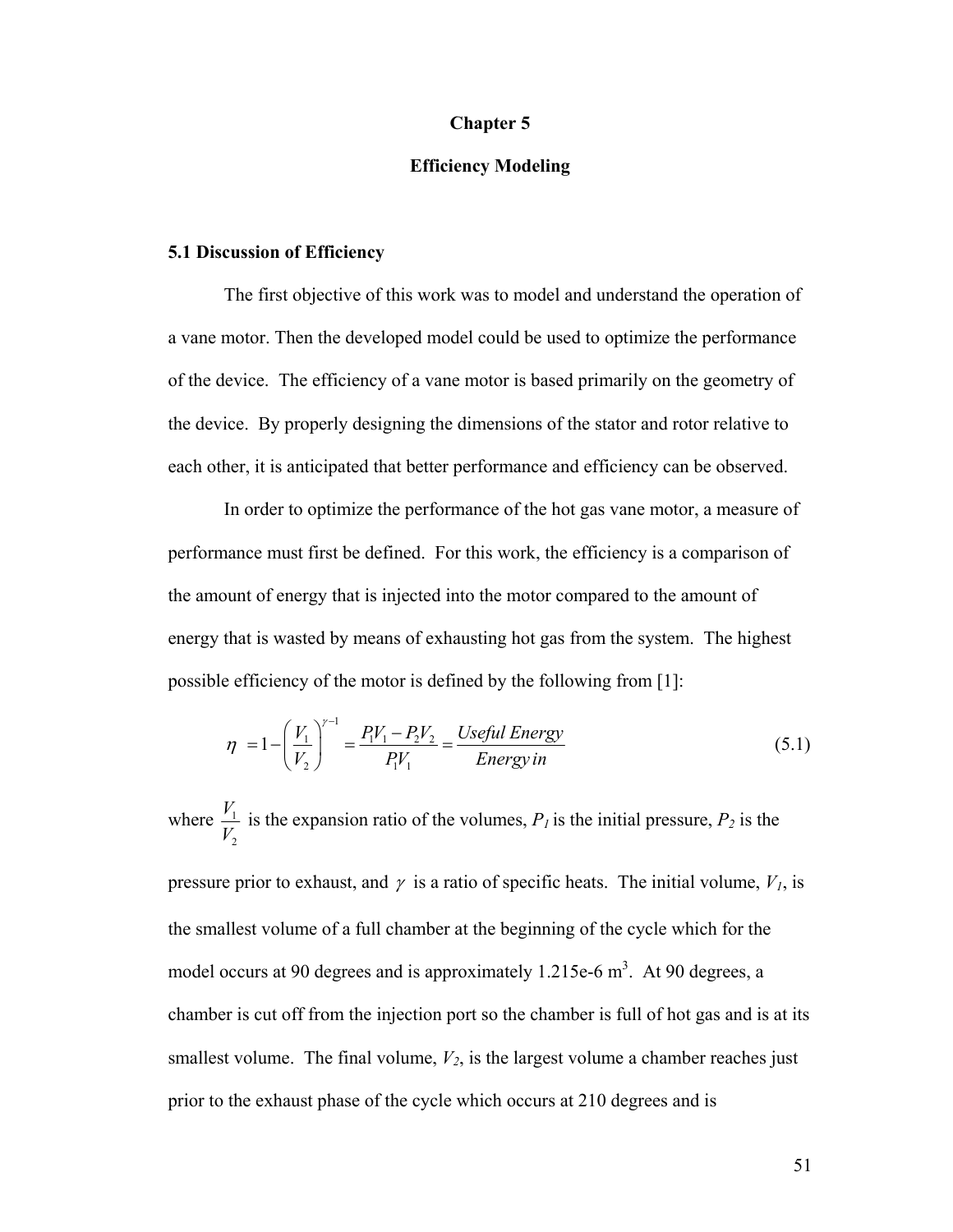approximately 3.11e-6  $m^3$ . From Eqn. (5.1), it can be shown that with the current geometry the highest possible efficiency of the vane motor is approximately 27.7%. This efficiency does not take into account heat loss, leakage, or friction effects. Also, it is assumed that throughout the operation of the device, the propellant remains a gas, which is not necessarily the case. The expansion ratio of the hot gas during operation determines how much torque can be created by the device. To optimize the vane motor, different motor geometries should be tested to see if any major changes in performance or efficiency are observed.

 The total efficiency of any system is just a ratio of the energy supplied to the system and the amount of energy that is produced as usable work. The internal energy entering the system is defined by the following,

$$
E_1 = \frac{P_1 V_1}{\gamma - 1} \tag{5.2}
$$

where  $P_l$  is the pressure at the inlet and  $V_l$  is the inlet volume. Ideally the total internal energy from a single chamber is 3.86 Nm. The amount of energy that is wasted through exhaust by the system is defined by the following,

$$
E_2 = \frac{P_2 V_2}{\gamma - 1} \tag{5.3}
$$

where  $P_2$  is the pressure in the chamber just prior to exhaust and  $V_2$  is the volume in the chamber just prior to exhaust. Equation (5.3) refers to the amount of energy that is wasted by exhausting the hot gas. The pressure in the chambers at "steady" speed operation may be viewed in Figure 28.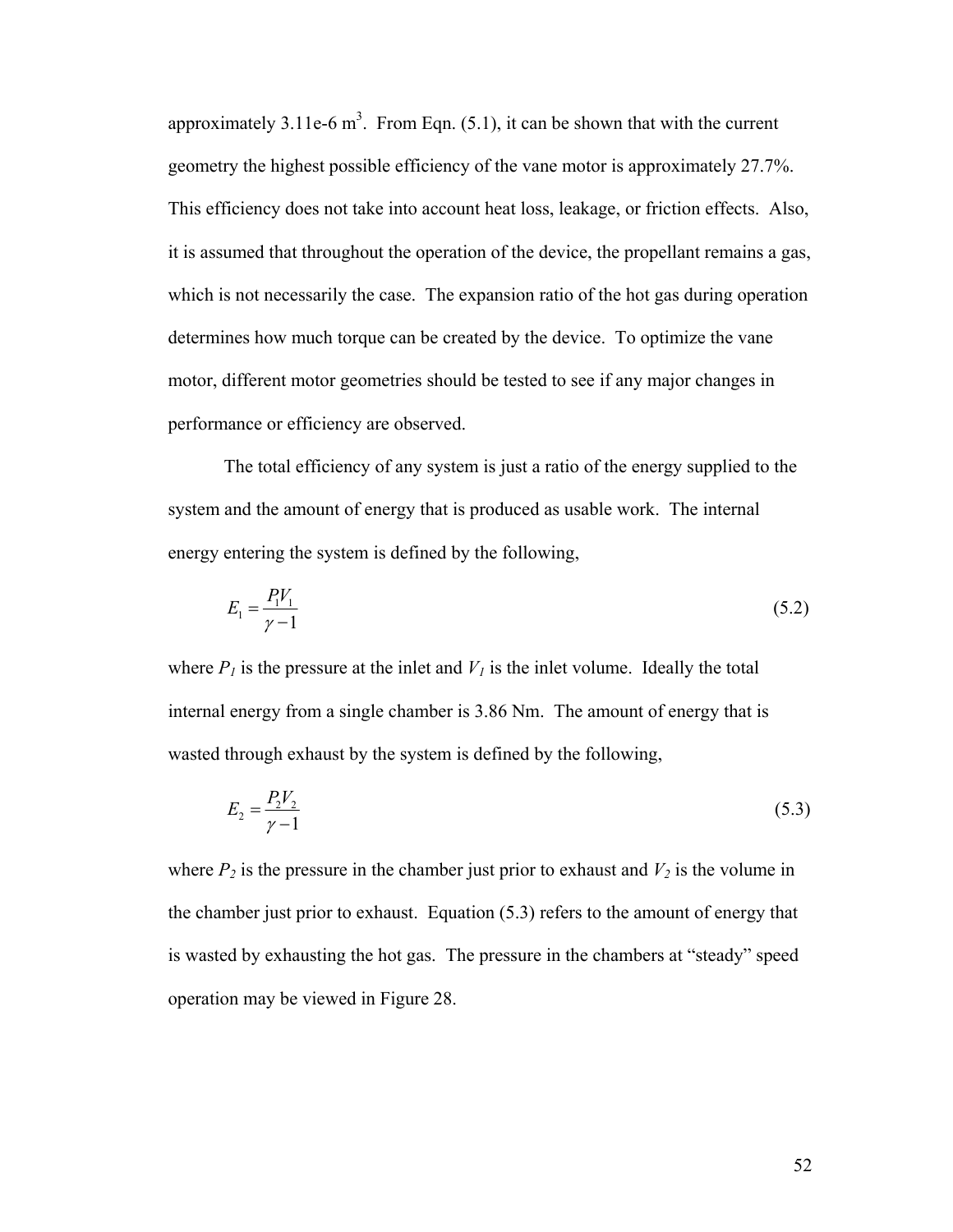

**Figure 28.** Pressure in a single chamber.

The pressure in the chamber just prior to exhaust is about 310,000 Pa. This means that the amount of energy that is wasted through exhaust is 2.8 Nm.

The ideal efficiency from Eqn.  $(5.1)$  uses the assumption that  $E_1$  and  $E_2$  are the only energies present within the system. For a more accurate description of the efficiency of the vane motor, the energy dissipated due to friction was considered. The actual efficiency of the vane motor is defined by the following,

$$
\eta = \frac{n(E_1 - E_2) - W_f}{nE_1} \tag{5.4}
$$

<span id="page-62-0"></span>where *n* is the number of chambers, and  $W_f$  is the energy dissipated due to friction. The total amount of energy that is wasted as a result of friction may be determined from dynamics by integrating the frictional force,  $F_f$ , with respect to the path of the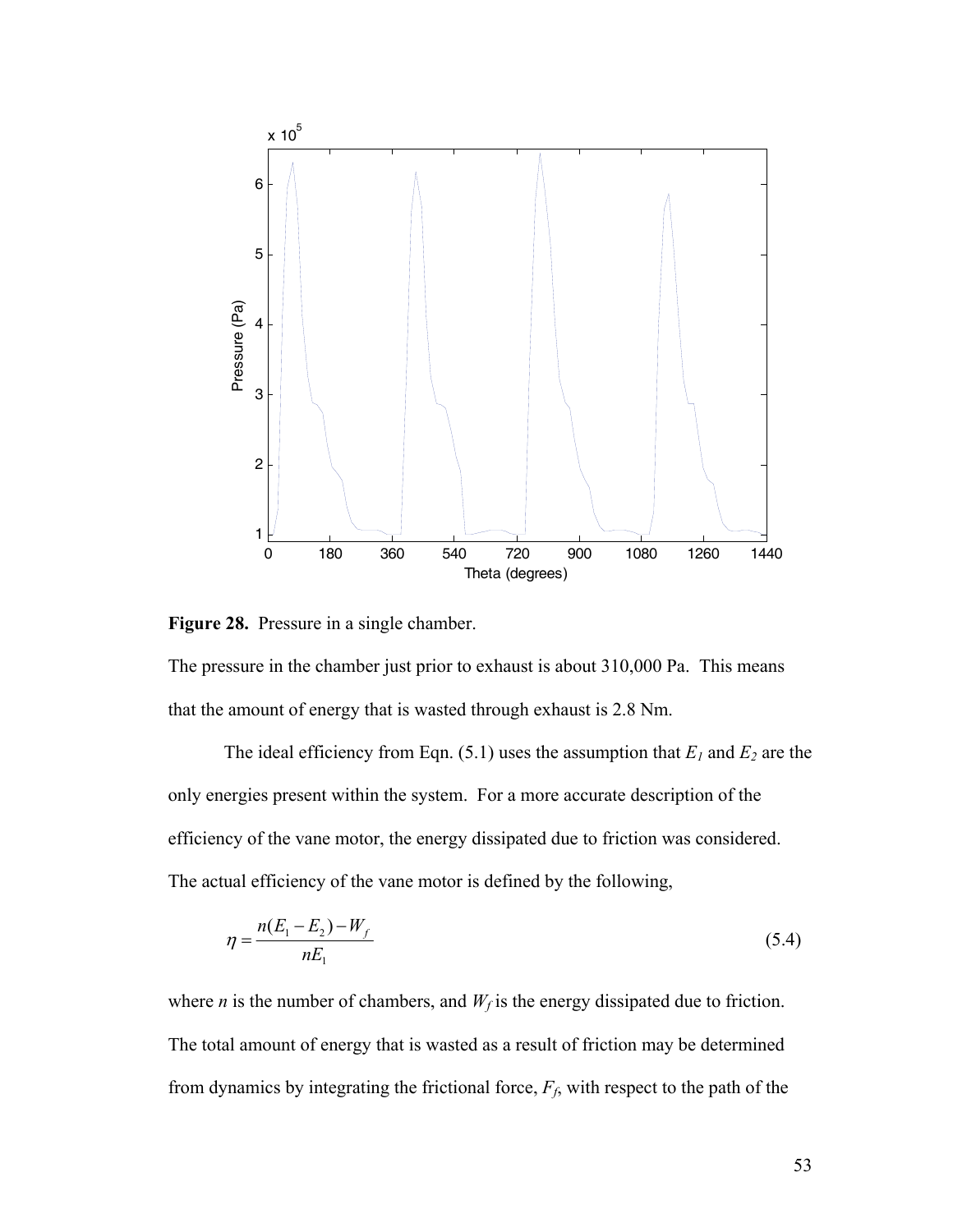vane using the following,

$$
W_f = \int_0^{2\pi} F_f(\theta) \cdot dr \tag{5.5}
$$

 Since the force is always parallel to the stator surface, *dr* is simply an arc on the stator which may be defined as  $\ell d\theta$  where  $\ell$  is the distance from the center of rotation on the rotor to the edge of the stator as was defined by Eqn. [\(3.2\)](#page-62-0). The following simplified equation may be used to solve for the energy dissipated as a result of friction,

$$
W_f = \int_0^{2\pi} F_f(\theta) \cdot dr \approx \int_0^{2\pi} F_f(\theta) l(\theta) d\theta
$$
 (5.6)

The efficiency can now be solved for using Eqn. (5.4). By including the affects of friction the efficiency of the device is reduced from 27.7% to 8.8%.

## **5.2 Results**

 In order to optimize the design of the hot gas vane motor, the preceding analysis was duplicated using several different vane geometries. Vane motors can be designed in numerous sizes and shapes, and it is desirable to know how the size of the motor will affect its performance. The following figure displays how both the ideal efficiency and the efficiency as computed by the model vary with the radius of the stator.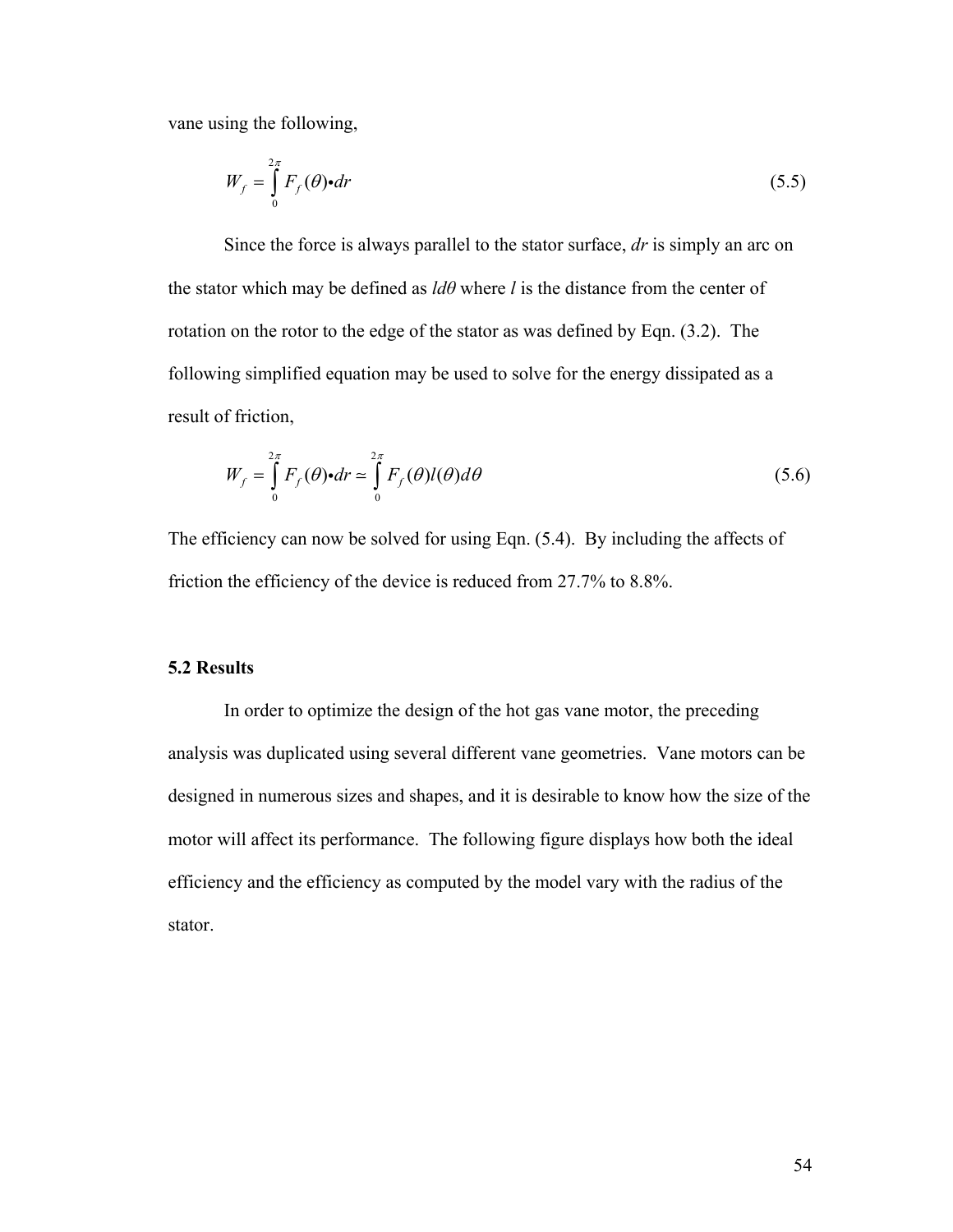

**Figure 29.** Actual and maximum efficiencies of vane motors with various stator radii.

 Both the affects of friction and the affects of pressure were considered for the analysis. It was assumed that the ends of the vane tips were rounded. It was shown in Chapter 4 that rounded edge vane tips tend to reduce the amount of friction as compared with vanes with straight tips. The maximum efficiency increases with a larger stator radius, which is expected since increasing the stator radius increases the volume expansion ratio. The actual efficiency also increases substantially. The length of the stator radius is limited by the distance between the rotor and stator. If the distance is too great the vane will slip from the rotor which is obviously undesirable. However, designing a motor with a larger stator radius does seem to produce better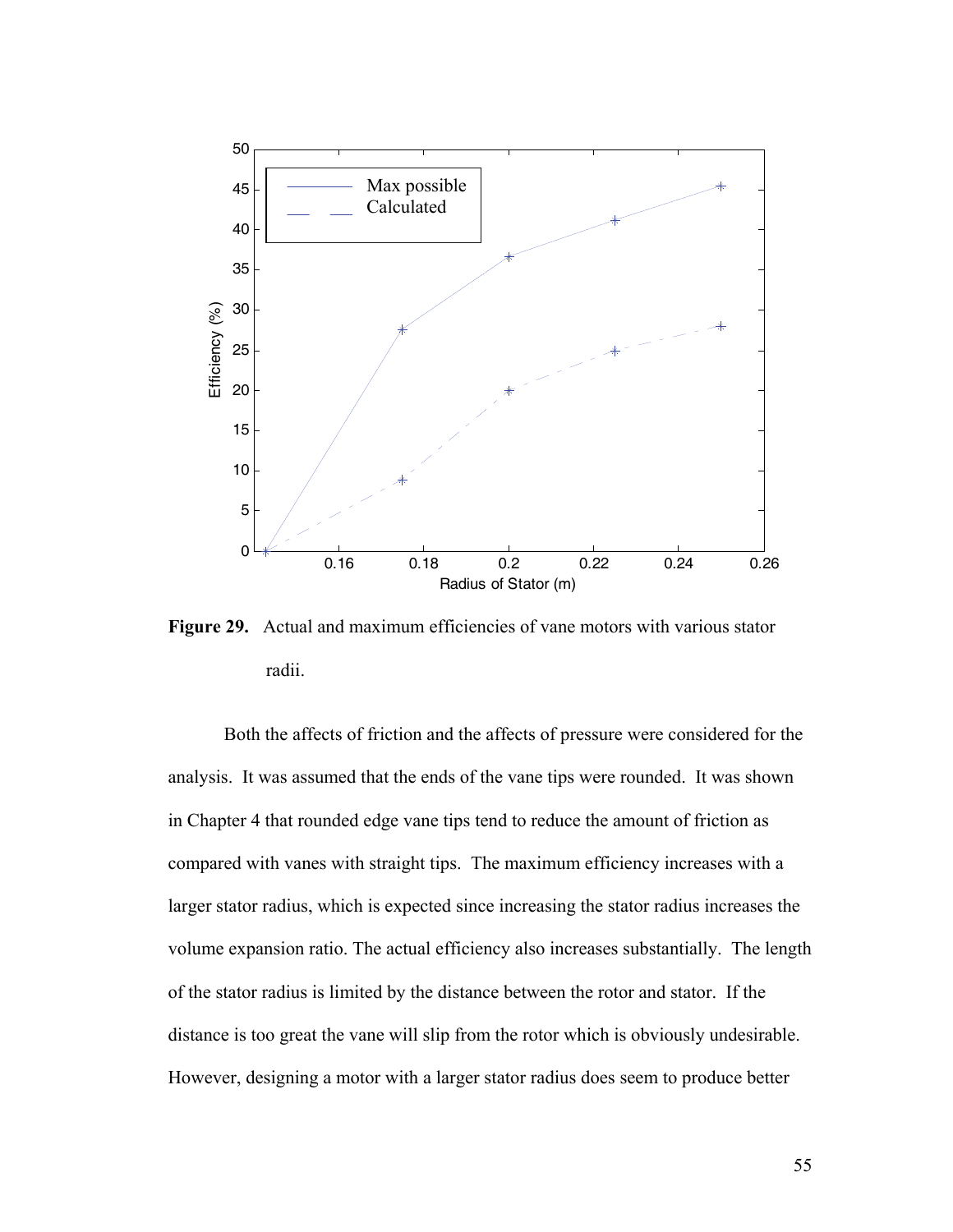results. Increasing the stator size increases the efficiency of the device by increasing the expansion ratio of the hot gas. Increasing expansion ratio ensures that less gas is wasted through exhaust.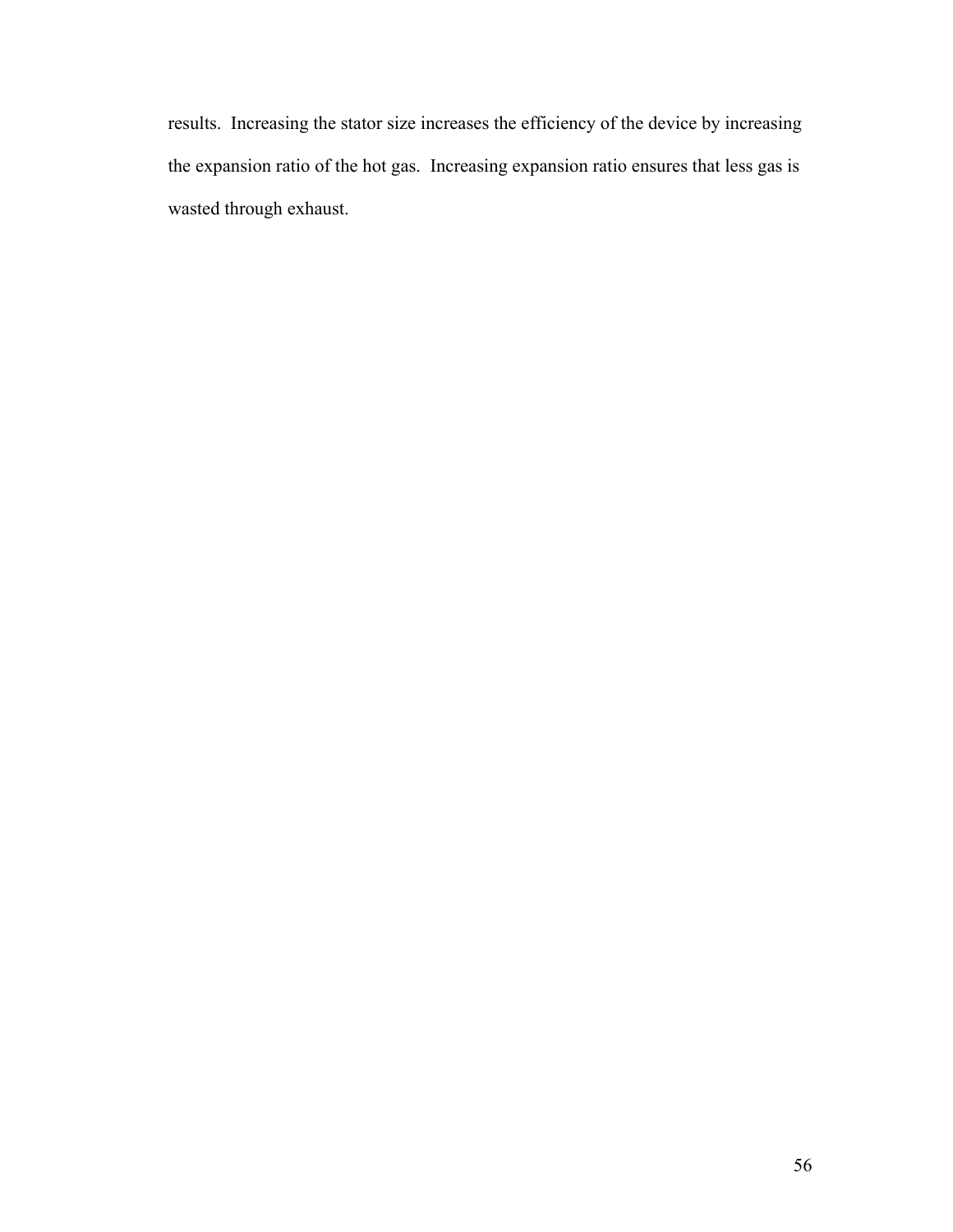#### **Chapter 6**

## **Conclusions**

#### **6.1 Overview**

 The main objectives of this work were to first establish a working model of a hot gas vane motor. Then, a means for measuring performance was presented by way of efficiency. Finally, the model was used to show that by adjusting certain parameters, the overall efficiency of the device could be improved.

 The model presented is based primarily on determining the net amount of torque produced by the device. The amount of torque in the system is dependant on the amount of pressure in the system. By using equations for pressure based on an isentropic process, a model of the amount of torque created may be developed. Next, it was shown that the amount of friction within the system has a significant affect on the performance of the device. It was shown in Chapter 3 that dynamic equations may be used to solve for the acceleration of the vanes in the direction normal to the stator's surface, which may be used to solve for the friction torque between the vane tips and the stator. Without friction, the simulations showed that the device would rotate at nearly 25,000 rpm and that steady state velocity could be approached in 2 seconds. When friction was included, the simulation showed that the device would rotate at a much lower speed, 7,100 rpm, and approach steady state in 0.4 seconds. The simulation with friction is a much more reasonable result for the performance of a hot gas vane motor. Typical vane motors do not exceed 13,000 rpm in angular velocity.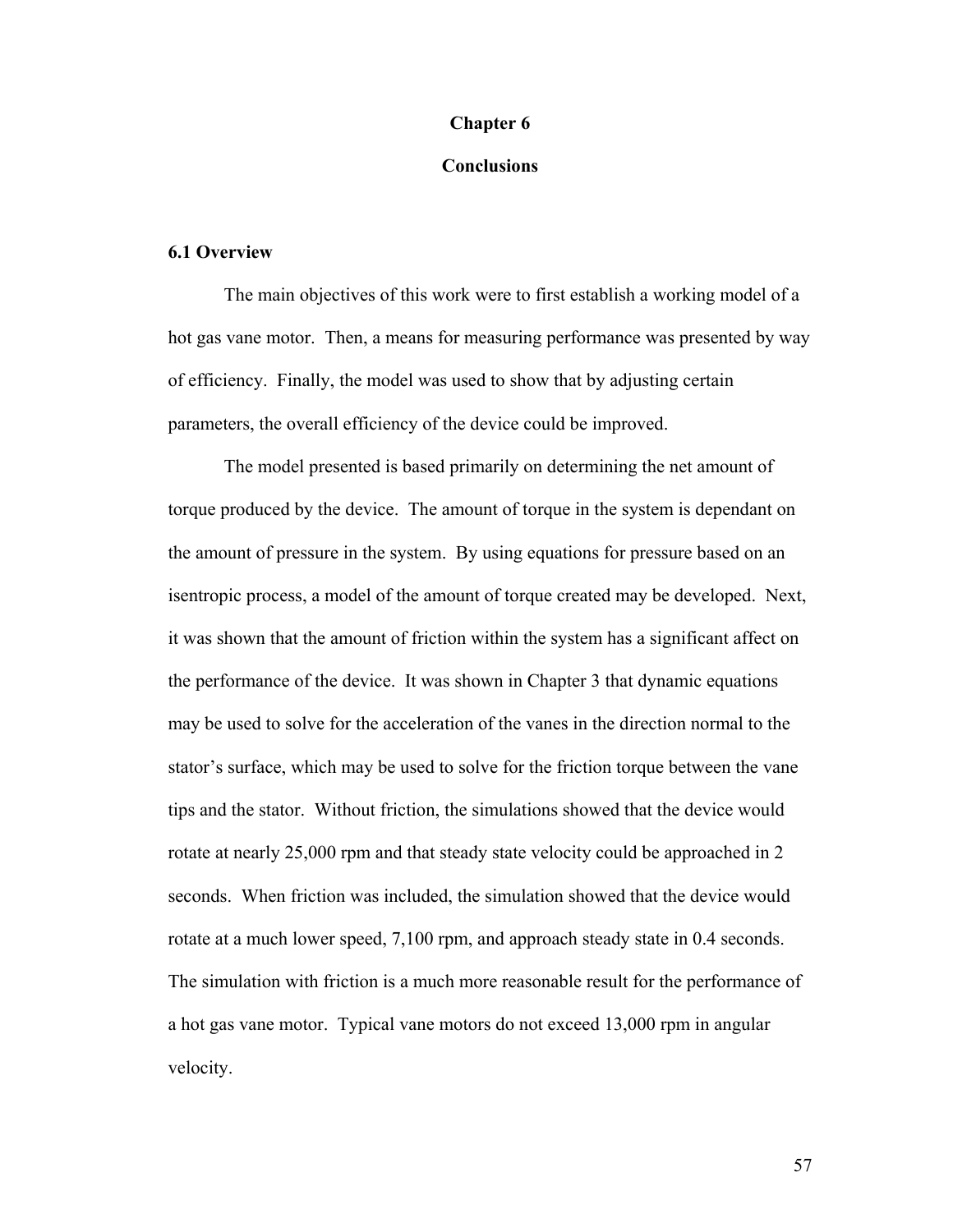A comparison of the forces created from centripetal and relative acceleration to the forces created from pressures on the ends of the vanes was presented in Chapter 4. By including the pressure calculations, it was shown that the amount of friction within the system was increased due to the increase in normal force. The total torque in the system oscillated more when pressure forces were included, because the pressure forces spiked during the working phase and were negligible during the exhaust phase. The presence of pressure causes the torque to oscillate over a range of 0.25 N-m in the case of a rounded edge vane tip, and 0.5 N-m in the case of a straight-edge vane tip. With no pressure present on the ends of the vanes, the total torque oscillated over a range of only 0.2 N-m. The angular velocity of the vane motor is reduced from 7,100 rpm to 6,300 rpm in the case of a rounded edge vane tip or to 6,000 rpm in the case of a straight-edge vane tip. A rounded edge vane tip reduces the amount of friction in the system by reducing the affects of pressure on contact forces between vane and rotor.

 Finally, it was shown that the geometry of the device may be adjusted to improve the efficiency of the motor. Hot gas vane motors with larger expansion ratios have higher efficiencies than motors with low expansion ratios. The expansion ratio may be increased by increasing the size of the stator relative to the rotor. With a larger expansion ratio, less usable work is wasted through exhausting gas.

#### **6.2 Future Work/Recommendations**

Future plans for this work are to improve on the existing model. The current model accounts for the friction at the tip of the vane, but friction on the side of the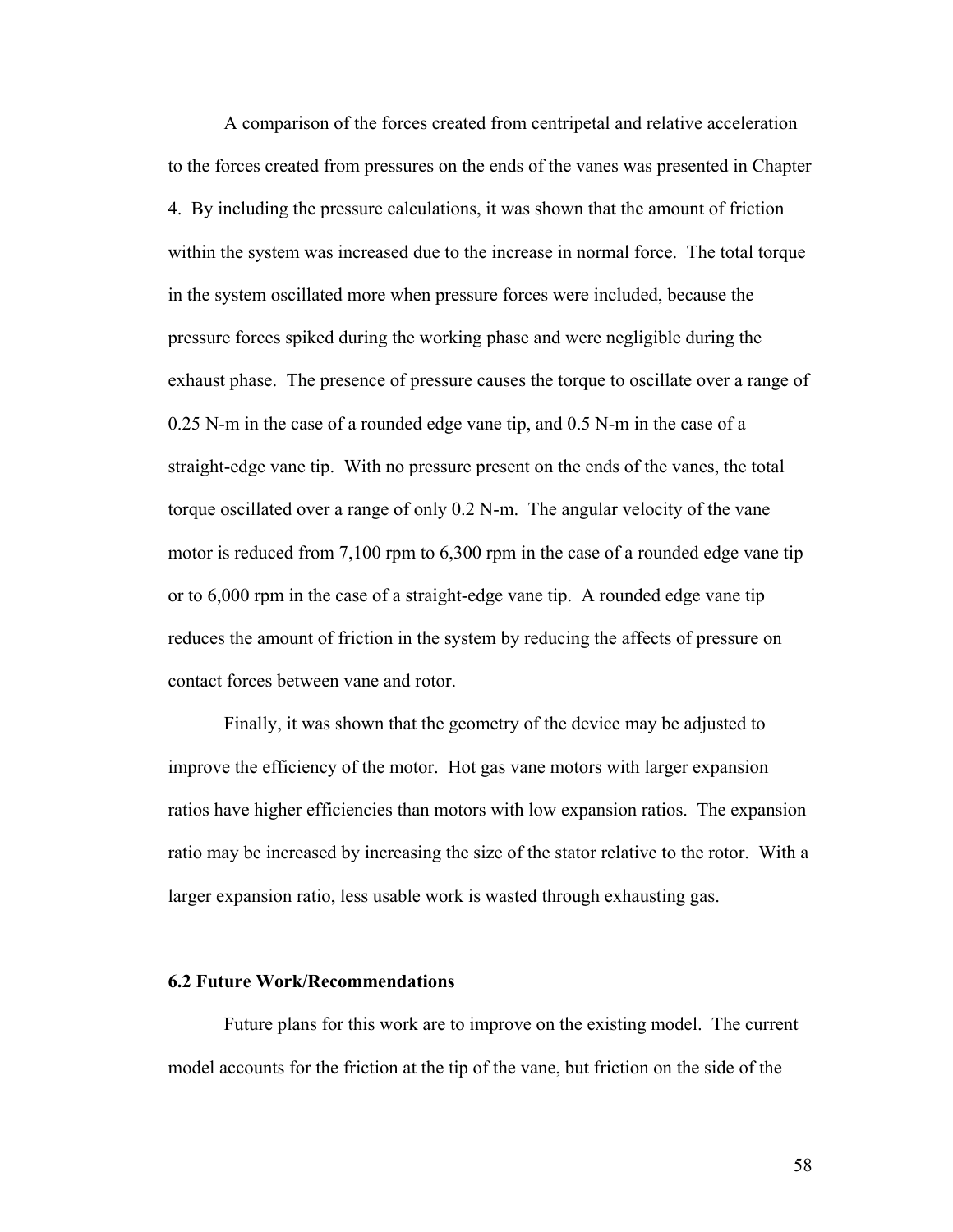vanes was not considered. Research has shown that the majority of friction is present on the vane tips, but friction is present on the side as well [6]. This friction needs to be accounted for in order to improve the accuracy of the model.

 Also, in order to improve the accuracy of the model, other losses besides friction need to be considered. In any pneumatic or hydraulic device leakage will occur. In the case of a hot gas vane motor, leakage is most likely present between pressurized chambers. Leakage of the hot gases would cause the pressure in working chambers to decrease which would cause the net torque to decrease causing the efficiency and performance of the device to decrease as well. Other losses that may need to be considered would be losses from heat loss. The hot gas vane motor operates at a high temperature and is dependant on the hot gas remaining a gas throughout operation. If any gas condensed to a liquid, then the pressure in the chambers would be reduced causing a decrease in efficiency.

Other future work includes varying more parameters to see how efficiency is affected. The width of the vane would not change the maximum efficiency of the device since the expansion ratio remains constant, but the actual efficiency may be altered due to increases in friction. Also, varying the injection pressure on the device could alter the performance so inlet pressure should be varied to study the affects. For this work no load torque was included on the device, so a study of the affects of adding load torque could be added.

The best way to check the accuracy of the model created, would be to test it against actual experimental data. Future plans of this work are to design and test an actual vane motor, and check the modeled results against the experimental data. Then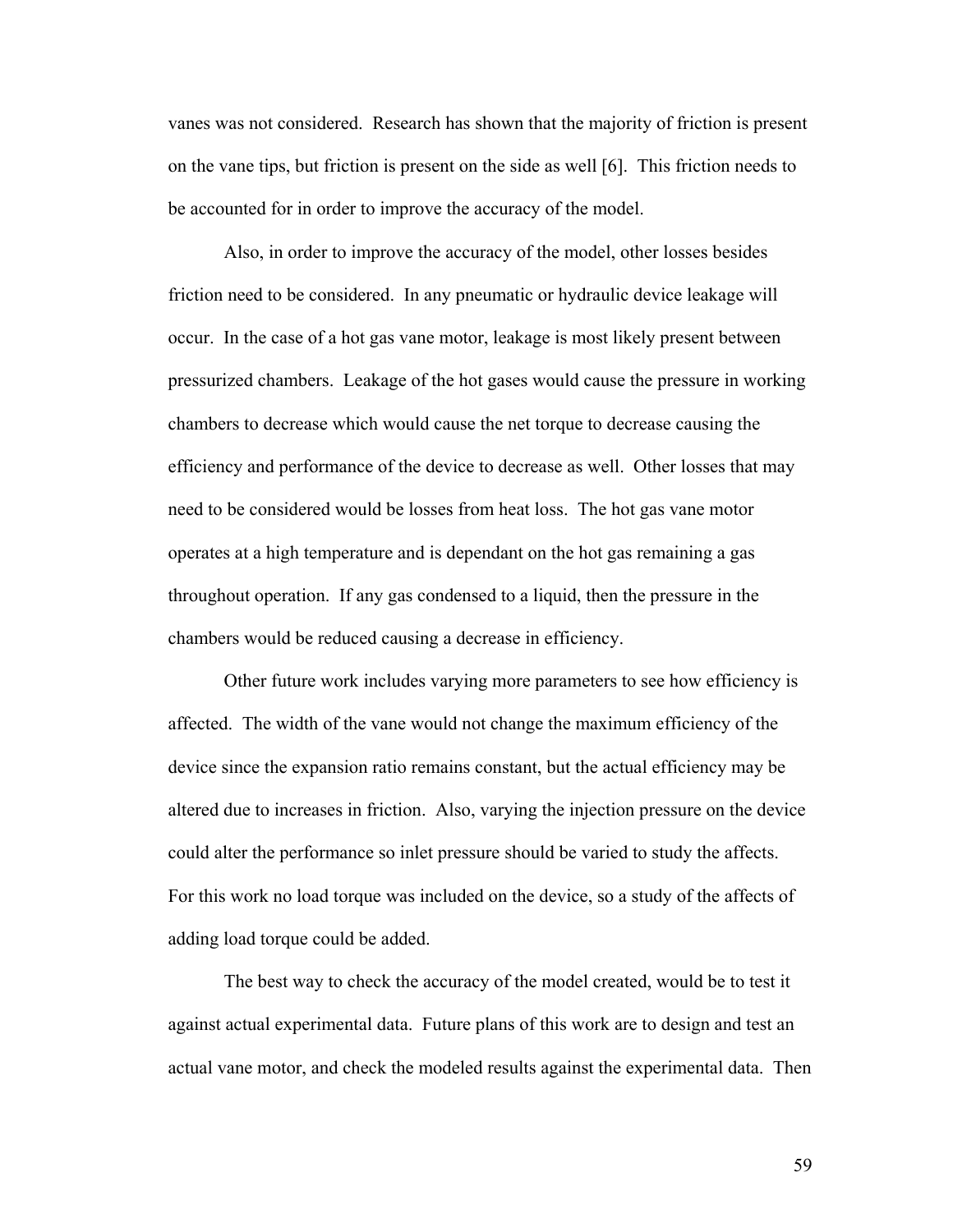the updated model may be used to optimize the efficiency of the device. The main component of this research that is still needed is experimental results to support the simulation results.